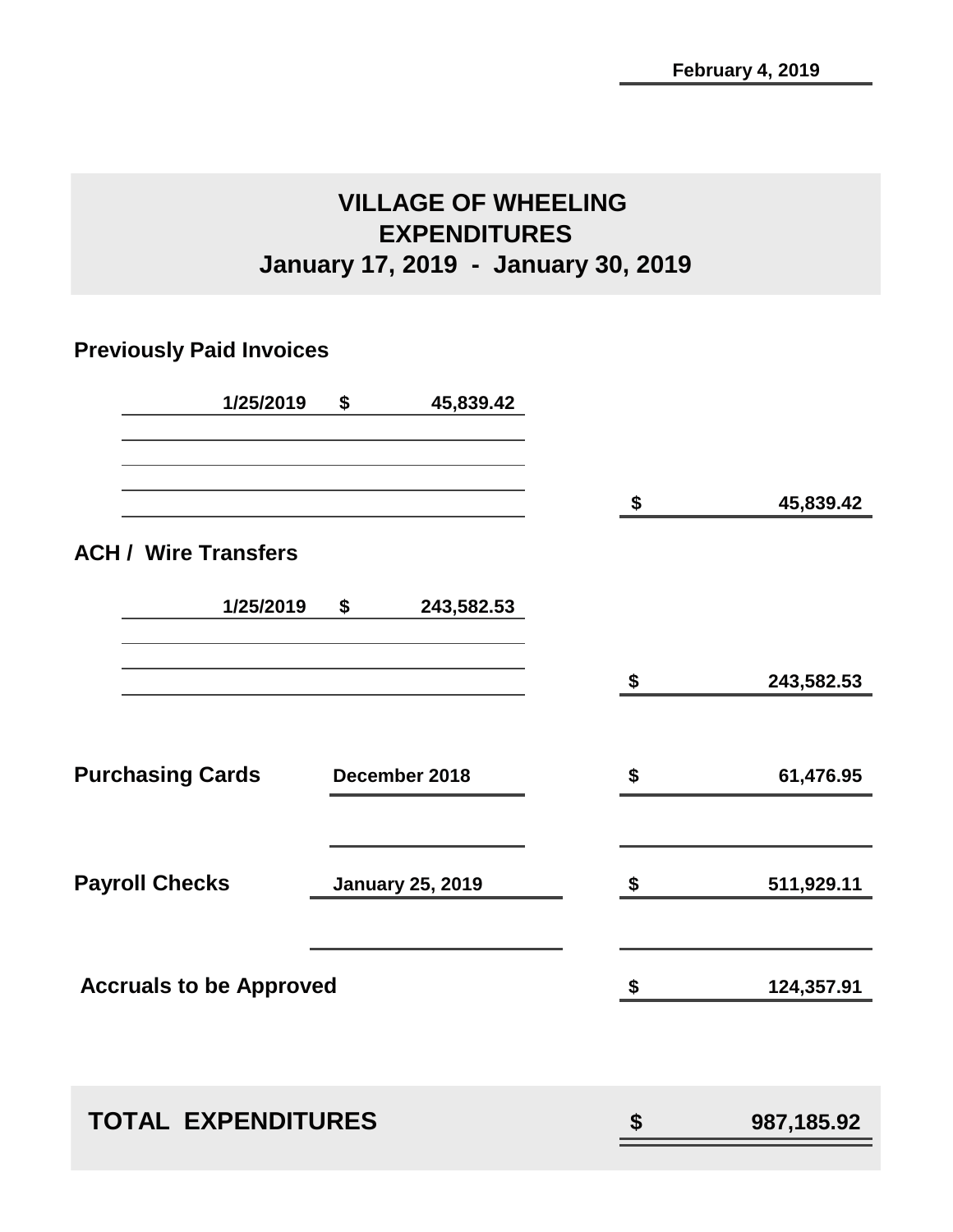SUNGARD PENTAMATION PAGE NUMBER: 1SELECTION CRITERIA: ALL

DATE: 01/25/2019 VILLAGE OF WHEELING ACCTPA51TIME: 09:36:58 CASH REQUIREMENTS - CHECK FORMAT - DUE DATE: 01/25/2019

ACCOUNTING PERIOD: 1/19

PAYMENT TYPE: CHECKS ONLY

| <b>VENDOR</b>                                      | ORGANIZATION                         | <b>ACCOUNT</b>                       | PURCHASE OR                                              | INVOICE                                                                      | AMOUNT                                         | DESCRIPTION                                                                                                          |
|----------------------------------------------------|--------------------------------------|--------------------------------------|----------------------------------------------------------|------------------------------------------------------------------------------|------------------------------------------------|----------------------------------------------------------------------------------------------------------------------|
| 10011<br><b>AGEOPTIONS</b>                         | 5500                                 | 5299                                 | 19000134                                                 | 2018                                                                         | 13,844.47                                      | REFUND UNUSED FUNDS                                                                                                  |
| TOTAL CHECK                                        |                                      |                                      |                                                          |                                                                              | 13,844.47                                      |                                                                                                                      |
| 136<br>AMERICAN CHARGE SERVICE                     | 1320                                 | 5231                                 | 19000061                                                 | 202986                                                                       | 8.00                                           | TAXI PROGRAM-NOV                                                                                                     |
| TOTAL CHECK                                        |                                      |                                      |                                                          |                                                                              | 8.00                                           |                                                                                                                      |
| 274<br>B&F CONSTRUCTION CODE SERVIC<br>TOTAL CHECK | 1300                                 | 5299                                 | 19000166                                                 | 10375                                                                        | 1,430.00<br>1,430.00                           | JULY INSPECTIONS                                                                                                     |
|                                                    |                                      |                                      |                                                          |                                                                              |                                                |                                                                                                                      |
| 8013<br>BLUE MEDICARE RX (PDP)<br>TOTAL CHECK      | 2100                                 | 5242                                 | 19000205                                                 |                                                                              | 70.00<br>70.00                                 | L DAWSON RX-FEB                                                                                                      |
| 3006<br>CHRISTOPHER B BURKE ENGINEER               | 4510                                 | 5206                                 | 16001160                                                 | 148075                                                                       | 3,125.06                                       | BUFFALO CREEK STUDY                                                                                                  |
| TOTAL CHECK                                        |                                      |                                      |                                                          |                                                                              | 3,125.06                                       |                                                                                                                      |
| 11114                                              | 40                                   | 2207                                 |                                                          |                                                                              | 38.27                                          | WATER BILL REFUND                                                                                                    |
| JORGE CHAVEZ<br>TOTAL CHECK                        |                                      |                                      |                                                          |                                                                              | 38.27                                          |                                                                                                                      |
| 2706<br>VICTOR CHIRIO                              | 01                                   | 2013                                 | 19000204                                                 | 0007365                                                                      | 40.93                                          | 2018 FLSA OT                                                                                                         |
| TOTAL CHECK                                        |                                      |                                      |                                                          |                                                                              | 40.93                                          |                                                                                                                      |
| 6697<br>CIVILTECH ENGINEERING INC                  | 3410                                 | 5223                                 | 17002088                                                 | 47268                                                                        | 7,908.44                                       | DUNDEE RD LIGHTING                                                                                                   |
| TOTAL CHECK                                        |                                      |                                      |                                                          |                                                                              | 7,908.44                                       |                                                                                                                      |
| 11112<br>SEUNG DAEJUNG                             | 40                                   | 2207                                 |                                                          |                                                                              | 52.02                                          | WATER BILL REFUND                                                                                                    |
| TOTAL CHECK                                        |                                      |                                      |                                                          |                                                                              | 52.02                                          |                                                                                                                      |
| 1564<br>LINDA DAWSON                               | 2100                                 | 5242                                 | 19000215                                                 |                                                                              | 318.00                                         | 1ST OTR MED B REIMB                                                                                                  |
| TOTAL CHECK                                        |                                      |                                      |                                                          |                                                                              | 318.00                                         |                                                                                                                      |
| 3939<br>EXPRESS PRINTING CENTER                    | 2100                                 | 5228                                 | 19000053                                                 | 64142                                                                        | 320.00                                         | VEHICLE SEIZURE FORMS                                                                                                |
| TOTAL CHECK                                        |                                      |                                      |                                                          |                                                                              | 320.00                                         |                                                                                                                      |
| 11115<br>FORCE AMERICA DISTRIBUTING L              | 1430                                 | 5310                                 | 19000149                                                 | IN0011301599                                                                 | 730.89                                         | SPREADER CONTROL                                                                                                     |
| TOTAL CHECK                                        |                                      |                                      |                                                          |                                                                              | 730.89                                         |                                                                                                                      |
| 1131<br>ICSC                                       | 3100<br>3200<br>3500<br>3600<br>3900 | 5333<br>5333<br>5333<br>5333<br>5333 | 19000175<br>19000175<br>19000175<br>19000175<br>19000175 | $3 - 4 - 19$<br>$3 - 4 - 19$<br>$3 - 4 - 19$<br>$3 - 4 - 19$<br>$3 - 4 - 19$ | 150.00<br>150.00<br>150.00<br>150.00<br>150.00 | RETAIL FORUM SPONSOR<br>RETAIL FORUM SPONSOR<br>RETAIL FORUM SPONSOR<br>RETAIL FORUM SPONSOR<br>RETAIL FORUM SPONSOR |
| TOTAL CHECK                                        |                                      |                                      |                                                          |                                                                              | 750.00                                         |                                                                                                                      |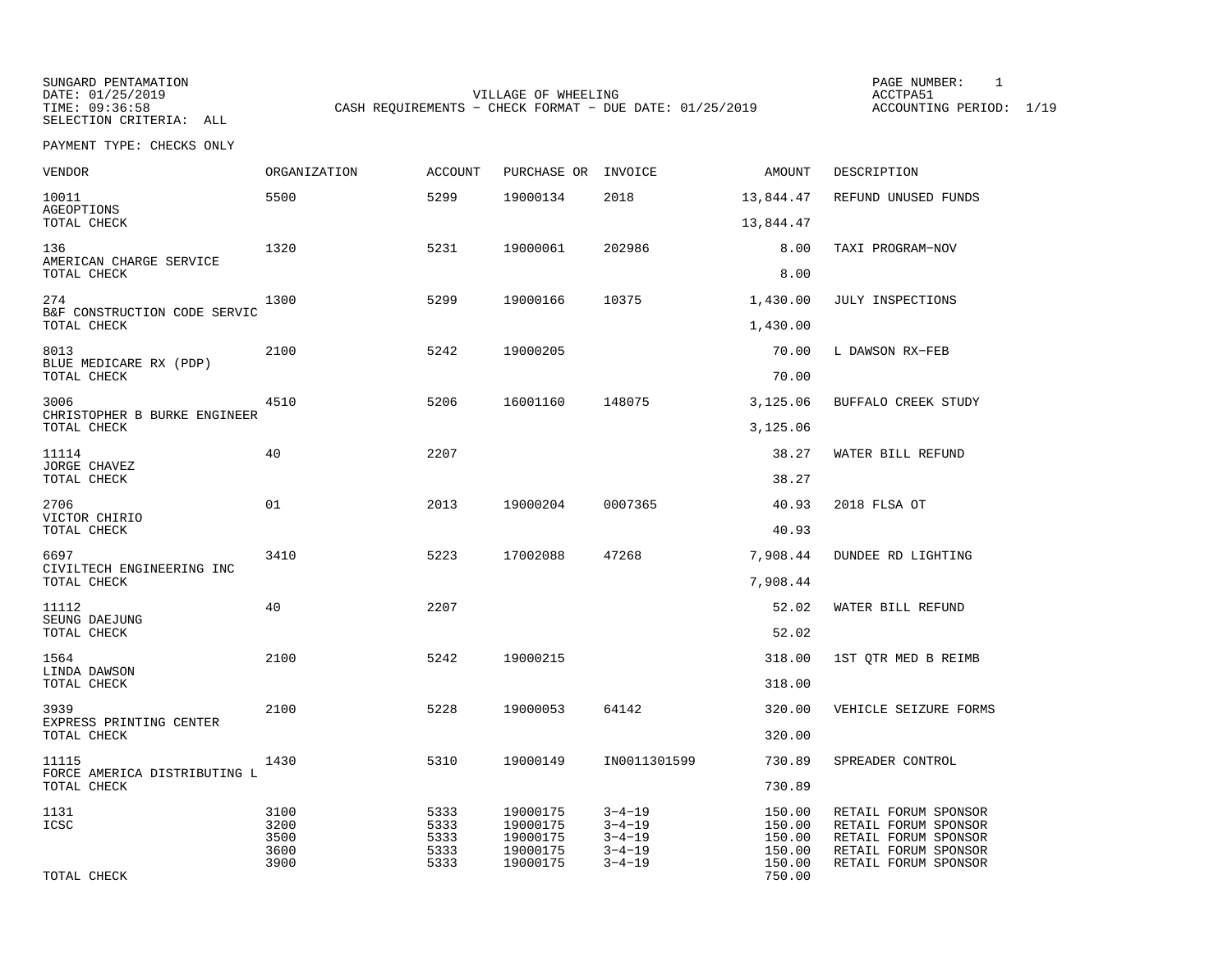SUNGARD PENTAMATION PAGE NUMBER: 2SELECTION CRITERIA: ALL

DATE: 01/25/2019 VILLAGE OF WHEELING ACCTPA51TIME: 09:36:58 CASH REQUIREMENTS - CHECK FORMAT - DUE DATE: 01/25/2019

ACCOUNTING PERIOD: 1/19

PAYMENT TYPE: CHECKS ONLY

| <b>VENDOR</b>                                                                                             | ORGANIZATION                                 | <b>ACCOUNT</b>                               | PURCHASE OR                                                          | INVOICE                                                  | <b>AMOUNT</b>                                               | DESCRIPTION                                                                                                     |
|-----------------------------------------------------------------------------------------------------------|----------------------------------------------|----------------------------------------------|----------------------------------------------------------------------|----------------------------------------------------------|-------------------------------------------------------------|-----------------------------------------------------------------------------------------------------------------|
| 10598<br>JOHN WAGNER                                                                                      | 4100                                         | 5228                                         | 19000196                                                             | 61774                                                    | 221.89                                                      | H2O DISCONNET HANGERS                                                                                           |
| TOTAL CHECK                                                                                               |                                              |                                              |                                                                      |                                                          | 221.89                                                      |                                                                                                                 |
| 11119<br>CYNTHIA MADDOX JOHNSON                                                                           | 1320                                         | 5297                                         | 19000171                                                             | 1941                                                     | 350.00                                                      | ENTERTAINMENT 2-12-19                                                                                           |
| TOTAL CHECK                                                                                               |                                              |                                              |                                                                      |                                                          | 350.00                                                      |                                                                                                                 |
| 7346<br>MANHARD CONSULTING LTD                                                                            | 3900                                         | 5206                                         | 16001469                                                             | 40997                                                    | 1,340.00                                                    | WOLF CT DIV. CHANNEL                                                                                            |
| TOTAL CHECK                                                                                               |                                              |                                              |                                                                      |                                                          | 1,340.00                                                    |                                                                                                                 |
| 8444<br>MILIEU DESIGN LLC                                                                                 | 1430<br>4100<br>4200<br>1430<br>1430<br>1430 | 5217<br>5217<br>5217<br>5217<br>5217<br>5217 | 18001660<br>18001660<br>18001660<br>18001660<br>18001660<br>18001660 | 134203<br>134203<br>134203<br>134204<br>134206<br>134207 | 1,850.36<br>422.54<br>538.10<br>1,040.00<br>75.00<br>130.00 | MOWING-11/2<br>MOWING-11/2<br>MOWING-11/2<br>AVALON PARK-10/29<br>MOW WHEELING RD-10/31<br>MOW VIOLATIONS-10/30 |
| TOTAL CHECK                                                                                               |                                              |                                              |                                                                      |                                                          | 4,056.00                                                    |                                                                                                                 |
| 16<br>NCPERS-IL IMRF                                                                                      | 50                                           | 2110                                         |                                                                      |                                                          | 560.00                                                      | DED:052 NCPERS LIF                                                                                              |
| TOTAL CHECK                                                                                               |                                              |                                              |                                                                      |                                                          | 560.00                                                      |                                                                                                                 |
| 3712<br>RICOH USA INC<br>TOTAL CHECK                                                                      | 1300<br>2200                                 | 5220<br>5220                                 | 19000167<br>19000106                                                 | 5055521505<br>5055522108                                 | 99.95<br>69.80<br>169.75                                    | CD COPIER FEE-DEC<br>FD COPIER FEES-DEC                                                                         |
| 4948<br>SOIL AND MATERIAL CONSULTANT                                                                      | 4510                                         | 5223                                         | 19000169                                                             | 43826                                                    | 195.00                                                      | CONCRETE TESTING                                                                                                |
| TOTAL CHECK                                                                                               |                                              |                                              |                                                                      |                                                          | 195.00                                                      |                                                                                                                 |
| 8<br>303 TAXI                                                                                             | 1320                                         | 5231                                         | 19000060                                                             | 53051                                                    | 2.00                                                        | TAXI PROGRAM-DEC                                                                                                |
| TOTAL CHECK                                                                                               |                                              |                                              |                                                                      |                                                          | 2.00                                                        |                                                                                                                 |
| 2666<br><b>UPS</b>                                                                                        | 1600                                         | 5227                                         | 19000002                                                             | 328T1T039                                                | 12.72                                                       | OVERNIGHT DELIVERY                                                                                              |
| TOTAL CHECK                                                                                               |                                              |                                              |                                                                      |                                                          | 12.72                                                       |                                                                                                                 |
| 2700<br>VERIZON WIRELESS<br>TOTAL CHECK                                                                   | 4100<br>2110                                 | 5237<br>5231                                 | 19000156<br>19000186                                                 | 9821186937<br>9821613745                                 | 75.06<br>220.92<br>295.98                                   | SCADA CELLULAR-DEC<br>DATA SERVICE-JAN                                                                          |
| 4858                                                                                                      | 2200                                         | 5231                                         | 19000123                                                             | 201900000004                                             | 10,000.00                                                   | CAFT DUES 2019                                                                                                  |
| VILLAGE OF BUFFALO GROVE<br>TOTAL CHECK                                                                   |                                              |                                              |                                                                      |                                                          | 10,000.00                                                   |                                                                                                                 |
| TOTAL CASHABLE CHECKS<br>TOTAL EFT VOUCHERS                                                               |                                              |                                              |                                                                      |                                                          | 45,839.42<br>.00                                            |                                                                                                                 |
| TOTAL REPORT<br>TOTAL NUMBER OF CHECKS TO BE ISSUED - 24<br>TOTAL NUMBER OF EFT VOUCHERS TO BE ISSUED - 0 |                                              |                                              |                                                                      |                                                          | 45,839.42                                                   |                                                                                                                 |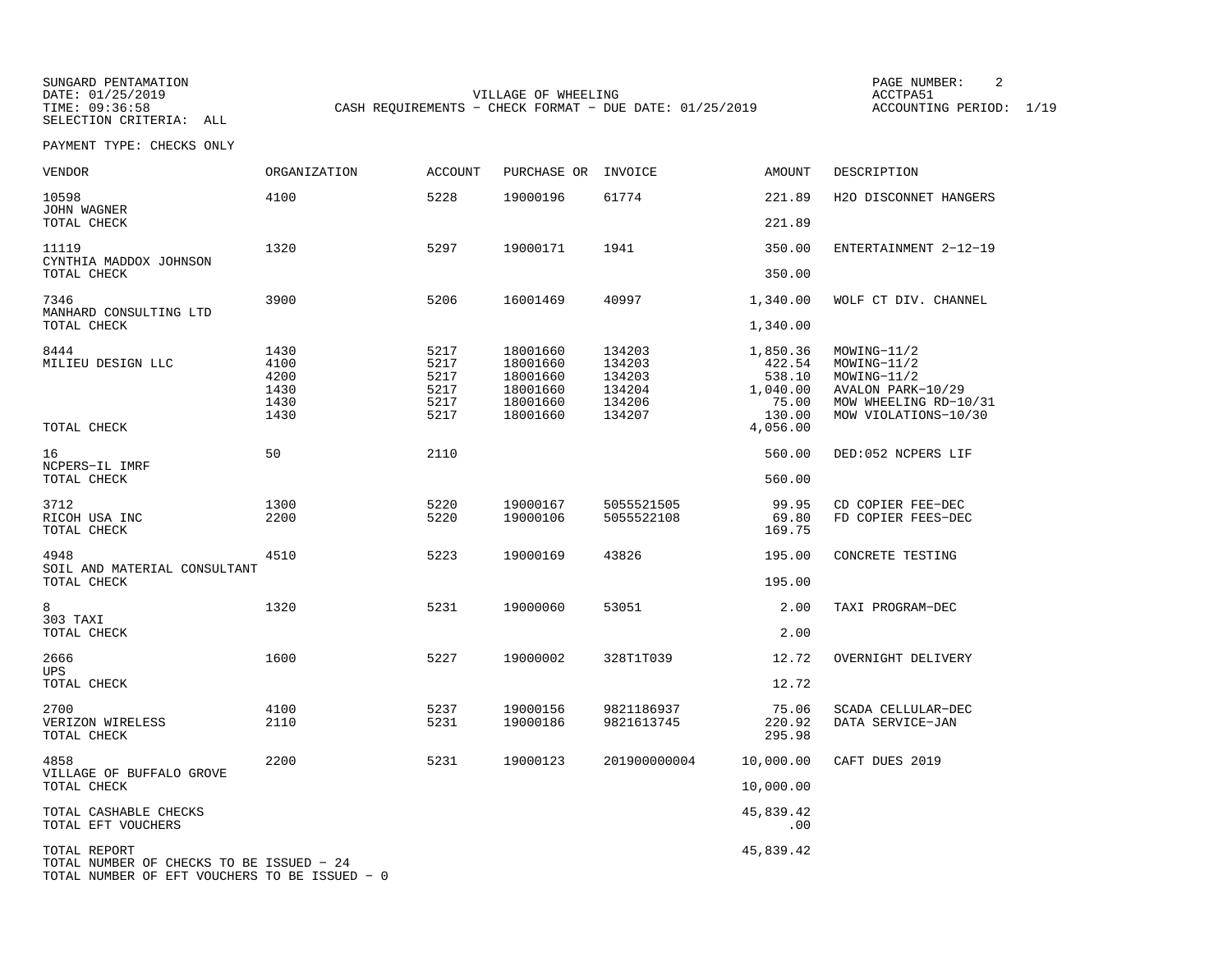SUNGARD PENTAMATION PAGE NUMBER: 1SELECTION CRITERIA: ALL

DATE: 01/25/2019 VILLAGE OF WHEELING ACCTPA51TIME: 09:37:46 CASH REQUIREMENTS - CHECK FORMAT - DUE DATE: 01/25/2019

ACCOUNTING PERIOD: 1/19

PAYMENT TYPE: EFT ONLY

| VENDOR                                        | ORGANIZATION                                         | ACCOUNT                                              | PURCHASE OR INVOICE                                                              |                                                             | AMOUNT                                                                             | DESCRIPTION                                                                                                                                                               |
|-----------------------------------------------|------------------------------------------------------|------------------------------------------------------|----------------------------------------------------------------------------------|-------------------------------------------------------------|------------------------------------------------------------------------------------|---------------------------------------------------------------------------------------------------------------------------------------------------------------------------|
| 8768<br>AFSCME COUNCIL 31                     | 50                                                   | 2124                                                 |                                                                                  |                                                             | 831.00                                                                             | DED:094 AFSCME DUE                                                                                                                                                        |
| TOTAL VOUCHER                                 |                                                      |                                                      |                                                                                  |                                                             | 831.00                                                                             |                                                                                                                                                                           |
| 291<br><b>BART BURNS</b><br>TOTAL VOUCHER     | 2200                                                 | 5242                                                 | 19000212                                                                         |                                                             | 378.00<br>378.00                                                                   | 1ST QTR MED B REIMB                                                                                                                                                       |
|                                               |                                                      |                                                      |                                                                                  |                                                             |                                                                                    |                                                                                                                                                                           |
| 3044<br>JIM CALLANAN<br>TOTAL VOUCHER         | 2200                                                 | 5242                                                 | 19000213                                                                         |                                                             | 402.00<br>402.00                                                                   | 1ST QTR MED B REIMB                                                                                                                                                       |
| 7259                                          | 1900                                                 | 5218                                                 | 19000162                                                                         | 10812                                                       | 5,612.50                                                                           | LABOR LEGAL FEES                                                                                                                                                          |
| CLARK BAIRD SMITH LLP<br>TOTAL VOUCHER        |                                                      |                                                      |                                                                                  |                                                             | 5,612.50                                                                           |                                                                                                                                                                           |
| 554                                           | 50                                                   | 2108                                                 |                                                                                  |                                                             | 832.00                                                                             | DED:090 CCPA DUES                                                                                                                                                         |
| COMBINED COUNTIES POLICE ASN<br>TOTAL VOUCHER |                                                      |                                                      |                                                                                  |                                                             | 832.00                                                                             |                                                                                                                                                                           |
| 11111                                         | 2100                                                 | 5106                                                 | 19000113                                                                         |                                                             | 169.95                                                                             | UNIFORM REIMB.                                                                                                                                                            |
| MARGARET COOPER<br>TOTAL VOUCHER              |                                                      |                                                      |                                                                                  |                                                             | 169.95                                                                             |                                                                                                                                                                           |
| 2577                                          | 2200                                                 | 5242                                                 | 19000214                                                                         |                                                             | 379.50                                                                             | 1ST QTR MED B REIMB                                                                                                                                                       |
| THOMAS COUNLEY<br>TOTAL VOUCHER               |                                                      |                                                      |                                                                                  |                                                             | 379.50                                                                             |                                                                                                                                                                           |
| 642                                           | 2200                                                 | 5242                                                 | 19000216                                                                         |                                                             | 339.00                                                                             | 1ST QTR MED B REIMB                                                                                                                                                       |
| DAN DIETER<br>TOTAL VOUCHER                   |                                                      |                                                      |                                                                                  |                                                             | 339.00                                                                             |                                                                                                                                                                           |
| 2599                                          | 2200                                                 | 5242                                                 | 19000217                                                                         |                                                             | 366.00                                                                             | 1ST QTR MED B REIMB                                                                                                                                                       |
| TIMOTHY DOYLE<br>TOTAL VOUCHER                |                                                      |                                                      |                                                                                  |                                                             | 366.00                                                                             |                                                                                                                                                                           |
| 6418                                          | 1600                                                 | 5333                                                 | 19000176                                                                         | 27442                                                       | 7,000.00                                                                           | LOCATION SPOTLIGHT AD                                                                                                                                                     |
| GROUP C MEDIA INC<br>TOTAL VOUCHER            |                                                      |                                                      |                                                                                  |                                                             | 7,000.00                                                                           |                                                                                                                                                                           |
| 6024<br>HAEGER ENGINEERING LLC                | 3410<br>4330<br>3410<br>3600<br>3500<br>3600<br>4510 | 5223<br>5206<br>5223<br>5206<br>5206<br>5503<br>5206 | 18002701<br>18000702<br>17003229<br>18002696<br>18002697<br>18002698<br>18002700 | 83033<br>83046<br>83047<br>83048<br>83049<br>83050<br>83051 | 41,500.00<br>2,600.00<br>1,000.00<br>6,800.00<br>1,500.00<br>12,900.00<br>8,000.00 | 2019 ST IMP PROGRAM<br>2019 WATERMAIN DESIGN SER<br>2018 STREET IMP ENG<br>WOLF RD SEWER DESIGN<br>DUNDEE/NORTHGATE MAIN<br>MILW WATERMAIN DESIGN<br>EASTCHESTER DRAINAGE |
| TOTAL VOUCHER                                 |                                                      |                                                      |                                                                                  |                                                             | 74,300.00                                                                          |                                                                                                                                                                           |
| 4268<br>WILLIAM HENRY                         | 2200                                                 | 5242                                                 | 19000218                                                                         |                                                             | 373.50                                                                             | 1ST QTR MED B REIMB                                                                                                                                                       |
| TOTAL VOUCHER                                 |                                                      |                                                      |                                                                                  |                                                             | 373.50                                                                             |                                                                                                                                                                           |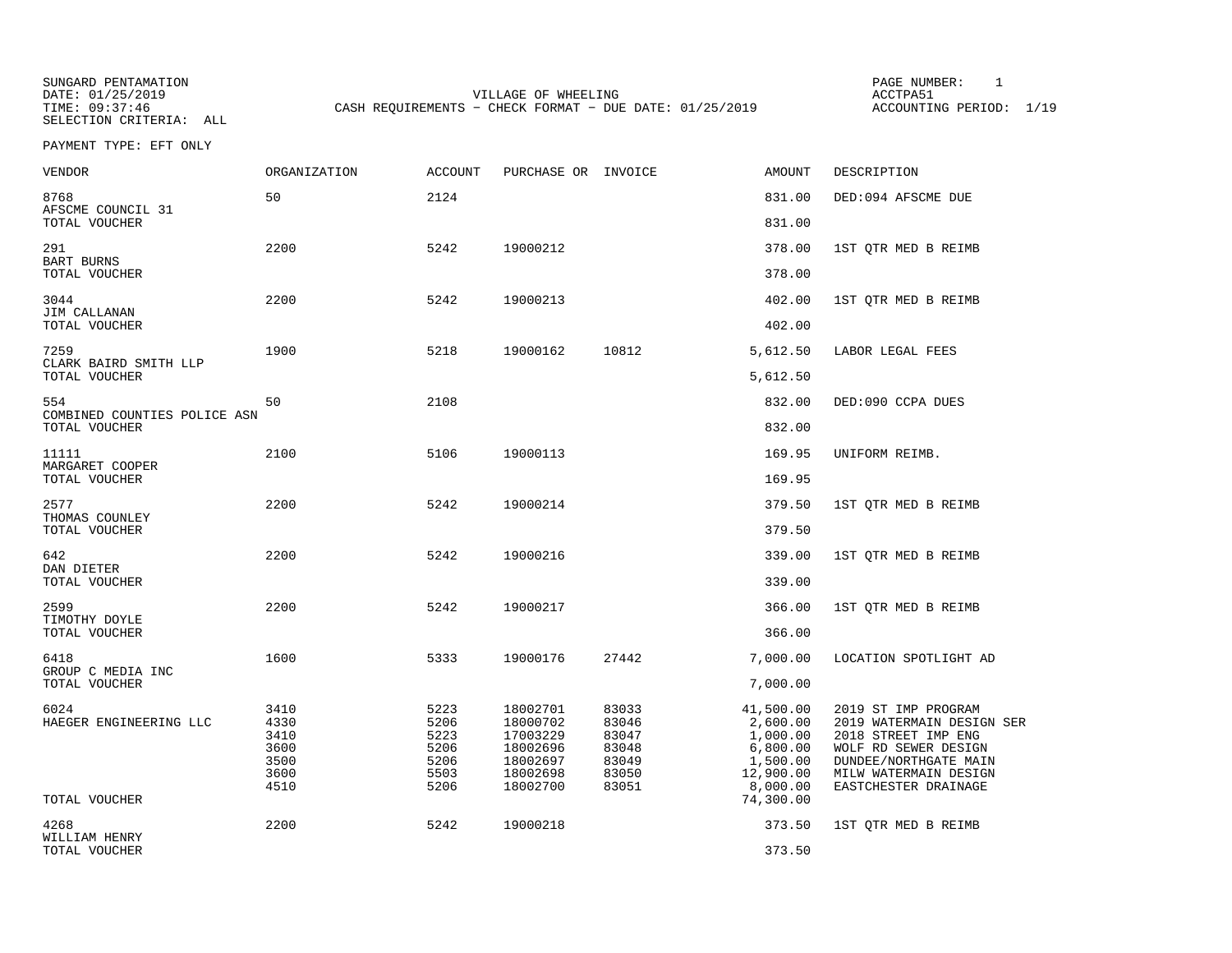SELECTION CRITERIA: ALL

SUNGARD PENTAMATION PAGE NUMBER: 2VILLAGE OF WHEELING **ACCTPA51** TIME: 09:37:46 CASH REQUIREMENTS - CHECK FORMAT - DUE DATE: 01/25/2019

ACCOUNTING PERIOD: 1/19

PAYMENT TYPE: EFT ONLY

| <b>VENDOR</b>                                 | ORGANIZATION                         | <b>ACCOUNT</b>                       | PURCHASE OR INVOICE                                      |                      | <b>AMOUNT</b>                                       | DESCRIPTION                                                                                           |
|-----------------------------------------------|--------------------------------------|--------------------------------------|----------------------------------------------------------|----------------------|-----------------------------------------------------|-------------------------------------------------------------------------------------------------------|
| 1328<br>JEFF HOFF                             | 2200                                 | 5242                                 | 19000219                                                 |                      | 387.00                                              | 1ST QTR MED B REIMB                                                                                   |
| TOTAL VOUCHER                                 |                                      |                                      |                                                          |                      | 387.00                                              |                                                                                                       |
| 2240<br>ROBERT HOOS                           | 2200                                 | 5242                                 | 19000220                                                 |                      | 361.50                                              | 1ST QTR MED B REIMB                                                                                   |
| TOTAL VOUCHER                                 |                                      |                                      |                                                          |                      | 361.50                                              |                                                                                                       |
| 1106<br>I C M A RETIREMENT TRUST-457          | 50                                   | 2101                                 |                                                          |                      | 31,968.80                                           | DED:030 457 ICMA                                                                                      |
| TOTAL VOUCHER                                 |                                      |                                      |                                                          |                      | 31,968.80                                           |                                                                                                       |
| 6327<br>JENNIFER WALES (KANCHES)              | 50                                   | 2138                                 |                                                          |                      | 668.35<br>668.35                                    | DED:199 MISC DEDUC                                                                                    |
| TOTAL VOUCHER                                 |                                      |                                      |                                                          |                      |                                                     |                                                                                                       |
| 1309<br><b>JAMES JOHNSON</b>                  | 2200                                 | 5242                                 | 19000221                                                 |                      | 339.00                                              | 1ST OTR MED B REIMB                                                                                   |
| TOTAL VOUCHER                                 |                                      |                                      |                                                          |                      | 339.00                                              |                                                                                                       |
| 11118<br>MARK JOHNSTON JR<br>TOTAL VOUCHER    | 1420<br>1430                         | 5106<br>5106                         | 19000170<br>19000170                                     |                      | 29.15<br>29.15<br>58.30                             | UNIFORM ITEM REIMB.<br>UNIFORM ITEM REIMB.                                                            |
| 1455<br>KLEIN THORPE & JENKINS LTD            | 1900<br>3100<br>3500<br>3600<br>3900 | 5218<br>5218<br>5218<br>5218<br>5218 | 19000153<br>19000153<br>19000153<br>19000153<br>19000153 |                      | 26,893.17<br>926.60<br>1,590.00<br>190.00<br>205.00 | LEGAL SERVICE-NOV<br>LEGAL SERVICE-NOV<br>LEGAL SERVICE-NOV<br>LEGAL SERVICE-NOV<br>LEGAL SERVICE-NOV |
| TOTAL VOUCHER                                 |                                      |                                      |                                                          |                      | 29,804.77                                           |                                                                                                       |
| 950<br>GERALD KOEPPEN                         | 2200                                 | 5242                                 | 19000222                                                 |                      | 370.50                                              | 1ST QTR MED B REIMB                                                                                   |
| TOTAL VOUCHER                                 |                                      |                                      |                                                          |                      | 370.50                                              |                                                                                                       |
| 10602<br>RICHARD KRAUSER                      | 2200                                 | 5242                                 | 19000223                                                 |                      | 402.00                                              | 1ST OTR MED B REIMB                                                                                   |
| TOTAL VOUCHER                                 |                                      |                                      |                                                          |                      | 402.00                                              |                                                                                                       |
| 4617<br>GEORGE LAHEY                          | 2200                                 | 5242                                 | 19000224                                                 |                      | 402.00                                              | 1ST QTR MED B REIMB                                                                                   |
| TOTAL VOUCHER                                 |                                      |                                      |                                                          |                      | 402.00                                              |                                                                                                       |
| 5989<br>MGP INC                               | 1600<br>4100<br>4200                 | 5207<br>5207<br>5207                 | 18000329<br>18000329<br>18000329                         | 4369<br>4369<br>4369 | 5,796.30<br>2,898.15<br>2,898.15                    | GIS STAFFING-DEC<br>GIS STAFFING-DEC<br>GIS STAFFING-DEC                                              |
| TOTAL VOUCHER                                 |                                      |                                      |                                                          |                      | 11,592.60                                           |                                                                                                       |
| 10307<br>MUNICIPAL COLLECTION SERVICE         | 40                                   | 4441                                 | 19000160                                                 | 013607               | 13.28                                               | WATER COLLECTION-DEC                                                                                  |
| TOTAL VOUCHER                                 |                                      |                                      |                                                          |                      | 13.28                                               |                                                                                                       |
| 1869                                          | 50                                   | 2112                                 |                                                          |                      | 13,058.39                                           | DED:040 457 NTWIDE                                                                                    |
| NATIONWIDE RETIREMENT SOLUTI<br>TOTAL VOUCHER |                                      |                                      |                                                          |                      | 13,058.39                                           |                                                                                                       |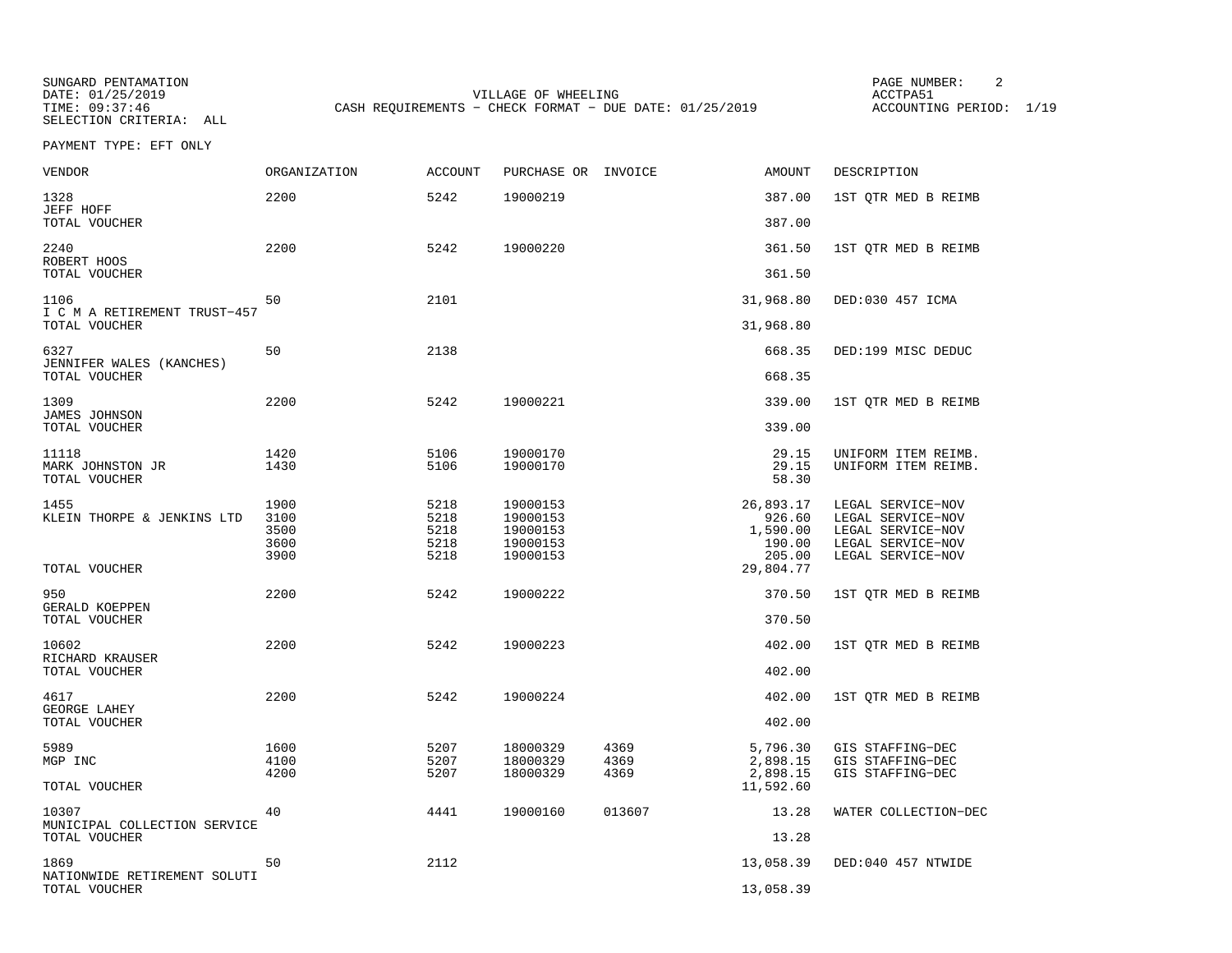SUNGARD PENTAMATION PAGE NUMBER: 3SELECTION CRITERIA: ALL

VILLAGE OF WHEELING **ACCTPA51** TIME: 09:37:46 CASH REQUIREMENTS - CHECK FORMAT - DUE DATE: 01/25/2019

ACCOUNTING PERIOD: 1/19

PAYMENT TYPE: EFT ONLY

| <b>VENDOR</b>                            | <b>ORGANIZATION</b>                                                          | <b>ACCOUNT</b>                                                               | PURCHASE OR INVOICE                                                                                                  |                                                                                                  | <b>AMOUNT</b>                                                                                      | DESCRIPTION                                                                                                                                                                                          |
|------------------------------------------|------------------------------------------------------------------------------|------------------------------------------------------------------------------|----------------------------------------------------------------------------------------------------------------------|--------------------------------------------------------------------------------------------------|----------------------------------------------------------------------------------------------------|------------------------------------------------------------------------------------------------------------------------------------------------------------------------------------------------------|
| 9621<br>ROBERT NIEMIEC                   | 2200                                                                         | 5106                                                                         | 19000188                                                                                                             |                                                                                                  | 60.23                                                                                              | UNIFORM REIMB.                                                                                                                                                                                       |
| TOTAL VOUCHER                            |                                                                              |                                                                              |                                                                                                                      |                                                                                                  | 60.23                                                                                              |                                                                                                                                                                                                      |
| 2164<br>RALPH PERRICONE<br>TOTAL VOUCHER | 2200                                                                         | 5242                                                                         | 19000225                                                                                                             |                                                                                                  | 387.00<br>387.00                                                                                   | 1ST QTR MED B REIMB                                                                                                                                                                                  |
| 9092<br>POSTNET IL 140                   | 1600                                                                         | 5227                                                                         | 19000195                                                                                                             | 14013                                                                                            | 205.82                                                                                             | POSTAGE FOR W-2'S                                                                                                                                                                                    |
| TOTAL VOUCHER                            |                                                                              |                                                                              |                                                                                                                      |                                                                                                  | 205.82                                                                                             |                                                                                                                                                                                                      |
| 2375<br>SIKICH LLP                       | 1700                                                                         | 5203                                                                         | 19000161                                                                                                             | 368353                                                                                           | 6,000.00                                                                                           | 2018 AUDIT FEES                                                                                                                                                                                      |
| TOTAL VOUCHER                            |                                                                              |                                                                              |                                                                                                                      |                                                                                                  | 6,000.00                                                                                           |                                                                                                                                                                                                      |
| 2823                                     | 2200                                                                         | 5242                                                                         | 19000226                                                                                                             |                                                                                                  | 393.00                                                                                             | 1ST QTR MED B REIMB                                                                                                                                                                                  |
| WILLIAM STEWART<br>TOTAL VOUCHER         |                                                                              |                                                                              |                                                                                                                      |                                                                                                  | 393.00                                                                                             |                                                                                                                                                                                                      |
| 2228<br>RICHARD THEOBALD                 | 2200                                                                         | 5242                                                                         | 19000227                                                                                                             |                                                                                                  | 406.50                                                                                             | 1ST QTR MED B REIMB                                                                                                                                                                                  |
| TOTAL VOUCHER                            |                                                                              |                                                                              |                                                                                                                      |                                                                                                  | 406.50                                                                                             |                                                                                                                                                                                                      |
| 8862<br>USIC LOCATING SERVICES INC       | 4100<br>4200<br>4100<br>4200<br>4100<br>4200<br>4100<br>4200<br>4100<br>4200 | 5299<br>5299<br>5299<br>5299<br>5299<br>5299<br>5299<br>5299<br>5299<br>5299 | 18001678<br>18001678<br>18001678<br>18001678<br>18001678<br>18001678<br>18001678<br>18001678<br>18001678<br>18001678 | 307916<br>307916<br>308347<br>308347<br>311230<br>311230<br>311536<br>311536<br>311764<br>311764 | 3,593.70<br>3,593.70<br>120.00<br>120.00<br>5.80<br>5.80<br>3,219.98<br>3,219.97<br>10.00<br>10.00 | JULIE LOCATE-NOV<br>JULIE LOCATE-NOV<br>JULIE LOCATE-NOV<br>JULIE LOCATE-NOV<br>JULIE LOCATE-OCT<br>JULIE LOCATE-OCT<br>JULIE LOCATE-DEC<br>JULIE LOCATE-DEC<br>JULIE LOCATE-DEC<br>JULIE LOCATE-DEC |
| TOTAL VOUCHER                            |                                                                              |                                                                              |                                                                                                                      |                                                                                                  | 13,898.95                                                                                          |                                                                                                                                                                                                      |
| 6002<br>JOSEPH WARGO<br>TOTAL VOUCHER    | 4100<br>4200                                                                 | 5106<br>5106                                                                 | 19000203<br>19000203                                                                                                 |                                                                                                  | 15.35<br>15.34<br>30.69                                                                            | UNIFORM ITEM REIMB.<br>UNIFORM ITEM REIMB.                                                                                                                                                           |
| 2735<br>WHEELING FIRE PENSION FUND       | 50                                                                           | 2107                                                                         |                                                                                                                      |                                                                                                  | 18,604.60                                                                                          | DED:012 FIRE PENS                                                                                                                                                                                    |
| TOTAL VOUCHER                            |                                                                              |                                                                              |                                                                                                                      |                                                                                                  | 18,604.60                                                                                          |                                                                                                                                                                                                      |
| 2792<br>WHEELING FIREFIGHTER'S ASSN      | 50                                                                           | 2111                                                                         |                                                                                                                      |                                                                                                  | 1,898.10                                                                                           | DED:091 FF ASC DUE                                                                                                                                                                                   |
| TOTAL VOUCHER                            |                                                                              |                                                                              |                                                                                                                      |                                                                                                  | 1,898.10                                                                                           |                                                                                                                                                                                                      |
| 2736<br>WHEELING POLICE PENSION FUND     | 50                                                                           | 2106                                                                         |                                                                                                                      |                                                                                                  | 21,136.51                                                                                          | DED:011 POL PENS                                                                                                                                                                                     |
| TOTAL VOUCHER                            |                                                                              |                                                                              |                                                                                                                      |                                                                                                  | 21,136.51                                                                                          |                                                                                                                                                                                                      |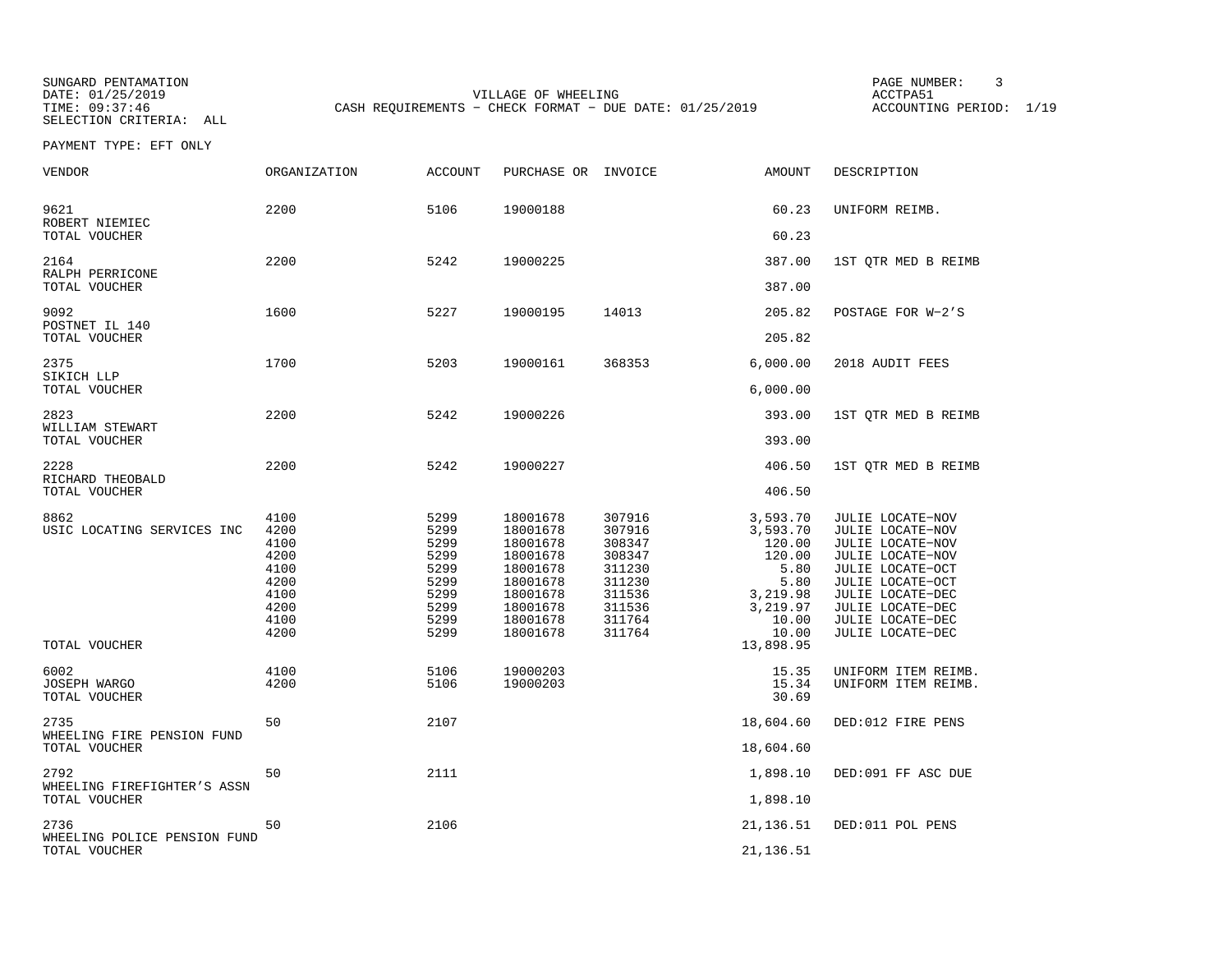| SUNGARD PENTAMATION<br>DATE: 01/25/2019<br>TIME: 09:37:46<br>SELECTION CRITERIA: ALL                      |                     | 4<br>PAGE NUMBER:<br>VILLAGE OF WHEELING<br>ACCTPA51<br>CASH REOUIREMENTS - CHECK FORMAT - DUE DATE: 01/25/2019<br>ACCOUNTING PERIOD: 1/19<br>DESCRIPTION<br>ACCOUNT<br>PURCHASE OR<br>INVOICE<br>AMOUNT<br>19000150<br>151.19<br>5106<br>WORK BOOTS<br>151.19<br>.00<br>243,582.53<br>243,582.53 |  |  |  |  |
|-----------------------------------------------------------------------------------------------------------|---------------------|---------------------------------------------------------------------------------------------------------------------------------------------------------------------------------------------------------------------------------------------------------------------------------------------------|--|--|--|--|
| PAYMENT TYPE: EFT ONLY                                                                                    |                     |                                                                                                                                                                                                                                                                                                   |  |  |  |  |
| VENDOR                                                                                                    | <b>ORGANIZATION</b> |                                                                                                                                                                                                                                                                                                   |  |  |  |  |
| 7202<br>RICHARD WHITE<br>TOTAL VOUCHER                                                                    | 2200                |                                                                                                                                                                                                                                                                                                   |  |  |  |  |
|                                                                                                           |                     |                                                                                                                                                                                                                                                                                                   |  |  |  |  |
| TOTAL CASHABLE CHECKS<br>TOTAL EFT VOUCHERS                                                               |                     |                                                                                                                                                                                                                                                                                                   |  |  |  |  |
| TOTAL REPORT<br>TOTAL NUMBER OF CHECKS TO BE ISSUED - 0<br>TOTAL NUMBER OF EFT VOUCHERS TO BE ISSUED - 37 |                     |                                                                                                                                                                                                                                                                                                   |  |  |  |  |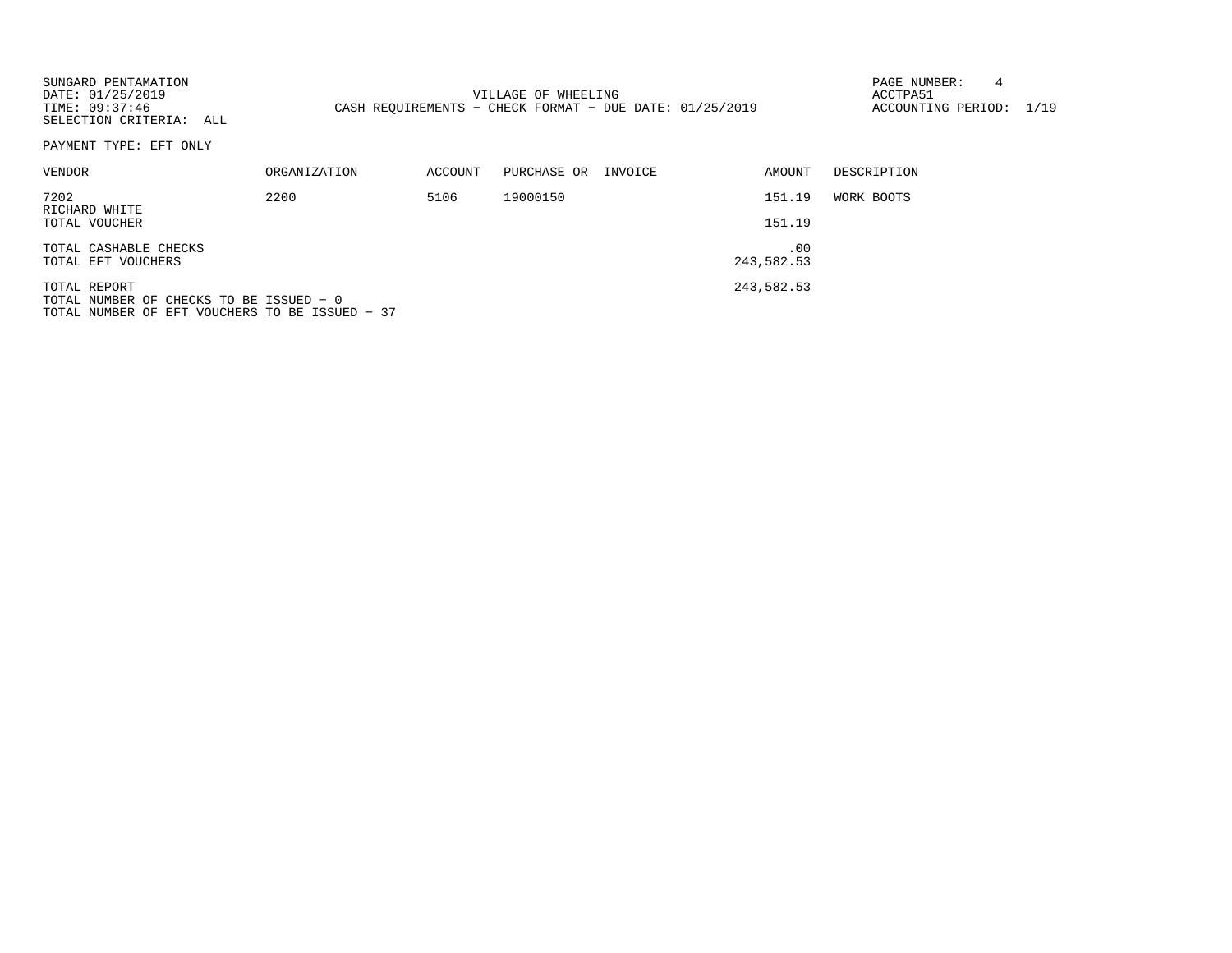# PURCHASE CARD REPORT DECEMBER, 2018

**(12/05/2018 through 1/05/2019)**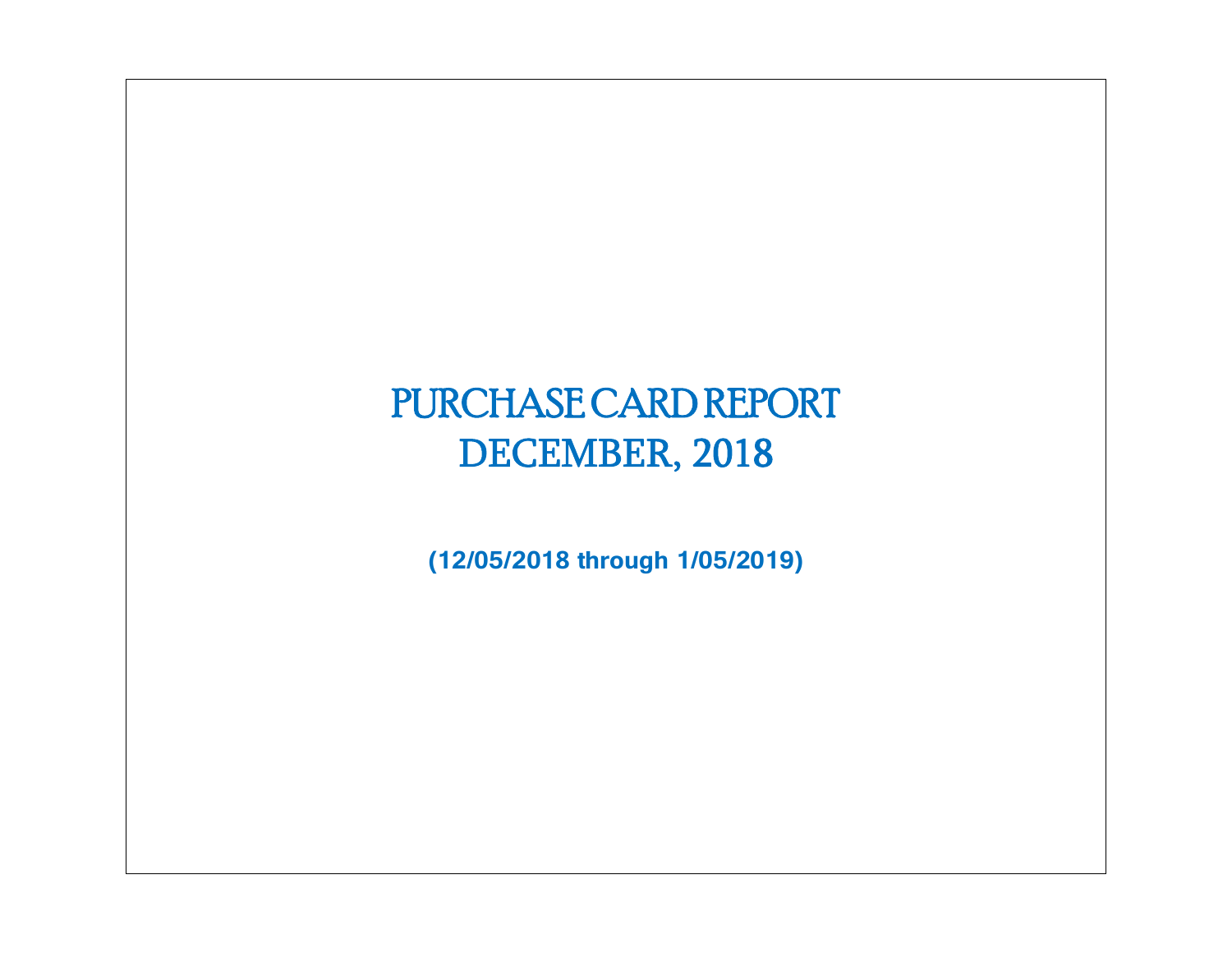# Account Statement

Posting Date: 12/05/2018 - 01/04/2019

|                              | <b>Transaction</b>      | Transaction |
|------------------------------|-------------------------|-------------|
| <b>Account Name</b>          | Count                   | Amount      |
| <b>ANGELA MORRIS</b>         | 5                       | 11,665.49   |
| <b>CHRISTOPHER SURDAM</b>    | $\overline{2}$          | 177.38      |
| <b>CHUCK SPRATT</b>          | $\overline{30}$         | 2,179.70    |
| <b>DERRYL SHAPIRO</b>        | $\overline{13}$         | 14,677.68   |
| <b>ESMERALDA MENDOZA</b>     | $\overline{9}$          | 1,022.85    |
| <b>ILEEN BRYER</b>           | 7                       | 833.62      |
| <b>JOHN MELANIPHY III</b>    | 1                       | 40.00       |
| <b>JOHNNY PEREZ</b>          | 10                      | 1,509.23    |
| <b>JON SFONDILIS</b>         | 9                       | 1,880.48    |
| <b>JOSEPH LICARI</b>         | $\overline{2}$          | 419.99      |
| <b>JOSEPH WARGO</b>          | $\mathbf{1}$            | 26.96       |
| <b>JOSHUA BERMAN</b>         | 4                       | 311.25      |
| <b>KATHERINE WHITEHEAD</b>   | 18                      | 5,403.33    |
| <b>LANA RUDNIK</b>           | $\overline{8}$          | 1,309.54    |
| <b>LUCA URSAN</b>            | 14                      | 2,443.34    |
| <b>MARIANTHI THANOPOULOS</b> | 1                       | 40.00       |
| <b>MICHAEL CROTTY</b>        | $\mathbf{1}$            | 83.97       |
| <b>MICHAEL MONDSCHAIN</b>    | $\overline{1}$          | 500.00      |
| <b>MICHAEL SCHROEDER</b>     | $\mathbf{1}$            | 43.23       |
| <b>ROSE LEMANIS</b>          | $\overline{6}$          | 4,122.80    |
| <b>SCOTT WILSON</b>          | $\overline{2}$          | 102.20      |
| <b>SEAN LINDSAY</b>          | 8                       | 6,862.55    |
| <b>SHARI MATTHEWS HUIZAR</b> | $\overline{9}$          | 4,896.00    |
| <b>TAMRA WARKUSZ</b>         | $\overline{\mathbf{3}}$ | 469.98      |
| <b>TY JOHNSON</b>            | $\overline{2}$          | 55.38       |
| <b>VINCENT HOFFMAN</b>       | 4                       | 400.00      |
| <b>Report Totals</b>         | 171                     | 61,476.95   |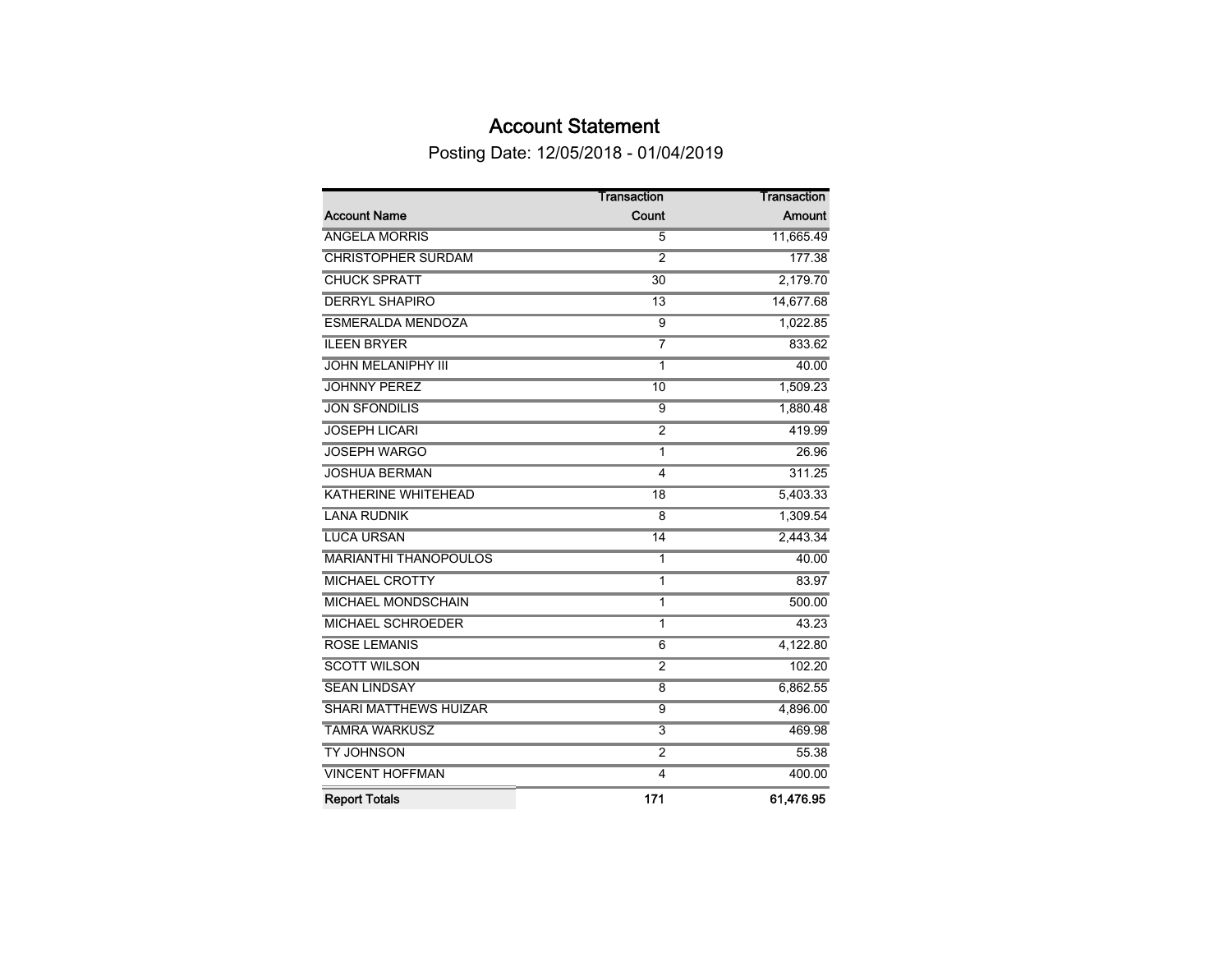# Expense Report

Posting Date: 12/05/2018 - 01/04/2019

# ANGELA MORRIS

Card Transactions

| Posting<br>Dato                                                        | Transaction<br>Date                            | <b>Description</b>                              |                                | <b>Receipt</b><br>Amount | Posted<br><b>Amount</b> | <b>Expense</b><br><b>Amount</b> | Reviewed     | Approved |
|------------------------------------------------------------------------|------------------------------------------------|-------------------------------------------------|--------------------------------|--------------------------|-------------------------|---------------------------------|--------------|----------|
| 12/10/2018                                                             | 12/07/2018                                     | COMCAST-866-511-6489, PA, 19462                 |                                | 3,177.77 USD             | 3,177.77 USD            | 1,588.89 USD                    | $\checkmark$ |          |
|                                                                        | Expense Description: Fiber Optic Links-Nov     |                                                 |                                |                          |                         |                                 |              |          |
| <b>FUND/PROGRAM:</b><br>PROJECT #:                                     | 1750 INFORMATION SYSTEMS                       | <b>EXPENDITURE ACCOUNTS:</b>                    | 5207 IS SERV & MAINT AGREEMENT | <b>VENDOR#</b>           |                         |                                 |              |          |
| 12/10/2018                                                             | 12/07/2018                                     | COMCAST-866-511-6489, PA, 19462                 |                                | 3,177.77 USD             | 3.177.77 USD            | 1,588.88 USD                    | $\checkmark$ |          |
|                                                                        | Expense Description: Fiber Optic Links-Nov     |                                                 |                                |                          |                         |                                 |              |          |
| <b>FUND/PROGRAM:</b><br>PROJECT#:                                      | 2110 DISPATCHERS<br>2014-037                   | <b>EXPENDITURE ACCOUNTS:</b>                    | 5207 IS SERV & MAINT AGREEMENT | <b>VENDOR#:</b>          |                         |                                 |              |          |
| 12/10/2018                                                             | 12/08/2018                                     | VZWRLSS MY VZ VB P-800-922-0204,FL,32746        |                                | 5,733.78 USD             | 5,733.78 USD            | 5,733.78 USD                    | $\checkmark$ |          |
|                                                                        | Expense Description: Cellular Service-Nov      |                                                 |                                |                          |                         |                                 |              |          |
| FUND/PROGRAM:<br><b>PROJECT#:</b>                                      | 1600 ADMIN & BOT                               | <b>EXPENDITURE ACCOUNTS:</b>                    | 5239 CELLULAR SERVICES         | <b>VENDOR#:</b>          |                         |                                 |              |          |
| 12/20/2018                                                             | 12/19/2018                                     | AMAZON.COM M24IQ8E32-<br>AMZN.COM/BILL.WA.98109 |                                | 609.98 USD               | 609.98 USD              | 609.98 USD                      | $\checkmark$ |          |
|                                                                        | Expense Description: Rolling Kitchen Islands-2 |                                                 |                                |                          |                         |                                 |              |          |
| <b>FUND/PROGRAM:</b><br>PROJECT #:                                     | 5500 GRANT FUNDED PROJECTS<br>2018-032         | <b>EXPENDITURE ACCOUNTS:</b>                    | 5317 MISC OPERATING SUPPLIES   | <b>VENDOR#:</b>          |                         |                                 |              |          |
|                                                                        |                                                | THE WEBSTAURANT STORE-717-392-                  |                                |                          |                         |                                 | $\checkmark$ |          |
| 12/28/2018<br><b>Expense Description: LAP Supplies</b>                 | 12/27/2018                                     | 7472, PA, 17602                                 |                                | 2,038.77 USD             | 2,038.77 USD            | 1,234.33 USD                    |              |          |
| <b>FUND/PROGRAM:</b><br>PROJECT#:                                      | 1320 SENIOR CITIZENS SERVICES                  | <b>EXPENDITURE ACCOUNTS:</b>                    | 5297 PROGRAMS/ACTIVITIES       | <b>VENDOR#:</b>          |                         |                                 |              |          |
|                                                                        |                                                | THE WEBSTAURANT STORE-717-392-                  |                                |                          |                         |                                 | $\checkmark$ |          |
| 12/28/2018                                                             | 12/27/2018                                     | 7472, PA, 17602                                 |                                | 2.038.77 USD             | 2.038.77 USD            | 804.44 USD                      |              |          |
| Expense Description: LAP Supplies<br><b>FUND/PROGRAM:</b><br>PROJECT#: | 1320 SENIOR CITIZENS SERVICES                  | <b>EXPENDITURE ACCOUNTS:</b>                    | 5297 PROGRAMS/ACTIVITIES       | <b>VENDOR#:</b>          |                         |                                 |              |          |
|                                                                        |                                                | THE WEBSTAURANT STORE-717-392-                  |                                |                          |                         |                                 |              |          |
| 12/28/2018                                                             | 12/27/2018                                     | 7472, PA, 17602                                 |                                | 105.19 USD               | 105.19 USD              | 105.19 USD                      | $\checkmark$ |          |
|                                                                        | Expense Description: LAP Supplies Delivery     |                                                 |                                |                          |                         |                                 |              |          |
| <b>FUND/PROGRAM:</b><br>PROJECT#:                                      | 1320 SENIOR CITIZENS SERVICES                  | <b>EXPENDITURE ACCOUNTS:</b>                    | 5297 PROGRAMS/ACTIVITIES       | <b>VENDOR#:</b>          |                         |                                 |              |          |
|                                                                        |                                                | <b>Card Subtotal</b>                            |                                |                          |                         | 11.665.49                       |              |          |
| <b>CHRISTOPHER SURDAM</b><br><b>Card Transactions</b>                  |                                                |                                                 |                                |                          |                         |                                 |              |          |
| Posting                                                                | <b>Transaction</b>                             |                                                 |                                | Receipt                  | Posted                  | <b>Expense</b>                  |              |          |

| Posting                                                                             | Transaction            |                                              | <b>Receipt</b>                                   | Posted        | Expense    |              |          |
|-------------------------------------------------------------------------------------|------------------------|----------------------------------------------|--------------------------------------------------|---------------|------------|--------------|----------|
| Date                                                                                | Date                   | <b>Description</b>                           | Amount                                           | <b>Amount</b> | Amount     | Reviewed     | Approved |
| 12/07/2018                                                                          | 12/06/2018             | LURVEY LANDSCAPE S-DES PLAINES, IL, 60016    | 136,00 USD                                       | 136,00 USD    | 136,00 USD | $\checkmark$ |          |
| <b>Expense Description: Burlap Roll</b><br><b>FUND/PROGRAM:</b><br><b>PROJECT#:</b> | 1430 FORESTRY DIVISION | <b>EXPENDITURE ACCOUNTS:</b>                 | 5311 BLDG/GROUNDS MAINTENANCE<br><b>VENDOR#:</b> |               |            |              |          |
| 12/20/2018                                                                          | 12/18/2018             | THE HOME DEPOT #1927-PALATINE, IL, 600740000 | 41.38 USD                                        | 41.38 USD     | 41.38 USD  | $\checkmark$ |          |
| <b>Expense Description: GFI Outlets</b><br><b>FUND/PROGRAM:</b><br>PROJECT#:        | 1420 STREETS DIVISION  | <b>EXPENDITURE ACCOUNTS:</b>                 | <b>VENDOR#:</b><br>5315 SMALL TOOLS & EQUIPMENT  |               |            |              |          |

L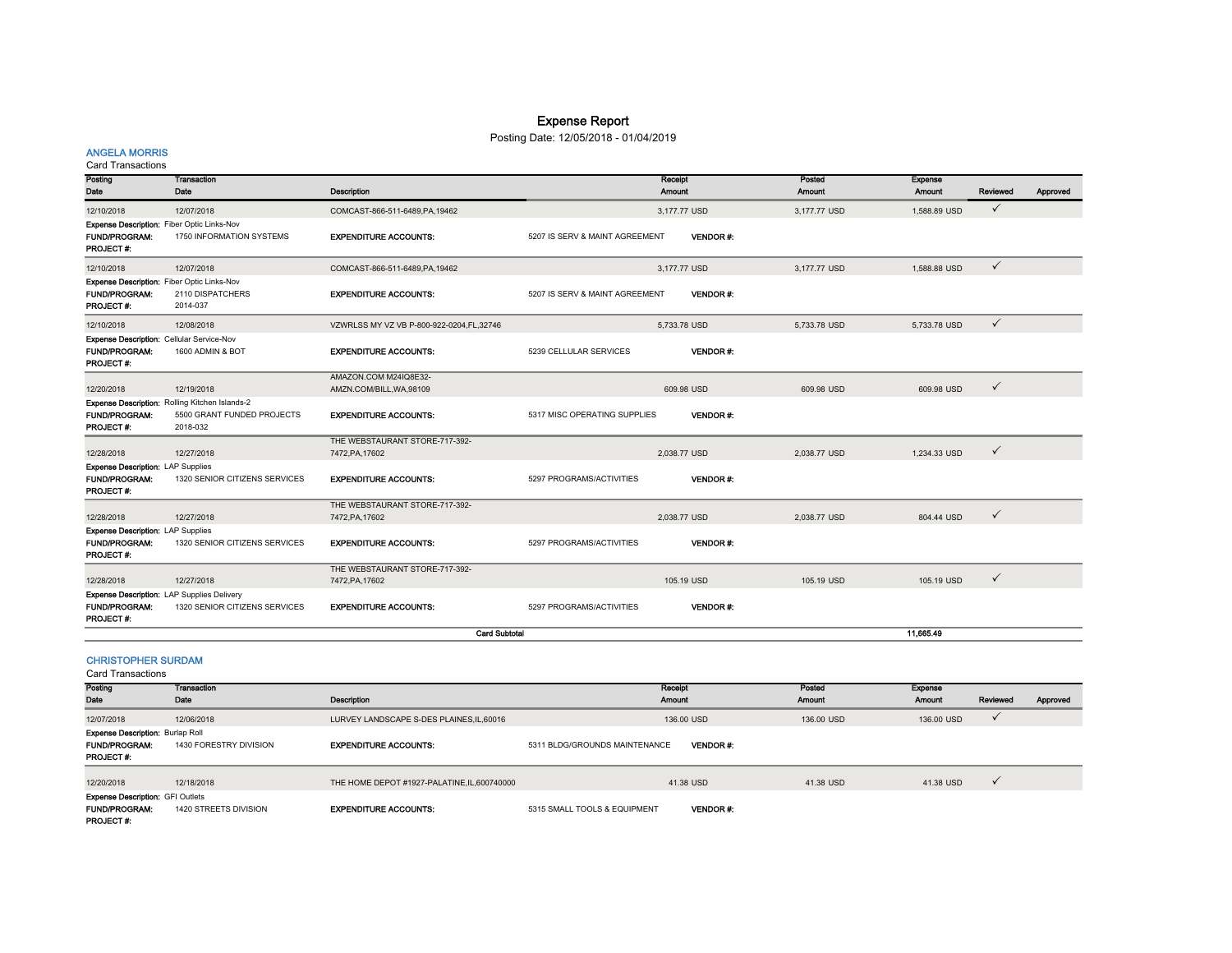|                                                                            |                                                                      | <b>Card Subtotal</b>                               |                          |                   |                         | 177.38                   |              |          |
|----------------------------------------------------------------------------|----------------------------------------------------------------------|----------------------------------------------------|--------------------------|-------------------|-------------------------|--------------------------|--------------|----------|
| <b>CHUCK SPRATT</b><br><b>Card Transactions</b>                            |                                                                      |                                                    |                          |                   |                         |                          |              |          |
| Posting<br>Date                                                            | Transaction<br>Date                                                  | Description                                        |                          | Receipt<br>Amount | Posted<br><b>Amount</b> | <b>Expense</b><br>Amount | Reviewed     | Approved |
| 12/06/2018                                                                 | 12/05/2018                                                           | ADVANCE AUTO PARTS #71-WHEELING,IL,60090           |                          | 78.05 USD         | 78.05 USD               | 29.22 USD                | $\checkmark$ |          |
| Expense Description: Fuel Filter<br>FUND/PROGRAM:<br>PROJECT #:            | 1420 STREETS DIVISION                                                | <b>EXPENDITURE ACCOUNTS:</b>                       | 5310 VEHICLE MAINTENANCE | VENDOR #          |                         |                          |              |          |
| 12/06/2018                                                                 | 12/05/2018                                                           | ADVANCE AUTO PARTS #71-WHEELING,IL,60090           |                          | 78.05 USD         | 78.05 USD               | 48.83 USD                | $\checkmark$ |          |
| Expense Description: Oxygen Sensor<br>FUND/PROGRAM:<br>PROJECT#:           | 2200 FIRE DEPARTMENT                                                 | <b>EXPENDITURE ACCOUNTS:</b>                       | 5310 VEHICLE MAINTENANCE | <b>VENDOR#:</b>   |                         |                          |              |          |
| 12/07/2018                                                                 | 12/06/2018                                                           | ADVANCE AUTO PARTS #71-WHEELING.IL.60090           |                          | 18,88 USD         | 18.88 USD               | 18,88 USD                | $\checkmark$ |          |
| <b>Expense Description: Cabin Air Filter</b><br>FUND/PROGRAM:<br>PROJECT#: | 2100 POLICE DEPARTMENT                                               | <b>EXPENDITURE ACCOUNTS:</b>                       | 5310 VEHICLE MAINTENANCE | <b>VENDOR#:</b>   |                         |                          |              |          |
| 12/07/2018                                                                 | 12/06/2018                                                           | CENTRAL PARTS WAREHOUS-815-464-<br>4800, IL, 60477 |                          | $(29.50)$ USD     | $(29.50)$ USD           | $(29.50)$ USD            | $\checkmark$ |          |
| Expense Description: Credit for tax on bill.<br>FUND/PROGRAM:<br>PROJECT#: | 4200 SEWER DIVISION                                                  | <b>EXPENDITURE ACCOUNTS:</b>                       | 5310 VEHICLE MAINTENANCE | <b>VENDOR#:</b>   |                         |                          |              |          |
| 12/07/2018                                                                 | 12/06/2018                                                           | CHECKFLUID INC-5196526373, MI, 48060               |                          | 163.70 USD        | 163.70 USD              | 163.70 USD               | $\checkmark$ |          |
| FUND/PROGRAM:<br>PROJECT#:                                                 | Expense Description: Hose, Valve, Rail Clamp<br>2200 FIRE DEPARTMENT | <b>EXPENDITURE ACCOUNTS:</b>                       | 5310 VEHICLE MAINTENANCE | <b>VENDOR#:</b>   |                         |                          |              |          |
| 12/10/2018                                                                 | 12/10/2018                                                           | AMAZON.COM M00WS2IN1-<br>AMZN.COM/BILL, WA, 98109  |                          | 19.97 USD         | 19.97 USD               | 19.97 USD                | $\checkmark$ |          |
| Expense Description: Paint for 931<br>FUND/PROGRAM:<br>PROJECT#:           | 4200 SEWER DIVISION                                                  | <b>EXPENDITURE ACCOUNTS:</b>                       | 5310 VEHICLE MAINTENANCE | <b>VENDOR#:</b>   |                         |                          |              |          |
| 12/12/2018                                                                 | 12/11/2018                                                           | CINTAS CORP 40K-630-5951660,IL,60106-1158          |                          | 96.89 USD         | 96.89 USD               | 44.26 USD                | $\checkmark$ |          |
| <b>Expense Description: Uniforms</b><br><b>FUND/PROGRAM:</b><br>PROJECT #: | 1240 FLEET SERVICES                                                  | <b>EXPENDITURE ACCOUNTS:</b>                       | 5215 JANITORIAL SERVICES | <b>VENDOR#:</b>   |                         |                          |              |          |
| 12/12/2018                                                                 | 12/11/2018                                                           | CINTAS CORP 40K-630-5951660.IL.60106-1158          |                          | 96.89 USD         | 96.89 USD               | 52.63 USD                | $\checkmark$ |          |
| Expense Description: Mats and Towels<br>FUND/PROGRAM:<br>PROJECT#:         | 1240 FLEET SERVICES                                                  | <b>EXPENDITURE ACCOUNTS:</b>                       | 5106 UNIFORM ALLOWANCE   | <b>VENDOR#:</b>   |                         |                          |              |          |
| 12/12/2018                                                                 | 12/11/2018                                                           | CINTAS CORP 40K-630-5951660,IL,60106-1158          |                          | 95.78 USD         | 95.78 USD               | 43.15 USD                | $\checkmark$ |          |
| <b>Expense Description: Uniforms</b><br>FUND/PROGRAM:<br>PROJECT#:         | 1240 FLEET SERVICES                                                  | <b>EXPENDITURE ACCOUNTS:</b>                       | 5106 UNIFORM ALLOWANCE   | <b>VENDOR#:</b>   |                         |                          |              |          |
| 12/12/2018                                                                 | 12/11/2018                                                           | CINTAS CORP 40K-630-5951660,IL,60106-1158          |                          | 95.78 USD         | 95.78 USD               | 52.63 USD                | $\checkmark$ |          |
| Expense Description: Mats and Towels<br>FUND/PROGRAM:<br>PROJECT#:         | 1220 BUILDING SERVICES                                               | <b>EXPENDITURE ACCOUNTS:</b>                       | 5309 JANITORIAL SUPPLIES | <b>VENDOR#:</b>   |                         |                          |              |          |
| 12/12/2018                                                                 | 12/11/2018                                                           | CINTAS CORP 40K-630-5951660, IL, 60106-1158        |                          | 96.44 USD         | 96.44 USD               | 43.81 USD                | $\checkmark$ |          |

Expense Description: Uniforms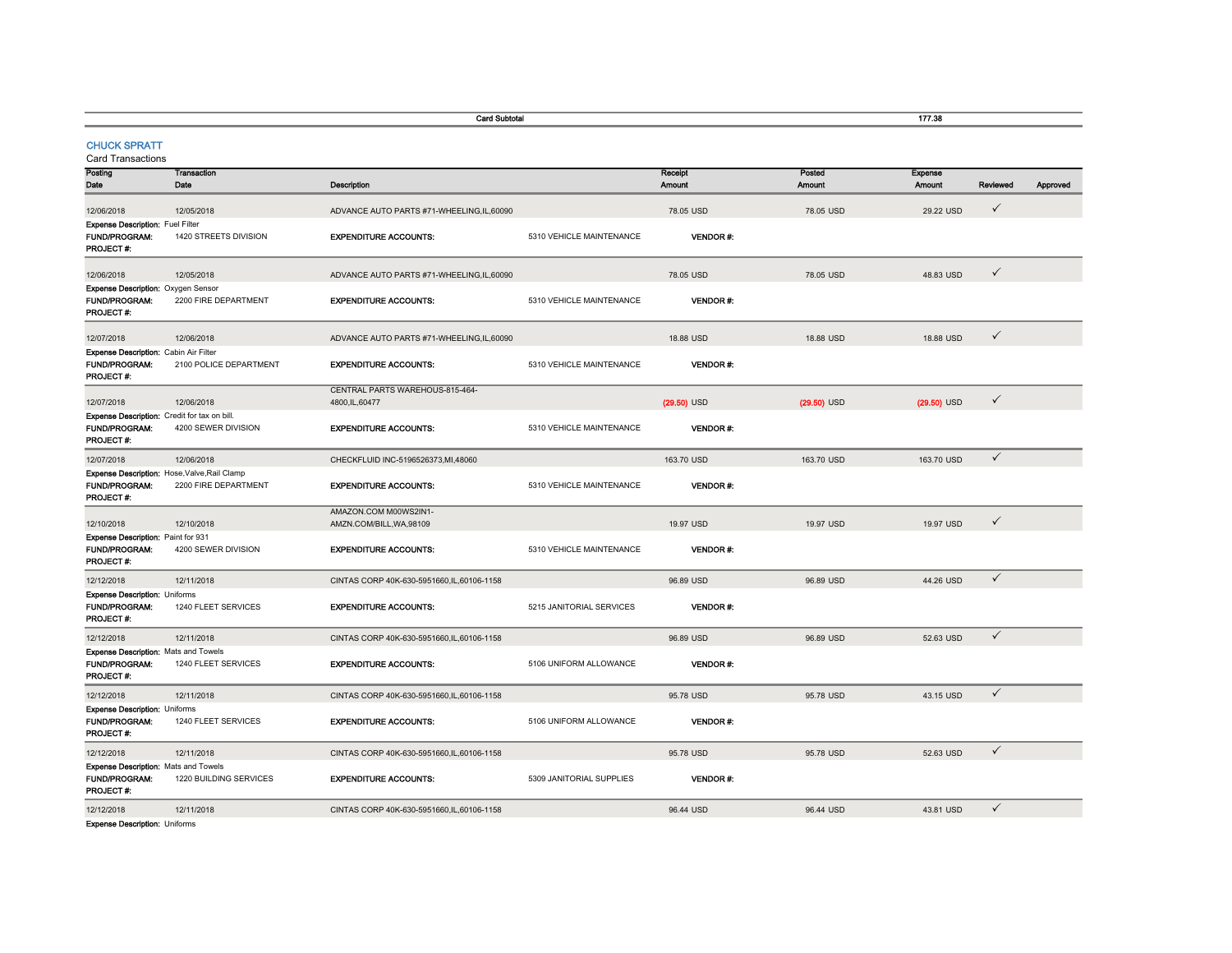| <b>FUND/PROGRAM:</b><br>PROJECT #:                                                | 1240 FLEET SERVICES    | <b>EXPENDITURE ACCOUNTS:</b>                        | 5106 UNIFORM ALLOWANCE       | <b>VENDOR #:</b> |                |                |              |
|-----------------------------------------------------------------------------------|------------------------|-----------------------------------------------------|------------------------------|------------------|----------------|----------------|--------------|
| 12/12/2018                                                                        | 12/11/2018             | CINTAS CORP 40K-630-5951660,IL,60106-1158           |                              | 96.44 USD        | 96.44 USD      | 52.63 USD      | $\checkmark$ |
| Expense Description: Towels/Mats<br><b>FUND/PROGRAM:</b><br>PROJECT #:            | 1220 BUILDING SERVICES | <b>EXPENDITURE ACCOUNTS:</b>                        | 5309 JANITORIAL SUPPLIES     | <b>VENDOR#:</b>  |                |                |              |
| 12/12/2018                                                                        | 12/11/2018             | CINTAS CORP 40K-630-5951660,IL,60106-1158           |                              | 96.44 USD        | 96.44 USD      | 43.81 USD      | $\checkmark$ |
| Expense Description: Uniforms<br>FUND/PROGRAM:<br>PROJECT#:                       | 1240 FLEET SERVICES    | <b>EXPENDITURE ACCOUNTS:</b>                        | 5106 UNIFORM ALLOWANCE       | VENDOR#:         |                |                |              |
| 12/12/2018                                                                        | 12/11/2018             | CINTAS CORP 40K-630-5951660,IL,60106-1158           |                              | 96.44 USD        | 96.44 USD      | 52.63 USD      | $\checkmark$ |
| <b>Expense Description: Mats and Towels</b><br><b>FUND/PROGRAM:</b><br>PROJECT #: | 1220 BUILDING SERVICES | <b>EXPENDITURE ACCOUNTS:</b>                        | 5309 JANITORIAL SUPPLIES     | <b>VENDOR#:</b>  |                |                |              |
| 12/12/2018                                                                        | 12/11/2018             | CINTAS CORP 40K-630-5951660, IL, 60106-1158         |                              | 55.99 USD        | 55.99 USD      | 55.99 USD      | $\checkmark$ |
| Expense Description: Uniform (Jacket)<br>FUND/PROGRAM:<br>PROJECT#:               | 1240 FLEET SERVICES    | <b>EXPENDITURE ACCOUNTS:</b>                        | 5106 UNIFORM ALLOWANCE       | <b>VENDOR#:</b>  |                |                |              |
| 12/14/2018                                                                        | 12/13/2018             | ADVANCE AUTO PARTS #71-WHEELING,IL,60090            |                              | 181.96 USD       | 181.96 USD     | 181.96 USD     | $\checkmark$ |
| <b>Expense Description: Brake Pads</b><br><b>FUND/PROGRAM:</b><br>PROJECT#:       | 1430 FORESTRY DIVISION | <b>EXPENDITURE ACCOUNTS:</b>                        | 5310 VEHICLE MAINTENANCE     | <b>VENDOR#:</b>  |                |                |              |
| 12/17/2018                                                                        | 12/14/2018             | CALUMET LIFT TRUCK-708-331-8549,IL,60473            |                              | $(130.86)$ USD   | $(130.86)$ USD | $(130.86)$ USD | $\checkmark$ |
| Expense Description: Credit Unit 847<br>FUND/PROGRAM:<br>PROJECT#:                | 4100 WATER DIVISION    | <b>EXPENDITURE ACCOUNTS:</b>                        | 5310 VEHICLE MAINTENANCE     | <b>VENDOR#:</b>  |                |                |              |
| 12/17/2018                                                                        | 12/14/2018             | THE HOME DEPOT #1927-PALATINE,IL,600740000          |                              | 34.78 USD        | 34.78 USD      | 34.78 USD      | $\checkmark$ |
| <b>Expense Description: Paint Markers</b><br>FUND/PROGRAM:<br>PROJECT#:           | 1420 STREETS DIVISION  | <b>EXPENDITURE ACCOUNTS:</b>                        | 5317 MISC OPERATING SUPPLIES | <b>VENDOR#:</b>  |                |                |              |
| 12/17/2018                                                                        | 12/14/2018             | CALUMET LIFT TRUCK-708-331-8549.IL.60473            |                              | 120.84 USD       | 120.84 USD     | 120.84 USD     | $\checkmark$ |
| <b>Expense Description: Thermostat Assy</b><br>FUND/PROGRAM:<br>PROJECT #:        | 4100 WATER DIVISION    | <b>EXPENDITURE ACCOUNTS:</b>                        | 5310 VEHICLE MAINTENANCE     | <b>VENDOR#:</b>  |                |                |              |
| 12/17/2018                                                                        | 12/16/2018             | AMAZON.COM M299C53J0-<br>AMZN.COM/BILL, WA, 98109   |                              | 96.33 USD        | 96.33 USD      | 96.33 USD      | $\checkmark$ |
| Expense Description: 12v shaft<br>FUND/PROGRAM:<br>PROJECT#:                      | 1220 BUILDING SERVICES | <b>EXPENDITURE ACCOUNTS:</b>                        | 5310 VEHICLE MAINTENANCE     | <b>VENDOR#:</b>  |                |                |              |
| 12/18/2018                                                                        | 12/17/2018             | ADVANCE AUTO PARTS #71-WHEELING,IL,60090            |                              | 11.04 USD        | 11.04 USD      | 11.04 USD      | $\checkmark$ |
| Expense Description: Lube Filter<br>FUND/PROGRAM:<br>PROJECT #:                   | 2200 FIRE DEPARTMENT   | <b>EXPENDITURE ACCOUNTS:</b>                        | 5310 VEHICLE MAINTENANCE     | <b>VENDOR#:</b>  |                |                |              |
| 12/19/2018                                                                        | 12/18/2018             | AMZN MKTP US M26Q52F52-<br>AMZN.COM/BILL, WA, 98109 |                              | 149.99 USD       | 149.99 USD     | 149.99 USD     | $\checkmark$ |
| <b>Expense Description: Wiper Motor</b><br>FUND/PROGRAM:<br>PROJECT#:             | 1220 BUILDING SERVICES | <b>EXPENDITURE ACCOUNTS:</b>                        | 5310 VEHICLE MAINTENANCE     | <b>VENDOR#:</b>  |                |                |              |
| 12/19/2018                                                                        | 12/18/2018             | AMZN MKTP US M21R94EA1-<br>AMZN.COM/BILL, WA, 98109 |                              | 43.96 USD        | 43.96 USD      | 43.96 USD      | $\checkmark$ |
| <b>Expense Description: Cup Magnets</b>                                           |                        |                                                     |                              |                  |                |                |              |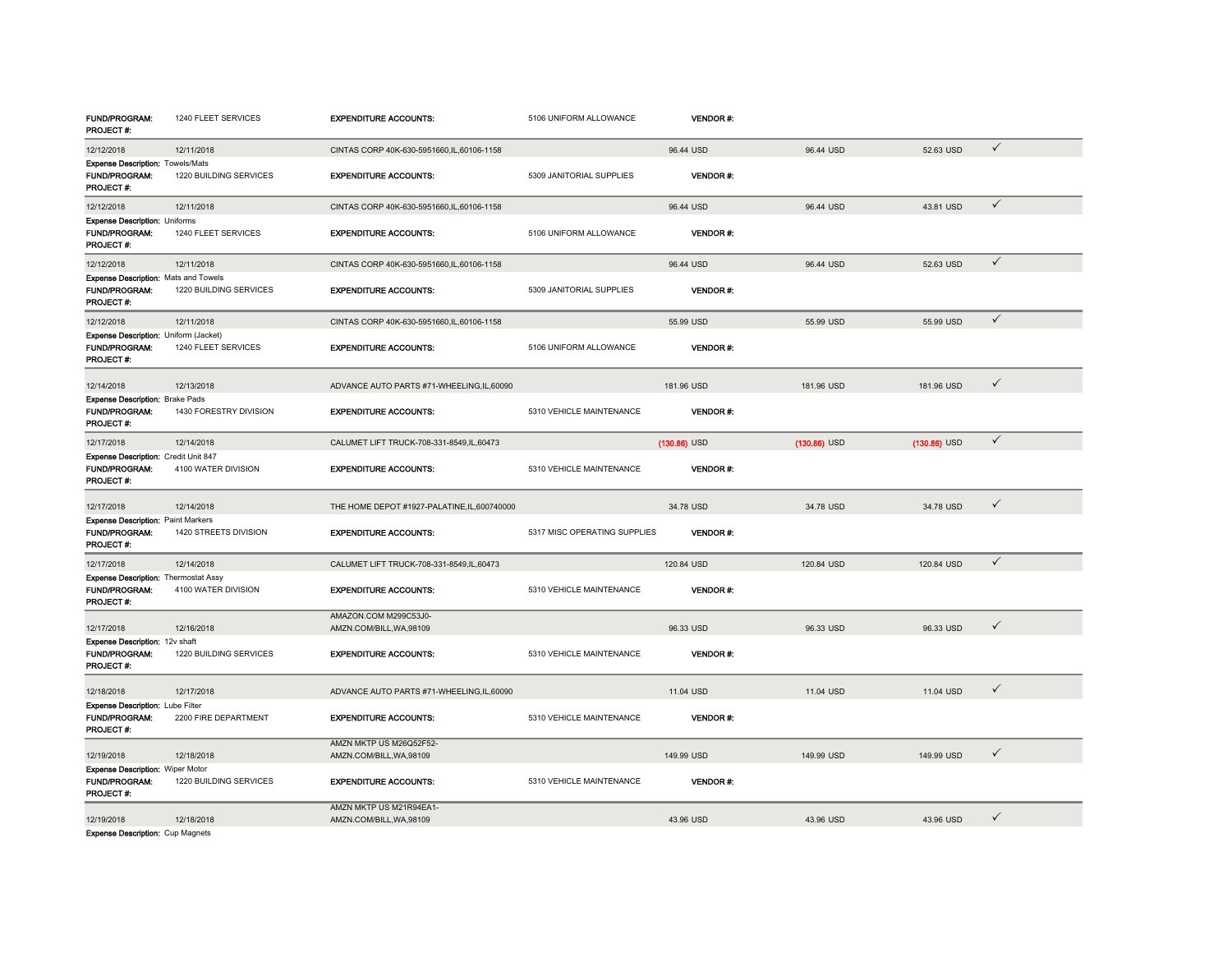| FUND/PROGRAM:<br><b>PROJECT#:</b>                                                | 4200 SEWER DIVISION                                                     | <b>EXPENDITURE ACCOUNTS:</b>                      | 5317 MISC OPERATING SUPPLIES | <b>VENDOR#:</b> |               |               |              |  |
|----------------------------------------------------------------------------------|-------------------------------------------------------------------------|---------------------------------------------------|------------------------------|-----------------|---------------|---------------|--------------|--|
| 12/19/2018                                                                       | 12/18/2018                                                              | AMAZON.COM-AMZN.COM/BILL, WA, 98109               |                              | $(96.33)$ USD   | $(96.33)$ USD | $(96.33)$ USD | $\checkmark$ |  |
| <b>Expense Description: Credit</b><br>FUND/PROGRAM:<br>PROJECT #:                | 1220 BUILDING SERVICES                                                  | <b>EXPENDITURE ACCOUNTS:</b>                      | 5310 VEHICLE MAINTENANCE     | <b>VENDOR#:</b> |               |               |              |  |
| 12/20/2018                                                                       | 12/19/2018                                                              | AUTOZONE #3569-WHEELING,IL,60090                  |                              | 49.99 USD       | 49.99 USD     | 49.99 USD     | $\checkmark$ |  |
| FUND/PROGRAM.<br>PROJECT#:                                                       | Expense Description: Oxygen Sensor unit 672<br>2200 FIRE DEPARTMENT     | <b>EXPENDITURE ACCOUNTS:</b>                      | 5310 VEHICLE MAINTENANCE     | <b>VENDOR#:</b> |               |               |              |  |
| 12/20/2018                                                                       | 12/19/2018                                                              | ADVANCE AUTO PARTS #71-WHEELING.IL.60090          |                              | 5.74 USD        | 5.74 USD      | 5.74 USD      | $\checkmark$ |  |
| Expense Description: Oil Filter unit 871<br>FUND/PROGRAM:<br>PROJECT #:          | 4100 WATER DIVISION                                                     | <b>EXPENDITURE ACCOUNTS:</b>                      | 5310 VEHICLE MAINTENANCE     | <b>VENDOR#:</b> |               |               |              |  |
| 12/21/2018                                                                       | 12/20/2018                                                              | AMAZON.COM M21J40BJ1-<br>AMZN.COM/BILL, WA, 98109 |                              | 158.58 USD      | 158.58 USD    | 158.58 USD    | $\checkmark$ |  |
| Expense Description: LED Spot Light<br>FUND/PROGRAM.<br>PROJECT #:               | 2100 POLICE DEPARTMENT                                                  | <b>EXPENDITURE ACCOUNTS:</b>                      | 5310 VEHICLE MAINTENANCE     | VENDOR#.        |               |               |              |  |
| 12/27/2018                                                                       | 12/26/2018                                                              | ADVANCE AUTO PARTS #71-WHEELING,IL,60090          |                              | 70.46 USD       | 70.46 USD     | 70.46 USD     | $\checkmark$ |  |
| <b>Expense Description: Fluid Reservoir</b><br>FUND/PROGRAM:<br><b>PROJECT#:</b> | 2100 POLICE DEPARTMENT                                                  | <b>EXPENDITURE ACCOUNTS:</b>                      | 5310 VEHICLE MAINTENANCE     | <b>VENDOR#:</b> |               |               |              |  |
| 12/28/2018                                                                       | 12/27/2018                                                              | ADVANCE AUTO PARTS #71-WHEELING.IL.60090          |                              | 3.67 USD        | 3.67 USD      | 3.67 USD      | $\checkmark$ |  |
| Expense Description: Fuel Filter Unit P-58<br>FUND/PROGRAM:<br>PROJECT#:         | 2100 POLICE DEPARTMENT                                                  | <b>EXPENDITURE ACCOUNTS:</b>                      | 5310 VEHICLE MAINTENANCE     | <b>VENDOR#:</b> |               |               |              |  |
| 12/28/2018                                                                       | 12/27/2018                                                              | CALUMET LIFT TRUCK-708-331-8549,IL,60473          |                              | 77.35 USD       | 77.35 USD     | 77.35 USD     | $\checkmark$ |  |
| Expense Description: Oil filter/Bowl<br>FUND/PROGRAM:<br>PROJECT#:               | 1220 BUILDING SERVICES                                                  | <b>EXPENDITURE ACCOUNTS:</b>                      | 5310 VEHICLE MAINTENANCE     | <b>VENDOR#:</b> |               |               |              |  |
| 12/31/2018                                                                       | 12/28/2018                                                              | ADVANCE AUTO PARTS #71-WHEELING.IL.60090          |                              | 5.74 USD        | 5.74 USD      | 5.74 USD      | $\checkmark$ |  |
| <b>Expense Description: Oil Filter</b><br>FUND/PROGRAM:<br>PROJECT #:            | 4100 WATER DIVISION                                                     | <b>EXPENDITURE ACCOUNTS:</b>                      | 5310 VEHICLE MAINTENANCE     | <b>VENDOR#:</b> |               |               |              |  |
| 12/31/2018                                                                       | 12/28/2018                                                              | ACME TRUCK BRAKE-ELK GROVE VIL, IL, 60007         |                              | 376.50 USD      | 376.50 USD    | 376.50 USD    | $\checkmark$ |  |
| FUND/PROGRAM:<br>PROJECT #:                                                      | Expense Description: Brake Drum, Washer, Shoe Ki<br>4100 WATER DIVISION | <b>EXPENDITURE ACCOUNTS:</b>                      | 5310 VEHICLE MAINTENANCE     | <b>VENDOR#:</b> |               |               |              |  |
| 01/02/2019                                                                       | 12/31/2018                                                              | INT IN ULTRA STROBE C-815-4791717, IL, 60014      |                              | 87.60 USD       | 87.60 USD     | 87.60 USD     | $\checkmark$ |  |
| <b>Expense Description: Filler Plate</b><br>FUND/PROGRAM.<br>PROJECT #:          | 2100 POLICE DEPARTMENT                                                  | <b>EXPENDITURE ACCOUNTS:</b>                      | 5310 VEHICLE MAINTENANCE     | <b>VENDOR#:</b> |               |               |              |  |
| 01/02/2019                                                                       | 12/31/2018                                                              | INT IN ULTRA STROBE C-815-4791717, IL, 60014      |                              | 149.95 USD      | 149.95 USD    | 149.95 USD    | $\checkmark$ |  |
| FUND/PROGRAM:<br><b>PROJECT#:</b>                                                | Expense Description: LED Fog Light Unit P-49<br>2100 POLICE DEPARTMENT  | <b>EXPENDITURE ACCOUNTS:</b>                      | 5310 VEHICLE MAINTENANCE     | VENDOR#:        |               |               |              |  |
| 01/03/2019                                                                       | 01/02/2019                                                              | ADVANCE AUTO PARTS #71-WHEELING,IL,60090          |                              | 89.77 USD       | 89.77 USD     | 89.77 USD     | $\checkmark$ |  |
|                                                                                  |                                                                         |                                                   |                              |                 |               |               |              |  |

Expense Description: Battery for Welder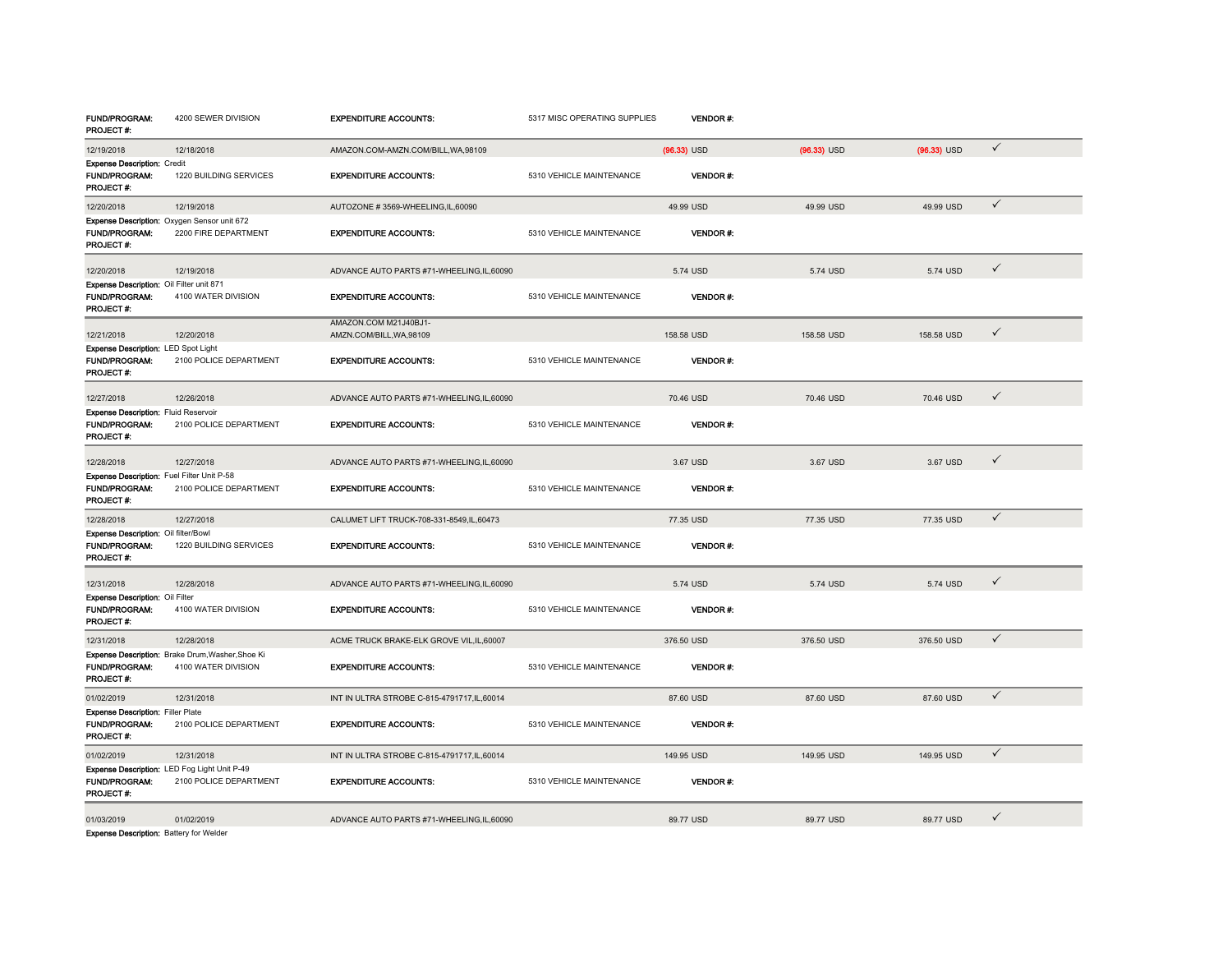#### FUND/PROGRAM:1240 FLEET SERVICES

PROJECT #:

**Card Subtotal** 

EXPENDITURE ACCOUNTS: 5310 VEHICLE MAINTENANCE VENDOR #:

2,179.70

|  |  | DERRYL SHAPIRO |
|--|--|----------------|

| Posting<br>Date                                                                         | <b>Transaction</b><br>Date                                                    | Description                                          |                                | Receipt<br><b>Amount</b> |                 | Posted<br>Amount | <b>Expense</b><br><b>Amount</b> | Reviewed     | Approved |
|-----------------------------------------------------------------------------------------|-------------------------------------------------------------------------------|------------------------------------------------------|--------------------------------|--------------------------|-----------------|------------------|---------------------------------|--------------|----------|
| 12/05/2018                                                                              | 12/04/2018                                                                    | CDW GOVT #QGC9058-800-808-4239,IL,60061              |                                | 18.94 USD                |                 | 18.94 USD        | 18.94 USD                       | $\checkmark$ |          |
| <b>FUND/PROGRAM:</b><br>PROJECT#:                                                       | Expense Description: Batteries4BoardRoomMtgs<br>1750 INFORMATION SYSTEMS      | <b>EXPENDITURE ACCOUNTS:</b>                         | 5318 OFFICE SUPPLIES           |                          | <b>VENDOR#:</b> |                  |                                 |              |          |
| 12/05/2018                                                                              | 12/04/2018                                                                    | AMAZON.COM M086J5QS1-<br>AMZN.COM/BILL, WA, 98109    |                                | 21.77 USD                |                 | 21.77 USD        | 21.77 USD                       | $\checkmark$ |          |
| Expense Description: Media Brd Rm Mtgs<br>FUND/PROGRAM:<br>PROJECT#:                    | 1750 INFORMATION SYSTEMS                                                      | <b>EXPENDITURE ACCOUNTS:</b>                         | 5317 MISC OPERATING SUPPLIES   |                          | VENDOR#:        |                  |                                 |              |          |
| 12/11/2018                                                                              | 12/10/2018                                                                    | CDW GOVT #QHK0698-800-808-4239,IL,60061              |                                | 942.38 USD               |                 | 942.38 USD       | 942.38 USD                      | $\checkmark$ |          |
| Expense Description: Computer IT<br>FUND/PROGRAM:<br>PROJECT#:                          | 1750 INFORMATION SYSTEMS                                                      | <b>EXPENDITURE ACCOUNTS:</b>                         | 5317 MISC OPERATING SUPPLIES   |                          | <b>VENDOR#:</b> |                  |                                 |              |          |
| 12/12/2018                                                                              | 12/11/2018                                                                    | CDW GOVT #QHW5708-800-808-4239,IL,60061              |                                | 22.71 USD                |                 | 22.71 USD        | 22.71 USD                       | $\checkmark$ |          |
| <b>Expense Description: Warranty IT PC</b><br><b>FUND/PROGRAM:</b><br><b>PROJECT #:</b> | 1750 INFORMATION SYSTEMS                                                      | <b>EXPENDITURE ACCOUNTS:</b>                         | 5313 IS MISC EQPT & SUPPLIES   |                          | <b>VENDOR#:</b> |                  |                                 |              |          |
| 12/18/2018                                                                              | 12/17/2018                                                                    | ISPERA GOVT-SYSTEMS-630-658-7020,IL,60554            |                                | 4,172.40 USD             |                 | 4,172.40 USD     | 4,172.40 USD                    | $\checkmark$ |          |
| FUND/PROGRAM:<br>PROJECT#:                                                              | <b>Expense Description: SupportRenewalCameras</b><br>1750 INFORMATION SYSTEMS | <b>EXPENDITURE ACCOUNTS:</b>                         | 5207 IS SERV & MAINT AGREEMENT |                          | <b>VENDOR#:</b> |                  |                                 |              |          |
| 12/18/2018                                                                              | 12/18/2018                                                                    | AMZN MKTP US M292L6AV1-<br>AMZN.COM/BILL, WA, 98109  |                                | 660.49 USD               |                 | 660.49 USD       | 660.49 USD                      | $\checkmark$ |          |
| <b>FUND/PROGRAM:</b><br>PROJECT#:                                                       | Expense Description: Printer 4 Administration<br>1600 ADMIN & BOT             | <b>EXPENDITURE ACCOUNTS:</b>                         | 5313 IS MISC EQPT & SUPPLIES   |                          | <b>VENDOR#</b>  |                  |                                 |              |          |
| 12/21/2018                                                                              | 12/20/2018                                                                    | QUEST INTERNATIONAL IN-949-5819900,CA,92618-<br>1605 |                                | 2,906.88 USD             |                 | 2,906.88 USD     | 2,906.88 USD                    | $\checkmark$ |          |
| FUND/PROGRAM:<br>PROJECT#:                                                              | Expense Description: AnnualSupportRenewalServ<br>1750 INFORMATION SYSTEMS     | <b>EXPENDITURE ACCOUNTS:</b>                         | 5207 IS SERV & MAINT AGREEMENT |                          | VENDOR#.        |                  |                                 |              |          |
| 12/21/2018                                                                              | 12/21/2018                                                                    | DMI DELL HIGHER EDUC-800-274-7799, TX, 78682         |                                | 411.24 USD               |                 | 411.24 USD       | 34.27 USD                       | $\checkmark$ |          |
| <b>FUND/PROGRAM:</b><br><b>PROJECT#:</b>                                                | Expense Description: ServerSupportRenewal<br>1750 INFORMATION SYSTEMS         | <b>EXPENDITURE ACCOUNTS:</b>                         | 5207 IS SERV & MAINT AGREEMENT |                          | <b>VENDOR#:</b> |                  |                                 |              |          |
| 12/21/2018                                                                              | 12/21/2018                                                                    | DMI DELL HIGHER EDUC-800-274-7799, TX, 78682         |                                | 411.24 USD               |                 | 411.24 USD       | 376.97 USD                      | $\checkmark$ |          |
| <b>FUND/PROGRAM:</b><br>PROJECT #:                                                      | Expense Description: ServerSupportRenewal<br>1750 INFORMATION SYSTEMS         | <b>EXPENDITURE ACCOUNTS:</b>                         | 5207 IS SERV & MAINT AGREEMENT |                          | <b>VENDOR#:</b> |                  |                                 |              |          |
| 12/21/2018                                                                              | 12/21/2018                                                                    | DMI DELL HIGHER EDUC-800-274-7799.TX.78682           |                                | 752.16 USD               |                 | 752.16 USD       | 62.68 USD                       | $\checkmark$ |          |
| FUND/PROGRAM:<br>PROJECT #:                                                             | Expense Description: ServerSupportRenewal<br>1750 INFORMATION SYSTEMS         | <b>EXPENDITURE ACCOUNTS:</b>                         | 5207 IS SERV & MAINT AGREEMENT |                          | <b>VENDOR#:</b> |                  |                                 |              |          |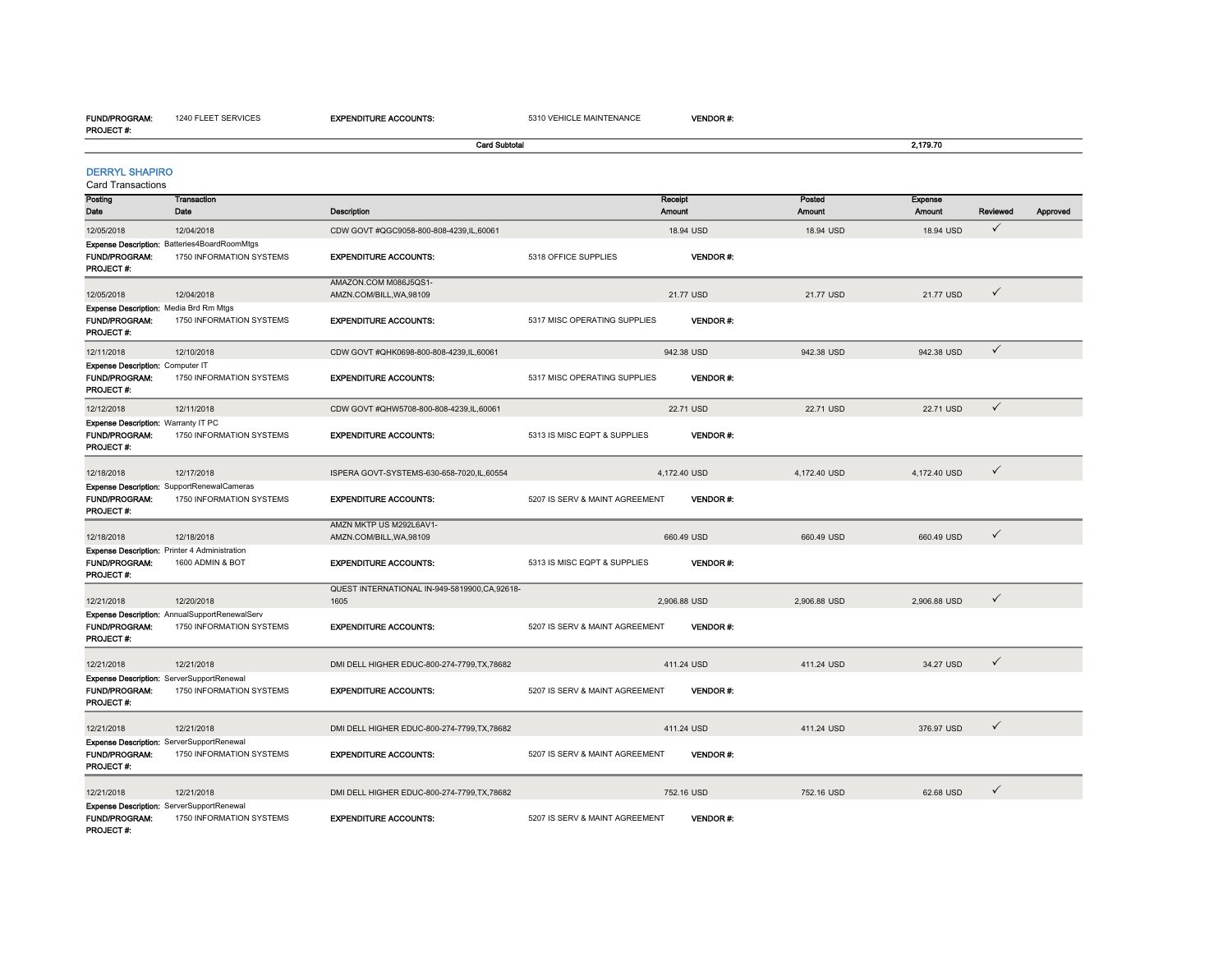| 12/21/2018                                                                            | 12/21/2018                                                                 | DMI DELL HIGHER EDUC-800-274-7799, TX, 78682 |                                | 752.16 USD      | 752.16 USD   | 689.48 USD   | ✓            |  |
|---------------------------------------------------------------------------------------|----------------------------------------------------------------------------|----------------------------------------------|--------------------------------|-----------------|--------------|--------------|--------------|--|
| Expense Description: ServerSupportRenewal<br><b>FUND/PROGRAM:</b><br>PROJECT#:        | 1750 INFORMATION SYSTEMS                                                   | <b>EXPENDITURE ACCOUNTS:</b>                 | 5207 IS SERV & MAINT AGREEMENT | <b>VENDOR#:</b> |              |              |              |  |
| 12/21/2018                                                                            | 12/21/2018                                                                 | DMI DELL HIGHER EDUC-800-274-7799, TX, 78682 |                                | 585.60 USD      | 585.60 USD   | 48.80 USD    | ✓            |  |
| Expense Description: ServerSupportRenewal<br>FUND/PROGRAM:<br>PROJECT#:               | 1750 INFORMATION SYSTEMS                                                   | <b>EXPENDITURE ACCOUNTS:</b>                 | 5207 IS SERV & MAINT AGREEMENT | <b>VENDOR#:</b> |              |              |              |  |
| 12/21/2018                                                                            | 12/21/2018                                                                 | DMI DELL HIGHER EDUC-800-274-7799, TX, 78682 |                                | 585.60 USD      | 585.60 USD   | 536.80 USD   | ✓            |  |
| Expense Description: ServerSupportRenewal<br><b>FUND/PROGRAM:</b><br><b>PROJECT#:</b> | 1750 INFORMATION SYSTEMS                                                   | <b>EXPENDITURE ACCOUNTS:</b>                 | 5207 IS SERV & MAINT AGREEMENT | <b>VENDOR#:</b> |              |              |              |  |
| 12/26/2018                                                                            | 12/20/2018                                                                 | WAREHOUSE DIRECT-8006000065,IL,60018         |                                | 758.40 USD      | 758.40 USD   | 5.00 USD     | $\checkmark$ |  |
| Expense Description: Nov Copies CD<br>FUND/PROGRAM:<br><b>PROJECT#:</b>               | 1300 COMMUNITY DEVELOPMENT                                                 | <b>EXPENDITURE ACCOUNTS:</b>                 | 5220 MAINT OFF/SPEC EQUIPMENT  | <b>VENDOR#:</b> |              |              |              |  |
| 12/26/2018                                                                            | 12/20/2018                                                                 | WAREHOUSE DIRECT-8006000065.IL.60018         |                                | 758.40 USD      | 758.40 USD   | 23.71 USD    | $\checkmark$ |  |
| Expense Description: Nov Copies PW Fleet<br><b>FUND/PROGRAM:</b><br>PROJECT#:         | 1240 FLEET SERVICES                                                        | <b>EXPENDITURE ACCOUNTS:</b>                 | 5220 MAINT OFF/SPEC EQUIPMENT  | <b>VENDOR#:</b> |              |              |              |  |
| 12/26/2018                                                                            | 12/20/2018                                                                 | WAREHOUSE DIRECT-8006000065,IL,60018         |                                | 758.40 USD      | 758.40 USD   | 134.89 USD   | $\checkmark$ |  |
| Expense Description: Nov Copies Police Hall<br>FUND/PROGRAM:<br>PROJECT #:            | 2100 POLICE DEPARTMENT                                                     | <b>EXPENDITURE ACCOUNTS:</b>                 | 5220 MAINT OFF/SPEC EQUIPMENT  | <b>VENDOR#:</b> |              |              |              |  |
| 12/26/2018                                                                            | 12/20/2018                                                                 | WAREHOUSE DIRECT-8006000065,IL,60018         |                                | 758.40 USD      | 758.40 USD   | 310.07 USD   | ✓            |  |
| FUND/PROGRAM:                                                                         | Expense Description: Nov Copies Police Records                             |                                              |                                |                 |              |              |              |  |
| <b>PROJECT#:</b>                                                                      | 2100 POLICE DEPARTMENT                                                     | <b>EXPENDITURE ACCOUNTS:</b>                 | 5220 MAINT OFF/SPEC EQUIPMENT  | <b>VENDOR#:</b> |              |              |              |  |
| 12/26/2018                                                                            | 12/20/2018                                                                 | WAREHOUSE DIRECT-8006000065.IL.60018         |                                | 758,40 USD      | 758,40 USD   | 98.62 USD    | $\checkmark$ |  |
| Expense Description: Nov Copies Finance<br><b>FUND/PROGRAM:</b><br>PROJECT #:         | 1700 FINANCE DEPARTMENT                                                    | <b>EXPENDITURE ACCOUNTS:</b>                 | 5220 MAINT OFF/SPEC EQUIPMENT  | <b>VENDOR#:</b> |              |              |              |  |
| 12/26/2018                                                                            | 12/20/2018                                                                 | WAREHOUSE DIRECT-8006000065,IL,60018         |                                | 758.40 USD      | 758.40 USD   | 62.04 USD    | $\checkmark$ |  |
| Expense Description: Nov Copies PW Admin<br>FUND/PROGRAM:<br>PROJECT#:                | 1500 PUBLIC WORKS ADMINISTRATI                                             | <b>EXPENDITURE ACCOUNTS:</b>                 | 5220 MAINT OFF/SPEC EQUIPMENT  | <b>VENDOR#:</b> |              |              |              |  |
| 12/26/2018                                                                            | 12/20/2018                                                                 | WAREHOUSE DIRECT-8006000065,IL,60018         |                                | 758.40 USD      | 758.40 USD   | 62.04 USD    | $\checkmark$ |  |
| Expense Description: Nov Copies PW Water<br>FUND/PROGRAM:<br>PROJECT#:                | 4100 WATER DIVISION                                                        | <b>EXPENDITURE ACCOUNTS:</b>                 | 5220 MAINT OFF/SPEC EQUIPMENT  | <b>VENDOR#:</b> |              |              |              |  |
| 12/26/2018                                                                            | 12/20/2018                                                                 | WAREHOUSE DIRECT-8006000065.IL.60018         |                                | 758.40 USD      | 758,40 USD   | 62.03 USD    | $\checkmark$ |  |
| <b>Expense Description: Nov Copies PW Sewer</b><br>FUND/PROGRAM:<br><b>PROJECT#:</b>  | 4200 SEWER DIVISION                                                        | <b>EXPENDITURE ACCOUNTS:</b>                 | 5220 MAINT OFF/SPEC EQUIPMENT  | <b>VENDOR#:</b> |              |              |              |  |
| 12/26/2018                                                                            | 12/24/2018                                                                 | CDW GOVT #QMC6092-800-808-4239,IL,60061      |                                | 3,594.70 USD    | 3,594.70 USD | 3,594.70 USD | $\checkmark$ |  |
| <b>FUND/PROGRAM:</b><br>PROJECT#:                                                     | Expense Description: Acrobat 2017 Licenses(10)<br>1750 INFORMATION SYSTEMS | <b>EXPENDITURE ACCOUNTS:</b>                 | 5327 IS MISC SOFTWARE          | <b>VENDOR#:</b> |              |              |              |  |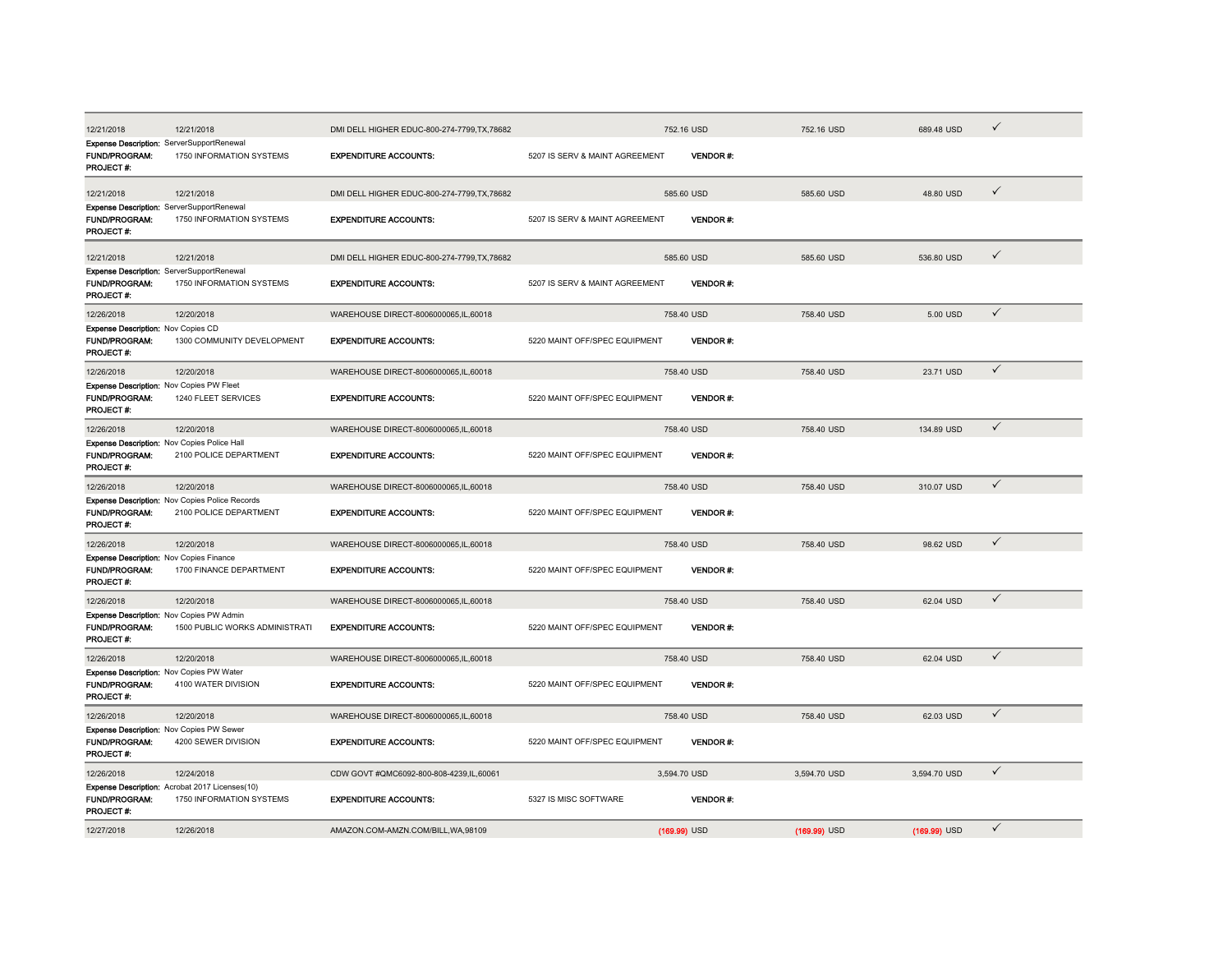## Expense Description: RefundPrinterReturnAdmin

**FUND/PROGRAM:** 1600 ADMIN & BOT<br>**PROJECT #:** 

| FRUJELI #                                                                           |                                                                              | <b>Card Subtotal</b>                                |                                |                   |                  | 14.677.68                |              |          |
|-------------------------------------------------------------------------------------|------------------------------------------------------------------------------|-----------------------------------------------------|--------------------------------|-------------------|------------------|--------------------------|--------------|----------|
| <b>ESMERALDA MENDOZA</b><br>Card Transactions                                       |                                                                              |                                                     |                                |                   |                  |                          |              |          |
| Posting<br>Date                                                                     | Transaction<br>Date                                                          | Description                                         |                                | Receipt<br>Amount | Posted<br>Amount | <b>Expense</b><br>Amount | Reviewed     | Approved |
| 12/06/2018                                                                          | 12/05/2018                                                                   | AMZN MKTP US M05FK0Q10-<br>AMZN.COM/BILL, WA, 98109 |                                | 70.16 USD         | 70.16 USD        | 70.16 USD                | $\checkmark$ |          |
| <b>Expense Description: CD Supplies</b><br>FUND/PROGRAM.<br>PROJECT#:               | 1300 COMMUNITY DEVELOPMENT                                                   | <b>EXPENDITURE ACCOUNTS:</b>                        | 5318 OFFICE SUPPLIES           | VENDOR #.         |                  |                          |              |          |
| 12/07/2018                                                                          | 12/06/2018                                                                   | QUILL CORPORATION-800-982-3400.SC.29203             |                                | 391.35 USD        | 391.35 USD       | 391.35 USD               | $\checkmark$ |          |
| <b>Expense Description: CD Supplies</b><br><b>FUND/PROGRAM:</b><br><b>PROJECT#:</b> | 1300 COMMUNITY DEVELOPMENT                                                   | <b>EXPENDITURE ACCOUNTS:</b>                        | 5318 OFFICE SUPPLIES           | VENDOR #:         |                  |                          |              |          |
| 12/07/2018                                                                          | 12/06/2018                                                                   | QUILL CORPORATION-800-982-3400, SC, 29203           |                                | 13.58 USD         | 13.58 USD        | 13.58 USD                | $\checkmark$ |          |
| <b>Expense Description: CD Supplies</b><br><b>FUND/PROGRAM:</b><br>PROJECT #:       | 1300 COMMUNITY DEVELOPMENT                                                   | <b>EXPENDITURE ACCOUNTS:</b>                        | 5318 OFFICE SUPPLIES           | <b>VENDOR#:</b>   |                  |                          |              |          |
| 12/07/2018                                                                          | 12/07/2018                                                                   | AMZN MKTP US M00RY5DE0-<br>AMZN.COM/BILL, WA, 98109 |                                | 115.60 USD        | 115.60 USD       | 115.60 USD               | $\checkmark$ |          |
| Expense Description: Cd Toner<br><b>FUND/PROGRAM:</b><br>PROJECT#:                  | 1300 COMMUNITY DEVELOPMENT                                                   | <b>EXPENDITURE ACCOUNTS:</b>                        | 5317 MISC OPERATING SUPPLIES   | <b>VENDOR#:</b>   |                  |                          |              |          |
| 12/20/2018                                                                          | 12/19/2018                                                                   | QUILL CORPORATION-800-982-3400, SC, 29203           |                                | 214.64 USD        | 214.64 USD       | 214.64 USD               | $\checkmark$ |          |
| Expense Description: CD Teas & Supplies<br>FUND/PROGRAM:<br>PROJECT#:               | 1300 COMMUNITY DEVELOPMENT                                                   | <b>EXPENDITURE ACCOUNTS:</b>                        | 5318 OFFICE SUPPLIES           | <b>VENDOR#:</b>   |                  |                          |              |          |
| 12/20/2018                                                                          | 12/19/2018                                                                   | QUILL CORPORATION-800-982-3400, SC, 29203           |                                | 14.98 USD         | 14.98 USD        | 14.98 USD                | $\checkmark$ |          |
| <b>Expense Description: CD Tea</b><br><b>FUND/PROGRAM:</b><br><b>PROJECT#:</b>      | 1300 COMMUNITY DEVELOPMENT                                                   | <b>EXPENDITURE ACCOUNTS:</b>                        | 5318 OFFICE SUPPLIES           | <b>VENDOR#:</b>   |                  |                          |              |          |
| 12/27/2018                                                                          | 12/26/2018                                                                   | PLANETIZEN 8772607526-8772607526.CA.93401           |                                | 16.95 USD         | 16.95 USD        | 16.95 USD                | $\checkmark$ |          |
| <b>FUND/PROGRAM:</b><br>PROJECT #:                                                  | Expense Description: AJ's Planetizen Subscript<br>1300 COMMUNITY DEVELOPMENT | <b>EXPENDITURE ACCOUNTS:</b>                        | 5105 LOCAL TRAINING & MEETINGS | <b>VENDOR#:</b>   |                  |                          |              |          |
| 12/31/2018                                                                          | 12/30/2018                                                                   | QUILL CORPORATION-800-982-3400, SC, 29203           |                                | 115.43 USD        | 115.43 USD       | 115.43 USD               | $\checkmark$ |          |
| <b>Expense Description: CD Supplies</b><br>FUND/PROGRAM:<br>PROJECT#:               | 1300 COMMUNITY DEVELOPMENT                                                   | <b>EXPENDITURE ACCOUNTS:</b>                        | 5318 OFFICE SUPPLIES           | VENDOR#:          |                  |                          |              |          |
| 12/31/2018                                                                          | 12/30/2018                                                                   | AMZN MKTP US M232O2822-<br>AMZN.COM/BILL, WA, 98109 |                                | 70.16 USD         | 70.16 USD        | 70.16 USD                | $\checkmark$ |          |
| <b>Expense Description: CD Supplies</b><br>FUND/PROGRAM:<br>PROJECT#:               | 1300 COMMUNITY DEVELOPMENT                                                   | <b>EXPENDITURE ACCOUNTS:</b>                        | 5318 OFFICE SUPPLIES           | <b>VENDOR#:</b>   |                  |                          |              |          |
|                                                                                     |                                                                              | <b>Card Subtotal</b>                                |                                |                   |                  | 1,022.85                 |              |          |
| <b>ILEEN BRYER</b>                                                                  |                                                                              |                                                     |                                |                   |                  |                          |              |          |

VENDOR #:

EXPENDITURE ACCOUNTS: 5313 IS MISC EQPT & SUPPLIES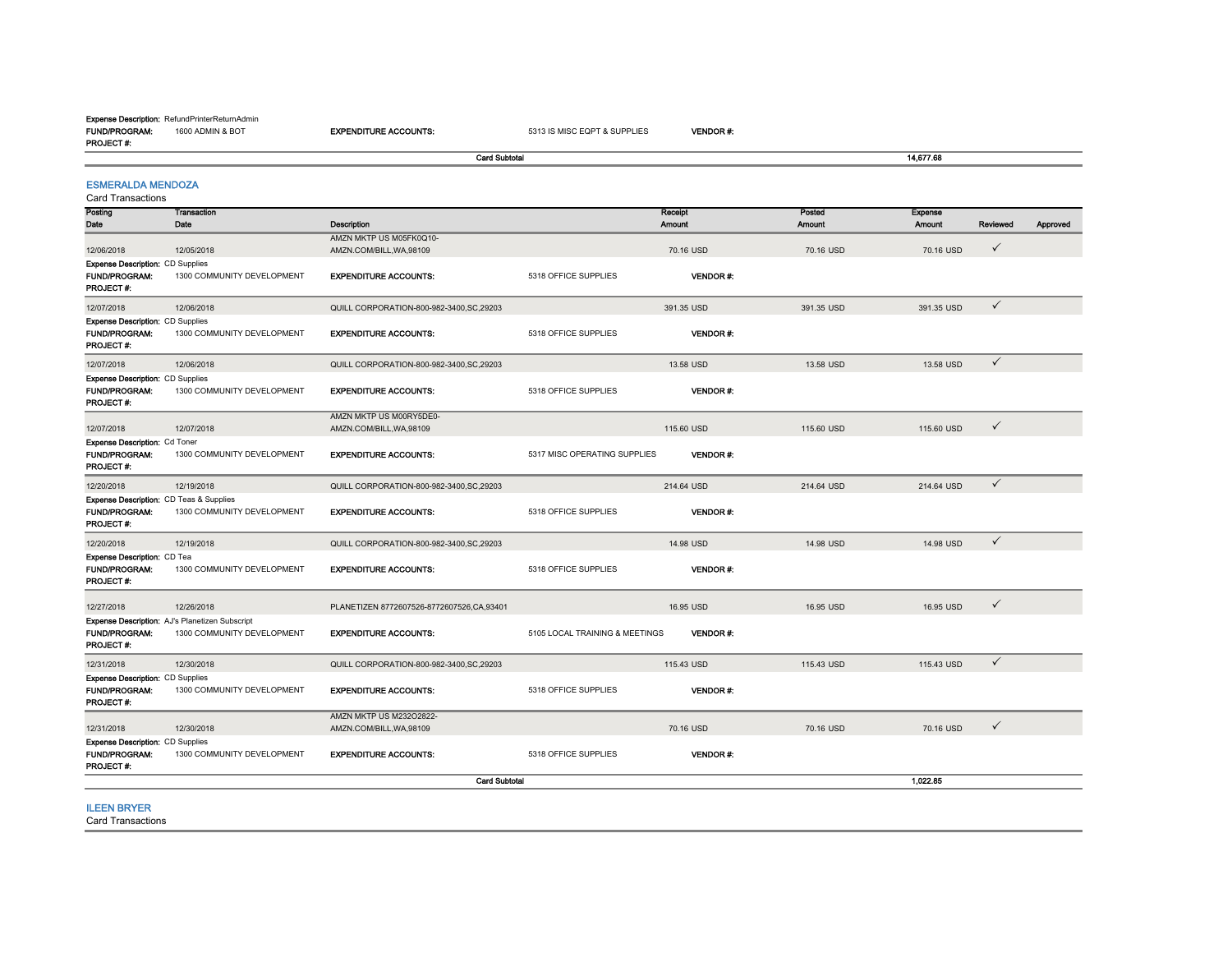| Posting                                               | <b>Transaction</b>                                                         |                                                |                                | Receipt         | Posted        | Expense    |              |          |
|-------------------------------------------------------|----------------------------------------------------------------------------|------------------------------------------------|--------------------------------|-----------------|---------------|------------|--------------|----------|
| Date                                                  | Date                                                                       | Description                                    |                                | Amount          | <b>Amount</b> | Amount     | Reviewed     | Approved |
| 12/06/2018                                            | 12/05/2018                                                                 | WM SUPERCENTER #1735-WHEELING,IL,60090         |                                | 69.52 USD       | 69.52 USD     | 69.52 USD  | $\checkmark$ |          |
| <b>Expense Description: Rehab Supplies</b>            |                                                                            |                                                |                                |                 |               |            |              |          |
| FUND/PROGRAM:                                         | 2200 FIRE DEPARTMENT                                                       | <b>EXPENDITURE ACCOUNTS:</b>                   | 5105 LOCAL TRAINING & MEETINGS | <b>VENDOR#:</b> |               |            |              |          |
| PROJECT #:                                            |                                                                            |                                                |                                |                 |               |            |              |          |
| 12/07/2018                                            | 12/06/2018                                                                 | WAL-MART #1735-WHEELING,IL,60090               |                                | 18.28 USD       | 18.28 USD     | 18.28 USD  | $\checkmark$ |          |
|                                                       | Expense Description: Food for RED Budget MTG                               |                                                |                                |                 |               |            |              |          |
| FUND/PROGRAM:<br>PROJECT #:                           | 2200 FIRE DEPARTMENT                                                       | <b>EXPENDITURE ACCOUNTS:</b>                   | 5105 LOCAL TRAINING & MEETINGS | <b>VENDOR#:</b> |               |            |              |          |
| 12/07/2018                                            | 12/06/2018                                                                 | D'AGOSTINO'S PIZZERIA-WHEELING,IL,60090        |                                | 94.96 USD       | 94.96 USD     | 94.96 USD  | $\checkmark$ |          |
|                                                       | Expense Description: Food for RED Budget MTG                               |                                                |                                |                 |               |            |              |          |
| FUND/PROGRAM:<br><b>PROJECT#:</b>                     | 2200 FIRE DEPARTMENT                                                       | <b>EXPENDITURE ACCOUNTS:</b>                   | 5105 LOCAL TRAINING & MEETINGS | <b>VENDOR#:</b> |               |            |              |          |
|                                                       |                                                                            | AMZN MKTP US M02JG0230-                        |                                |                 |               |            |              |          |
| 12/10/2018                                            | 12/08/2018                                                                 | AMZN.COM/BILL, WA, 98109                       |                                | 87.88 USD       | 87.88 USD     | 87.88 USD  | $\checkmark$ |          |
| <b>FUND/PROGRAM:</b>                                  | Expense Description: Solvents for Decal Remova<br>2200 FIRE DEPARTMENT     | <b>EXPENDITURE ACCOUNTS:</b>                   | 5310 VEHICLE MAINTENANCE       | <b>VENDOR#:</b> |               |            |              |          |
| <b>PROJECT#:</b>                                      |                                                                            |                                                |                                |                 |               |            |              |          |
| 12/17/2018                                            | 12/14/2018                                                                 | AIR ONE EQUIPMENT INC-SOUTH ELGIN, IL, 60177   |                                | 276.00 USD      | 276.00 USD    | 276.00 USD | $\checkmark$ |          |
| Expense Description: Fuel for Boat                    |                                                                            |                                                |                                |                 |               |            |              |          |
| FUND/PROGRAM:<br>PROJECT#:                            | 2200 FIRE DEPARTMENT                                                       | <b>EXPENDITURE ACCOUNTS:</b>                   | 5310 VEHICLE MAINTENANCE       | VENDOR#:        |               |            |              |          |
| 12/18/2018                                            | 12/18/2018                                                                 | INT'L CODE COUNCIL INC-888-422-7233, IL, 60478 |                                | 135.00 USD      | 135,00 USD    | 135.00 USD | $\checkmark$ |          |
| Expense Description: ICC membership                   |                                                                            |                                                |                                |                 |               |            |              |          |
| FUND/PROGRAM:<br><b>PROJECT#:</b>                     | 2200 FIRE DEPARTMENT                                                       | <b>EXPENDITURE ACCOUNTS:</b>                   | 5222 MEMBERSHIP DUES           | <b>VENDOR#:</b> |               |            |              |          |
|                                                       |                                                                            | MENARDS MOUNT PROSPECT-MT                      |                                |                 |               |            |              |          |
| 12/21/2018                                            | 12/19/2018                                                                 | PROSPECT, IL, 60056                            |                                | 151.98 USD      | 151.98 USD    | 151.98 USD | $\checkmark$ |          |
| FUND/PROGRAM:<br>PROJECT #:                           | <b>Expense Description:</b> Shelves For Dive Squad<br>2200 FIRE DEPARTMENT | <b>EXPENDITURE ACCOUNTS:</b>                   | 5310 VEHICLE MAINTENANCE       | <b>VENDOR#:</b> |               |            |              |          |
|                                                       |                                                                            | <b>Card Subtotal</b>                           |                                |                 |               | 833.62     |              |          |
| <b>JOHN MELANIPHY III</b><br><b>Card Transactions</b> |                                                                            |                                                |                                |                 |               |            |              |          |
| Posting                                               | Transaction                                                                |                                                |                                | Receipt         | Posted        | Expense    |              |          |
| Date                                                  | Date                                                                       | Description                                    |                                | Amount          | Amount        | Amount     | Reviewed     | Approved |
| 01/04/2019                                            | 01/03/2019                                                                 | WHEELING PROSPECT HEIG-847-5410170,IL,60090    |                                | 40.00 USD       | 40.00 USD     | 40.00 USD  | $\checkmark$ |          |
|                                                       | Expense Description: WPH Chamber - Luncheon                                |                                                |                                |                 |               |            |              |          |
| FUND/PROGRAM.<br><b>PROJECT#:</b>                     | 1600 ADMIN & BOT                                                           | <b>EXPENDITURE ACCOUNTS:</b>                   | 5205 CONFERENCES & MEETINGS    | VENDOR#:        |               |            |              |          |
|                                                       |                                                                            | <b>Card Subtotal</b>                           |                                |                 |               | 40.00      |              |          |
| <b>JOHNNY PEREZ</b><br><b>Card Transactions</b>       |                                                                            |                                                |                                |                 |               |            |              |          |

| Posting                                | Transaction |                        | Receipt       | Posted   | Expense  |          |          |
|----------------------------------------|-------------|------------------------|---------------|----------|----------|----------|----------|
| Date                                   | Date        | Description            | <b>Amount</b> | Amount   | Amount   | Reviewed | Approved |
|                                        |             | AMAZON.COM M03VB3HZ2-  |               |          |          |          |          |
| 12/06/2018                             | 12/05/2018  | AMZN.COM/BILL.WA.98109 | 2.33 USD      | 2.33 USD | 2.33 USD |          |          |
| <b>Expense Description: Hand Tools</b> |             |                        |               |          |          |          |          |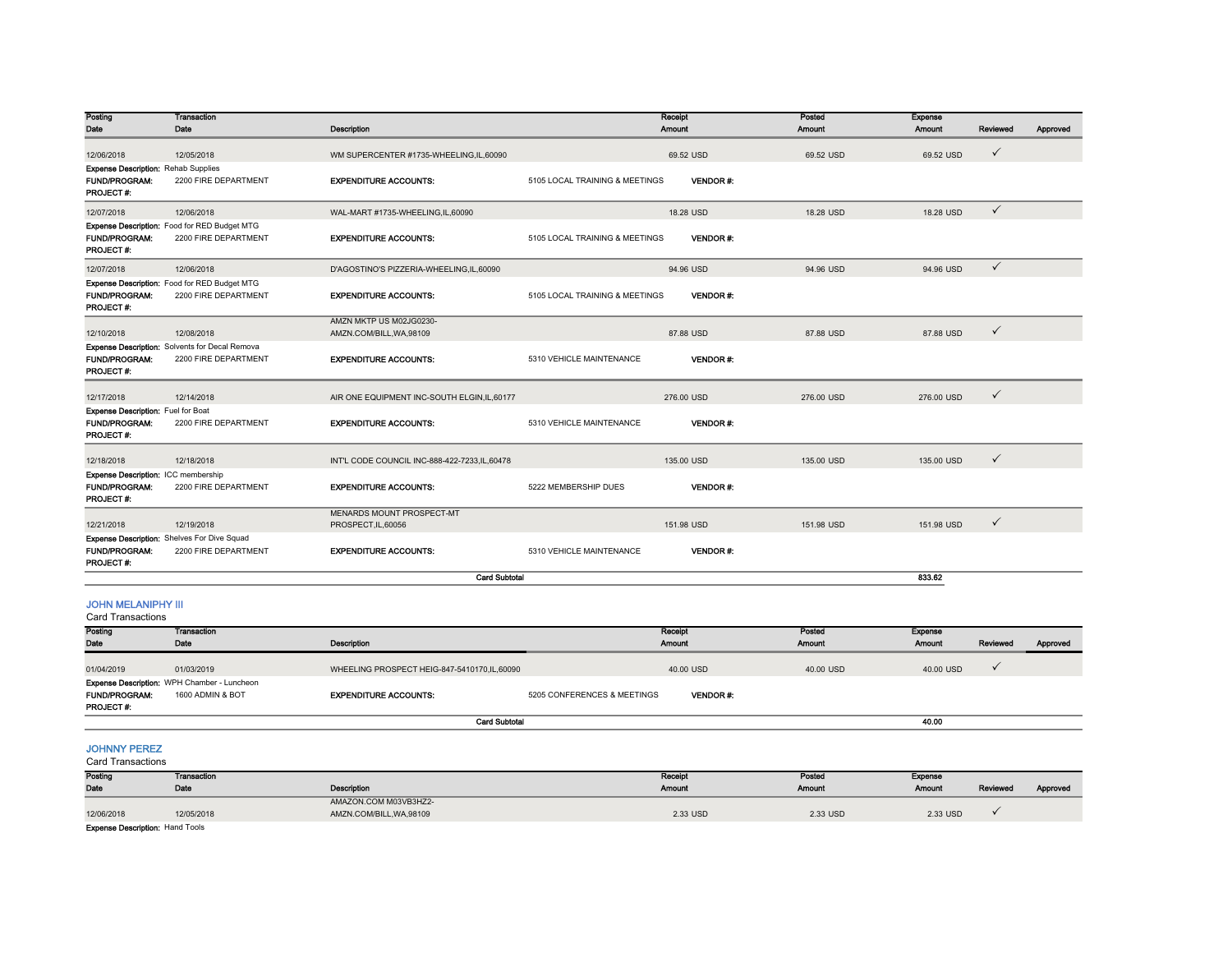| <b>FUND/PROGRAM:</b><br><b>PROJECT#:</b>                                           | 1220 BUILDING SERVICES | <b>EXPENDITURE ACCOUNTS:</b>             | 5315 SMALL TOOLS & EQUIPMENT  | <b>VENDOR #:</b> |            |            |              |
|------------------------------------------------------------------------------------|------------------------|------------------------------------------|-------------------------------|------------------|------------|------------|--------------|
| 12/07/2018                                                                         | 12/06/2018             | 1000BULBS.COM-800-624-4488.TX.75041      |                               | 386,76 USD       | 386,76 USD | 386,76 USD | $\checkmark$ |
| Expense Description: LED Bulbs                                                     |                        |                                          |                               |                  |            |            |              |
| <b>FUND/PROGRAM:</b><br>PROJECT#:                                                  | 1220 BUILDING SERVICES | <b>EXPENDITURE ACCOUNTS:</b>             | 5311 BLDG/GROUNDS MAINTENANCE | <b>VENDOR#:</b>  |            |            |              |
| 12/10/2018                                                                         | 12/07/2018             | HENRICHSENS FIRE AND S-WHEELING,IL,60090 |                               | 103.47 USD       | 103.47 USD | 103.47 USD | $\checkmark$ |
| Expense Description: Fire Extinguisher                                             |                        |                                          |                               |                  |            |            |              |
| <b>FUND/PROGRAM:</b><br>PROJECT#:                                                  | 2100 POLICE DEPARTMENT | <b>EXPENDITURE ACCOUNTS:</b>             | 5310 VEHICLE MAINTENANCE      | <b>VENDOR#:</b>  |            |            |              |
|                                                                                    |                        | AMAZON.COM M02DW22B0-                    |                               |                  |            |            |              |
| 12/10/2018                                                                         | 12/08/2018             | AMZN.COM/BILL, WA, 98109                 |                               | 140.30 USD       | 140.30 USD | 140.30 USD | $\checkmark$ |
| Expense Description: Light Dimmer<br><b>FUND/PROGRAM:</b><br>PROJECT#:             | 1220 BUILDING SERVICES | <b>EXPENDITURE ACCOUNTS:</b>             | 5311 BLDG/GROUNDS MAINTENANCE | <b>VENDOR#:</b>  |            |            |              |
|                                                                                    |                        | AMAZON.COM M28RW4FX2-                    |                               |                  |            |            |              |
| 12/18/2018                                                                         | 12/18/2018             | AMZN.COM/BILL, WA, 98109                 |                               | 111.92 USD       | 111.92 USD | 111.92 USD | $\checkmark$ |
| <b>Expense Description: Forks</b><br><b>FUND/PROGRAM:</b><br>PROJECT#:             | 1220 BUILDING SERVICES | <b>EXPENDITURE ACCOUNTS:</b>             | 5309 JANITORIAL SUPPLIES      | <b>VENDOR#:</b>  |            |            |              |
| 12/19/2018                                                                         | 12/18/2018             | GRAINGER-877-2022594,IL,60045-5202       |                               | 50.04 USD        | 50.04 USD  | 50.04 USD  | $\checkmark$ |
| <b>Expense Description: Fuse Holder</b><br>FUND/PROGRAM:<br><b>PROJECT#:</b>       | 1220 BUILDING SERVICES | <b>EXPENDITURE ACCOUNTS:</b>             | 5311 BLDG/GROUNDS MAINTENANCE | <b>VENDOR#:</b>  |            |            |              |
|                                                                                    |                        | AMZN MKTP US M27013070-                  |                               |                  |            |            |              |
| 12/19/2018                                                                         | 12/19/2018             | AMZN.COM/BILL, WA, 98109                 |                               | 216,76 USD       | 216,76 USD | 216.76 USD | $\checkmark$ |
| <b>Expense Description: Plumbing Parts</b><br><b>FUND/PROGRAM:</b><br>PROJECT#:    | 1220 BUILDING SERVICES | <b>EXPENDITURE ACCOUNTS:</b>             | 5311 BLDG/GROUNDS MAINTENANCE | <b>VENDOR#:</b>  |            |            |              |
| 12/20/2018                                                                         | 12/18/2018             | MCMASTER-CARR-630-834-9600,IL,60126      |                               | 42.26 USD        | 42.26 USD  | 42.26 USD  | $\checkmark$ |
| <b>Expense Description: Furniture Casters</b>                                      |                        |                                          |                               |                  |            |            |              |
| FUND/PROGRAM:<br>PROJECT#:                                                         | 1220 BUILDING SERVICES | <b>EXPENDITURE ACCOUNTS:</b>             | 5311 BLDG/GROUNDS MAINTENANCE | VENDOR#:         |            |            |              |
| 12/27/2018                                                                         | 12/24/2018             | 7472, PA, 17602                          |                               | 348.20 USD       | 348.20 USD | 348.20 USD | $\checkmark$ |
| <b>Expense Description: Janitorial Supplies</b>                                    |                        |                                          |                               |                  |            |            |              |
| <b>FUND/PROGRAM:</b><br><b>PROJECT#:</b>                                           | 1220 BUILDING SERVICES | <b>EXPENDITURE ACCOUNTS:</b>             | 5309 JANITORIAL SUPPLIES      | <b>VENDOR #:</b> |            |            |              |
|                                                                                    |                        | AMAZON.COM M20OP3MU2-                    |                               |                  |            |            | $\checkmark$ |
| 12/27/2018                                                                         | 12/27/2018             | AMZN.COM/BILL, WA, 98109                 |                               | 107.19 USD       | 107.19 USD | 107.19 USD |              |
| <b>Expense Description: Occupancy Sensors</b><br><b>FUND/PROGRAM:</b><br>PROJECT#: | 1220 BUILDING SERVICES | <b>EXPENDITURE ACCOUNTS:</b>             | 5311 BLDG/GROUNDS MAINTENANCE | <b>VENDOR#:</b>  |            |            |              |
|                                                                                    |                        | <b>Card Subtotal</b>                     |                               |                  |            | 1.509.23   |              |

JON SFONDILIS

|                  | <b>Card Transactions</b>                              |                                 |                            |                 |               |               |          |          |
|------------------|-------------------------------------------------------|---------------------------------|----------------------------|-----------------|---------------|---------------|----------|----------|
| Posting          | Transaction                                           |                                 |                            | Receipt         | Posted        | Expense       |          |          |
| Date             | Date                                                  | <b>Description</b>              |                            | <b>Amount</b>   | <b>Amount</b> | <b>Amount</b> | Reviewed | Approved |
|                  |                                                       | DAILY HERALD/REFLEJOS-ARLINGTON |                            |                 |               |               |          |          |
| 12/05/2018       | 12/03/2018                                            | HTS, IL, 60005                  |                            | 43.20 USD       | 43.20 USD     | 14.40 USD     |          |          |
|                  | <b>Expense Description:</b> Daily Herald Subscription |                                 |                            |                 |               |               |          |          |
|                  | <b>FUND/PROGRAM:</b><br>1600 ADMIN & BOT              | <b>EXPENDITURE ACCOUNTS:</b>    | 5302 BOOKS & SUBSCRIPTIONS | <b>VENDOR#:</b> |               |               |          |          |
| <b>PROJECT#:</b> |                                                       |                                 |                            |                 |               |               |          |          |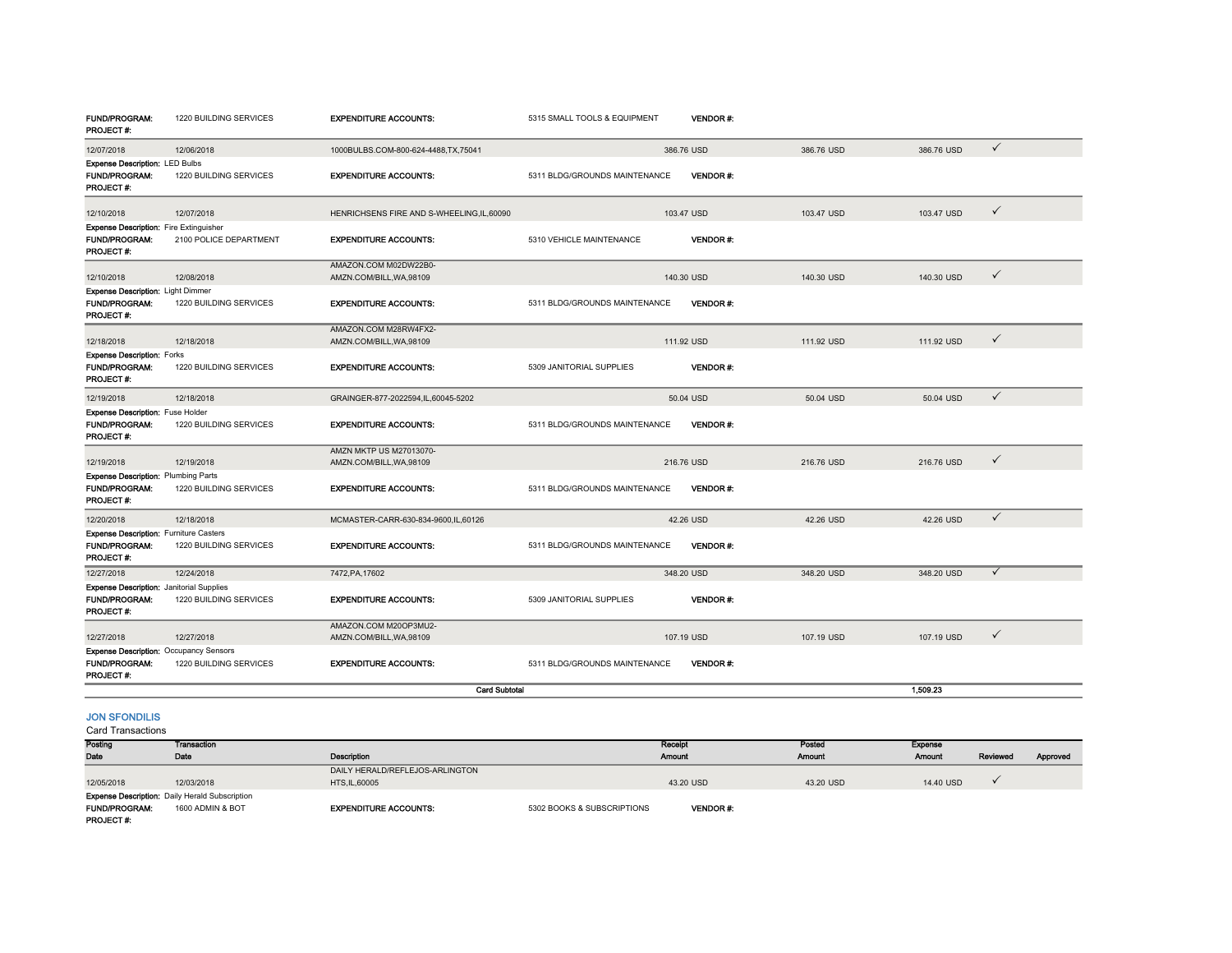|                                                  |                                                                    | DAILY HERALD/REFLEJOS-ARLINGTON              |                              |                 |              |              |              |
|--------------------------------------------------|--------------------------------------------------------------------|----------------------------------------------|------------------------------|-----------------|--------------|--------------|--------------|
| 12/05/2018                                       | 12/03/2018                                                         | HTS, IL, 60005                               |                              | 43.20 USD       | 43.20 USD    | 28.80 USD    | $\checkmark$ |
|                                                  | Expense Description: Daily Herald Subscription                     |                                              |                              |                 |              |              |              |
| <b>FUND/PROGRAM:</b>                             | 1600 ADMIN & BOT                                                   | <b>EXPENDITURE ACCOUNTS:</b>                 | 5302 BOOKS & SUBSCRIPTIONS   | <b>VENDOR#:</b> |              |              |              |
| PROJECT#:                                        |                                                                    |                                              |                              |                 |              |              |              |
| 12/06/2018                                       | 12/05/2018                                                         | IL MUNICIPAL LEAGUE-2175251220, IL, 62701    |                              | 30.00 USD       | 30.00 USD    | 30.00 USD    | $\checkmark$ |
| Expense Description: IML Handbook                |                                                                    |                                              |                              |                 |              |              |              |
| <b>FUND/PROGRAM:</b>                             | 1600 ADMIN & BOT                                                   | <b>EXPENDITURE ACCOUNTS:</b>                 | 5302 BOOKS & SUBSCRIPTIONS   | <b>VENDOR#:</b> |              |              |              |
| PROJECT#:                                        |                                                                    |                                              |                              |                 |              |              |              |
| 12/17/2018                                       | 12/14/2018                                                         | INTERNATION-2029623680,DC,20002              |                              | 1,400.00 USD    | 1,400.00 USD | 1,400.00 USD | $\checkmark$ |
|                                                  | Expense Description: ICMA Membership/Sfondilis                     |                                              |                              |                 |              |              |              |
| FUND/PROGRAM:                                    | 1600 ADMIN & BOT                                                   | <b>EXPENDITURE ACCOUNTS:</b>                 | 5222 MEMBERSHIP DUES         | VENDOR #.       |              |              |              |
| <b>PROJECT#:</b>                                 |                                                                    |                                              |                              |                 |              |              |              |
| 12/17/2018                                       | 12/15/2018                                                         | AMZN MKTP US M29F31N31-                      |                              | 108.54 USD      | 108.54 USD   | 108,54 USD   | $\checkmark$ |
|                                                  | Expense Description: Items for Lactation Room                      | AMZN.COM/BILL, WA, 98109                     |                              |                 |              |              |              |
| <b>FUND/PROGRAM:</b>                             | 1600 ADMIN & BOT                                                   | <b>EXPENDITURE ACCOUNTS:</b>                 | 5315 SMALL TOOLS & EQUIPMENT | <b>VENDOR#:</b> |              |              |              |
| <b>PROJECT#:</b>                                 |                                                                    |                                              |                              |                 |              |              |              |
|                                                  |                                                                    | AMZN MKTP US M25767AM1-                      |                              |                 |              |              |              |
| 12/18/2018                                       | 12/17/2018                                                         | AMZN.COM/BILL, WA, 98109                     |                              | 35.97 USD       | 35.97 USD    | 35.97 USD    | $\checkmark$ |
| <b>Expense Description: iPad Cases</b>           |                                                                    |                                              |                              |                 |              |              |              |
| FUND/PROGRAM.                                    | 1600 ADMIN & BOT                                                   | <b>EXPENDITURE ACCOUNTS:</b>                 | 5313 IS MISC EQPT & SUPPLIES | VENDOR#:        |              |              |              |
| PROJECT#:                                        |                                                                    |                                              |                              |                 |              |              |              |
| 12/20/2018                                       | 12/19/2018                                                         | CHICAGO TRIB SUBSCRIPT-3125467900, TX, 75067 |                              | 15.96 USD       | 15.96 USD    | 15.96 USD    | $\checkmark$ |
| <b>Expense Description: Tribune Subscription</b> |                                                                    |                                              |                              |                 |              |              |              |
| <b>FUND/PROGRAM:</b>                             | 1600 ADMIN & BOT                                                   | <b>EXPENDITURE ACCOUNTS:</b>                 | 5302 BOOKS & SUBSCRIPTIONS   | VENDOR#:        |              |              |              |
| PROJECT#:                                        |                                                                    |                                              |                              |                 |              |              |              |
|                                                  |                                                                    | AMZN MKTP US M23QV2MZ1-                      |                              |                 |              |              |              |
| 12/21/2018                                       | 12/20/2018                                                         | AMZN.COM/BILL, WA, 98109                     |                              | 32.50 USD       | 32.50 USD    | 32.50 USD    | $\checkmark$ |
|                                                  | Expense Description: Items for Lactation Room                      |                                              |                              |                 |              |              |              |
| <b>Accounting Codes</b>                          |                                                                    |                                              |                              |                 |              |              |              |
| <b>FUND/PROGRAM:</b>                             | 1600 ADMIN & BOT                                                   | <b>EXPENDITURE ACCOUNTS:</b>                 | 5315 SMALL TOOLS & EQUIPMENT | <b>VENDOR#:</b> |              |              |              |
| PROJECT#:                                        |                                                                    |                                              |                              |                 |              |              |              |
| 12/24/2018                                       | 12/22/2018                                                         | AMZN.COM/BILL, WA, 98109                     |                              | 14.99 USD       | 14.99 USD    | 14.99 USD    | ✓            |
|                                                  | Expense Description: Envelopes/Anniversary Pin<br>1600 ADMIN & BOT |                                              | 5323 AWARDS/DECORATIONS      |                 |              |              |              |
| FUND/PROGRAM:<br><b>PROJECT#:</b>                |                                                                    | <b>EXPENDITURE ACCOUNTS:</b>                 |                              | VENDOR #.       |              |              |              |
|                                                  |                                                                    |                                              |                              |                 |              |              | $\checkmark$ |
| 01/02/2019                                       | 01/01/2019                                                         | PROFLOWERS-8005802913,CA,92121               |                              | 199.32 USD      | 199.32 USD   | 199.32 USD   |              |
|                                                  | Expense Description: Flowers/Judy Abruscato                        |                                              |                              |                 |              |              |              |
| <b>FUND/PROGRAM:</b><br>PROJECT#:                | 1600 ADMIN & BOT                                                   | <b>EXPENDITURE ACCOUNTS:</b>                 | 5323 AWARDS/DECORATIONS      | VENDOR#:        |              |              |              |
|                                                  |                                                                    | <b>Card Subtotal</b>                         |                              |                 |              | 1.880.48     |              |
|                                                  |                                                                    |                                              |                              |                 |              |              |              |
| <b>JOSEPH LICARI</b>                             |                                                                    |                                              |                              |                 |              |              |              |
| <b>Card Transactions</b>                         |                                                                    |                                              |                              |                 |              |              |              |
|                                                  |                                                                    |                                              |                              |                 |              |              |              |

| Posting              | Transaction                                                               |                                            |                              | Receipt          | Posted        | <b>Expense</b> |          |          |
|----------------------|---------------------------------------------------------------------------|--------------------------------------------|------------------------------|------------------|---------------|----------------|----------|----------|
| Dato                 | Date                                                                      | <b>Description</b>                         |                              | <b>Amount</b>    | <b>Amount</b> | <b>Amount</b>  | Reviewed | Approved |
| 12/11/2018           | 12/10/2018                                                                | B&H PHOTO 800-606-696-800-2215743,NY,10001 |                              | 446.24 USD       | 446.24 USD    | 446.24 USD     |          |          |
| <b>FUND/PROGRAM:</b> | Expense Description: Scanner, A. Steffen (2018)<br>2100 POLICE DEPARTMENT | <b>EXPENDITURE ACCOUNTS:</b>               | 5313 IS MISC EQPT & SUPPLIES | <b>VENDOR 4:</b> |               |                |          |          |
| <b>PROJECT#:</b>     |                                                                           |                                            |                              |                  |               |                |          |          |
| 01/02/2019           | 01/01/2019                                                                | B&H PHOTO 800-606-696-800-2215743,NY,10001 |                              | $(26.25)$ USD    | $(26.25)$ USD | $(26.25)$ USD  |          |          |
|                      |                                                                           |                                            |                              |                  |               |                |          |          |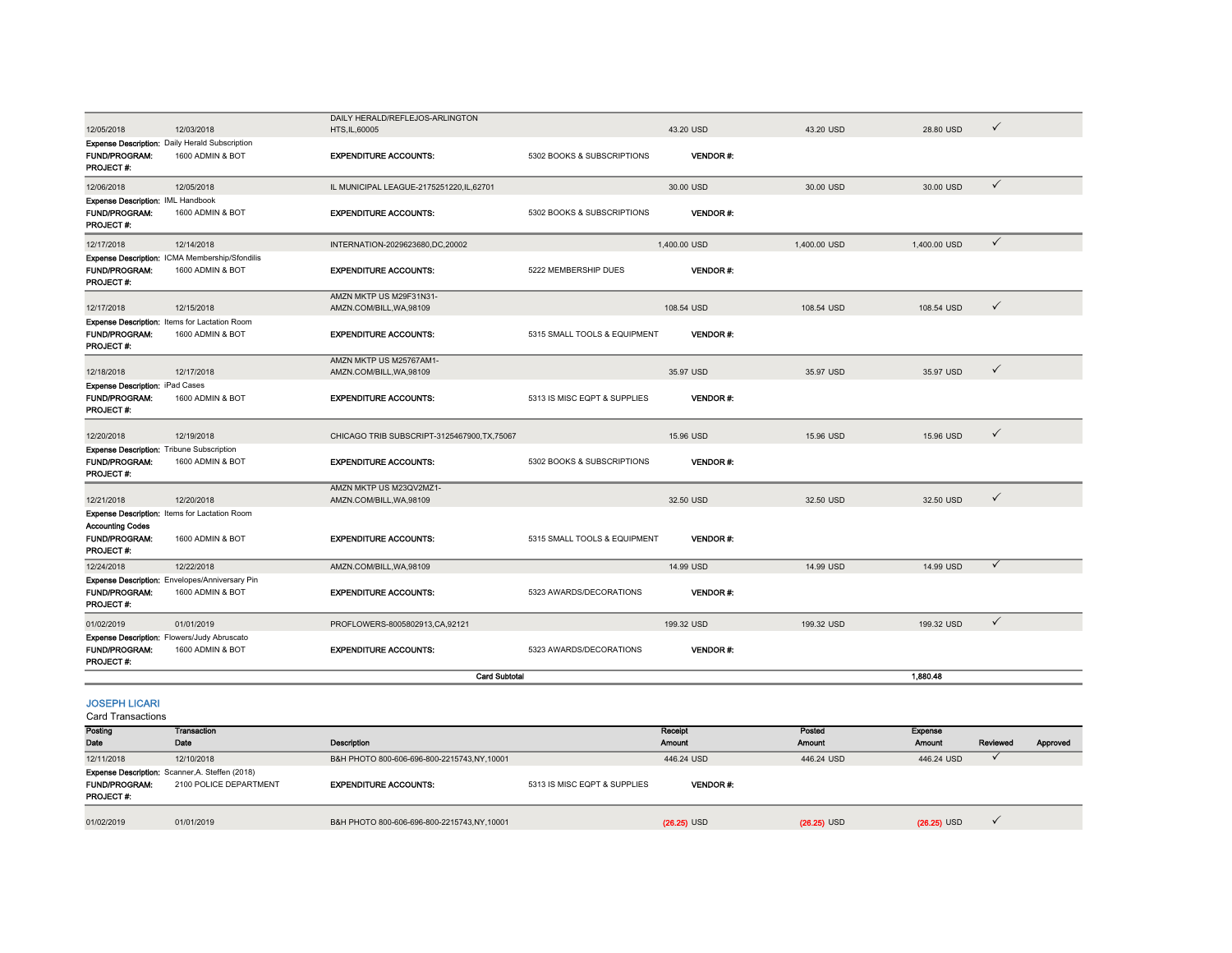| <b>Expense Description:</b> Sales Tax refund<br><b>FUND/PROGRAM:</b>                      | 2100 POLICE DEPARTMENT                                                    | <b>EXPENDITURE ACCOUNTS:</b>                       | 5313 IS MISC EQPT & SUPPLIES | <b>VENDOR#:</b>          |                         |                                 |              |          |
|-------------------------------------------------------------------------------------------|---------------------------------------------------------------------------|----------------------------------------------------|------------------------------|--------------------------|-------------------------|---------------------------------|--------------|----------|
| PROJECT#:                                                                                 |                                                                           |                                                    |                              |                          |                         |                                 |              |          |
|                                                                                           |                                                                           | <b>Card Subtotal</b>                               |                              |                          |                         | 419.99                          |              |          |
| <b>JOSEPH WARGO</b><br><b>Card Transactions</b>                                           |                                                                           |                                                    |                              |                          |                         |                                 |              |          |
| Posting<br>Date                                                                           | <b>Transaction</b><br>Date                                                | Description                                        |                              | Receipt<br><b>Amount</b> | Posted<br><b>Amount</b> | Expense<br><b>Amount</b>        | Reviewed     | Approved |
| 12/20/2018                                                                                | 12/18/2018                                                                | THE HOME DEPOT #1927-PALATINE.IL.600740000         |                              | 26.96 USD                | 26.96 USD               | 26.96 USD                       | ✓            |          |
| <b>Expense Description: Wooden Boards</b><br><b>FUND/PROGRAM:</b><br><b>PROJECT#:</b>     | 4100 WATER DIVISION                                                       | <b>EXPENDITURE ACCOUNTS:</b>                       | 5310 VEHICLE MAINTENANCE     | <b>VENDOR#:</b>          |                         |                                 |              |          |
|                                                                                           |                                                                           | <b>Card Subtotal</b>                               |                              |                          |                         | 26.96                           |              |          |
| <b>JOSHUA BERMAN</b><br>Card Transactions                                                 |                                                                           |                                                    |                              |                          |                         |                                 |              |          |
| Posting<br>Date                                                                           | Transaction<br>Date                                                       | Description                                        |                              | Receipt<br><b>Amount</b> | Posted<br><b>Amount</b> | <b>Expense</b><br><b>Amount</b> | Reviewed     | Approved |
| 12/12/2018                                                                                | 12/11/2018                                                                | GRAINGER-877-2022594,IL,60045-5202                 |                              | 219.88 USD               | 219.88 USD              | 219.88 USD                      | $\checkmark$ |          |
| Expense Description: Limit Switch<br><b>FUND/PROGRAM:</b><br>PROJECT #:                   | 4100 WATER DIVISION                                                       | <b>EXPENDITURE ACCOUNTS:</b>                       | 5237 TELEMETRY EQUIP MAINT   | <b>VENDOR#:</b>          |                         |                                 |              |          |
| 12/26/2018                                                                                | 12/24/2018                                                                | THE HOME DEPOT #1913-MT<br>PROSPECT, IL, 600560000 |                              | 19.88 USD                | 19.88 USD               | 19.88 USD                       | $\checkmark$ |          |
| <b>Expense Description: Flashlight</b><br>FUND/PROGRAM:<br>PROJECT#:                      | 4100 WATER DIVISION                                                       | <b>EXPENDITURE ACCOUNTS:</b>                       | 5315 SMALL TOOLS & EQUIPMENT | <b>VENDOR#:</b>          |                         |                                 |              |          |
| 12/28/2018                                                                                | 12/26/2018                                                                | THE HOME DEPOT #1913-MT<br>PROSPECT, IL, 600560000 |                              | 48.51 USD                | 48.51 USD               | 24.26 USD                       | $\checkmark$ |          |
| <b>Expense Description: Cleaning Supplies</b><br><b>FUND/PROGRAM:</b><br><b>PROJECT#:</b> | 4100 WATER DIVISION                                                       | <b>EXPENDITURE ACCOUNTS:</b>                       | 5310 VEHICLE MAINTENANCE     | VENDOR #                 |                         |                                 |              |          |
| 12/28/2018                                                                                | 12/26/2018                                                                | PROSPECT, IL, 600560000                            |                              | 48.51 USD                | 48.51 USD               | 24.25 USD                       | $\checkmark$ |          |
| <b>Expense Description: Cleaning Supplies</b><br><b>FUND/PROGRAM:</b><br><b>PROJECT#:</b> | 4200 SEWER DIVISION                                                       | <b>EXPENDITURE ACCOUNTS:</b>                       | 5310 VEHICLE MAINTENANCE     | <b>VENDOR#:</b>          |                         |                                 |              |          |
| 01/04/2019                                                                                | 01/03/2019                                                                | UPS (800) 811-1648-PALATINE, IL, 60074             |                              | 22.98 USD                | 22.98 USD               | 22.98 USD                       | $\checkmark$ |          |
| FUND/PROGRAM:                                                                             | <b>Expense Description:</b> Shipped Leak Detection<br>4100 WATER DIVISION | <b>EXPENDITURE ACCOUNTS:</b>                       | 5227 POSTAGE                 | VENDOR#:                 |                         |                                 |              |          |

# KATHERINE WHITEHEAD

Card Transactions

PROJECT #:

| Posting                                      | <b>Transaction</b>     |                                             |                         | <b>Receipt</b>  | Posted     | <b>Expense</b> |          |          |  |  |  |
|----------------------------------------------|------------------------|---------------------------------------------|-------------------------|-----------------|------------|----------------|----------|----------|--|--|--|
| Date                                         | Date                   | Description                                 |                         | <b>Amount</b>   | Amount     | Amount         | Reviewed | Approved |  |  |  |
|                                              |                        |                                             |                         |                 |            |                |          |          |  |  |  |
| 12/05/2018                                   | 12/03/2018             | POSITIVE PROMO00 OF 00-800-6352666,NY,11788 |                         |                 | 325.04 USD | 325.04 USD     |          |          |  |  |  |
| <b>Expense Description: CRIME PREVENTION</b> |                        |                                             |                         |                 |            |                |          |          |  |  |  |
| <b>FUND/PROGRAM:</b>                         | 2100 POLICE DEPARTMENT | <b>EXPENDITURE ACCOUNTS:</b>                | 5228 PRINTING & BINDING | <b>VENDOR#:</b> |            |                |          |          |  |  |  |
| <b>PROJECT#:</b>                             |                        |                                             |                         |                 |            |                |          |          |  |  |  |
| 12/05/2018                                   | 12/04/2018             | WALMART.COM-8009666546,AR,72716             |                         | 109.00 USD      | 109.00 USD | 109,00 USD     |          |          |  |  |  |
|                                              |                        |                                             |                         |                 |            |                |          |          |  |  |  |

311.25

 $311.25$ 

Card Subtotal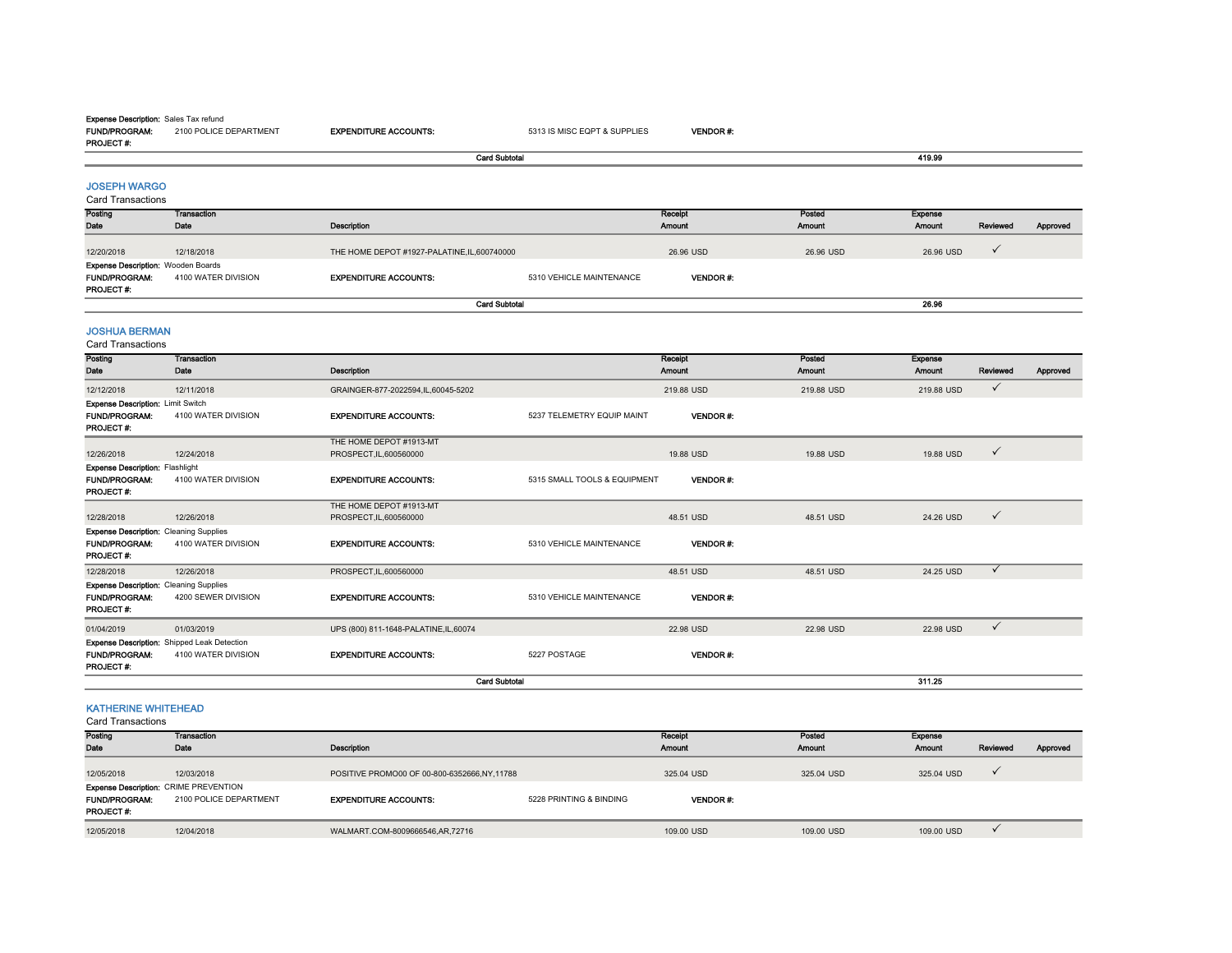| FUND/PROGRAM:<br><b>PROJECT#:</b>                                                    | <b>Expense Description: MICROWAVE/RECORDS</b><br>2100 POLICE DEPARTMENT | <b>EXPENDITURE ACCOUNTS:</b>                        | 5317 MISC OPERATING SUPPLIES   |              | <b>VENDOR#:</b> |              |              |              |
|--------------------------------------------------------------------------------------|-------------------------------------------------------------------------|-----------------------------------------------------|--------------------------------|--------------|-----------------|--------------|--------------|--------------|
| 12/06/2018                                                                           | 12/05/2018                                                              | AMZN MKTP US M09SR3HB2-<br>AMZN.COM/BILL, WA, 98109 |                                | 245.94 USD   |                 | 245.94 USD   | 245.94 USD   | $\checkmark$ |
| Expense Description: USB/ IPHONE CASES<br>FUND/PROGRAM:<br>PROJECT#:                 | 2100 POLICE DEPARTMENT                                                  | <b>EXPENDITURE ACCOUNTS:</b>                        | 5317 MISC OPERATING SUPPLIES   |              | VENDOR#:        |              |              |              |
| 12/12/2018                                                                           | 12/11/2018                                                              | IL TOLLWAY-DOWNERS GRO-800-824-7277, IL, 60515      |                                | 3.41 USD     |                 | 3.41 USD     | 3.41 USD     | $\checkmark$ |
| FUND/PROGRAM:<br>PROJECT#:                                                           | Expense Description: TOLL TO PU PRISONER<br>2100 POLICE DEPARTMENT      | <b>EXPENDITURE ACCOUNTS:</b>                        | 5229 PRISONER WELFARE          |              | VENDOR#:        |              |              |              |
| 12/12/2018                                                                           | 12/12/2018                                                              | VZWRLSS MY VZ VB P-800-922-0204.FL.32746            |                                | 1,010.30 USD |                 | 1.010.30 USD | 1.010.30 USD | $\checkmark$ |
| Expense Description: Broadband 11-5 to 12-4<br><b>FUND/PROGRAM:</b><br>PROJECT #:    | 1600 ADMIN & BOT                                                        | <b>EXPENDITURE ACCOUNTS:</b>                        | 5239 CELLULAR SERVICES         |              | <b>VENDOR#:</b> |              |              |              |
| 12/14/2018                                                                           | 12/12/2018                                                              | APCO INTERNATIONAL INC-386-944-2422,FL,32114        |                                | 856.00 USD   |                 | 856.00 USD   | 856.00 USD   | $\checkmark$ |
| Expense Description: 911-Membership Dues<br><b>FUND/PROGRAM:</b><br><b>PROJECT#:</b> | 2110 DISPATCHERS                                                        | <b>EXPENDITURE ACCOUNTS:</b>                        | 5222 MEMBERSHIP DUES           |              | <b>VENDOR#:</b> |              |              |              |
| 12/14/2018                                                                           | 12/13/2018                                                              | PAYPAL ILLINOISLAW-4029357733,CA,95131              |                                | 100.00 USD   |                 | 100.00 USD   | 100.00 USD   | $\checkmark$ |
| <b>Expense Description: Training Springfield</b><br>FUND/PROGRAM:<br>PROJECT #:      | 2100 POLICE DEPARTMENT                                                  | <b>EXPENDITURE ACCOUNTS:</b>                        | 5205 CONFERENCES & MEETINGS    |              | <b>VENDOR#:</b> |              |              |              |
| 12/17/2018                                                                           | 12/17/2018                                                              | AMZN MKTP US M211813X0-<br>AMZN.COM/BILL, WA, 98109 |                                | 201.22 USD   |                 | 201.22 USD   | 201.22 USD   | $\checkmark$ |
| FUND/PROGRAM:<br>PROJECT#:                                                           | Expense Description: IT Supplies/Power Strips<br>2100 POLICE DEPARTMENT | <b>EXPENDITURE ACCOUNTS:</b>                        | 5313 IS MISC EQPT & SUPPLIES   |              | <b>VENDOR#:</b> |              |              |              |
| 12/20/2018                                                                           | 12/18/2018                                                              | IDENTITY AUTOMATION, L-2812200021, TX, 77064        |                                | 1,067.50 USD |                 | 1,067.50 USD | 1,067.50 USD | $\checkmark$ |
| Expense Description: 2019 software maint<br>FUND/PROGRAM:<br>PROJECT#:               | 2100 POLICE DEPARTMENT                                                  | <b>EXPENDITURE ACCOUNTS:</b>                        | 5207 IS SERV & MAINT AGREEMENT |              | <b>VENDOR#:</b> |              |              |              |
| 12/20/2018                                                                           | 12/19/2018                                                              | THOMSON WEST TCD-800-328-4880, MN, 55123            |                                | 231.53 USD   |                 | 231.53 USD   | 231.53 USD   | $\checkmark$ |
| Expense Description: ILCS Subscription Nov<br><b>FUND/PROGRAM:</b><br>PROJECT #:     | 2100 POLICE DEPARTMENT                                                  | <b>EXPENDITURE ACCOUNTS:</b>                        | 5231 REG & SPCL AGENCY ASSESS  |              | <b>VENDOR#:</b> |              |              |              |
| 12/20/2018                                                                           | 12/19/2018                                                              | WHEELING ANIMAL HOSPIT-WHEELING,IL,60090            |                                | 190.00 USD   |                 | 190.00 USD   | 190.00 USD   | $\checkmark$ |
| <b>Expense Description: Boarding Fee/Strays</b><br>FUND/PROGRAM:<br>PROJECT#:        | 2100 POLICE DEPARTMENT                                                  | <b>EXPENDITURE ACCOUNTS:</b>                        | 5202 ANIMAL IMPOUND            |              | VENDOR#.        |              |              |              |
| 12/20/2018                                                                           | 12/19/2018                                                              | WAV ONTARGET SOLUTION-815-5451609,IL,60560          |                                | 500.00 USD   |                 | 500.00 USD   | 500.00 USD   | $\checkmark$ |
| <b>Expense Description: Training</b><br>FUND/PROGRAM:<br><b>PROJECT#:</b>            | 2100 POLICE DEPARTMENT                                                  | <b>EXPENDITURE ACCOUNTS:</b>                        | 5105 LOCAL TRAINING & MEETINGS |              | <b>VENDOR#:</b> |              |              |              |
| 12/20/2018                                                                           | 12/19/2018                                                              | CROWN TROPHY-8478089706,IL,60089                    |                                | 121.75 USD   |                 | 121.75 USD   | 121.75 USD   | $\checkmark$ |
| <b>Expense Description: Genes Award</b><br><b>FUND/PROGRAM:</b><br><b>PROJECT#:</b>  | 2100 POLICE DEPARTMENT                                                  | <b>EXPENDITURE ACCOUNTS:</b>                        | 5323 AWARDS/DECORATIONS        |              | <b>VENDOR#:</b> |              |              |              |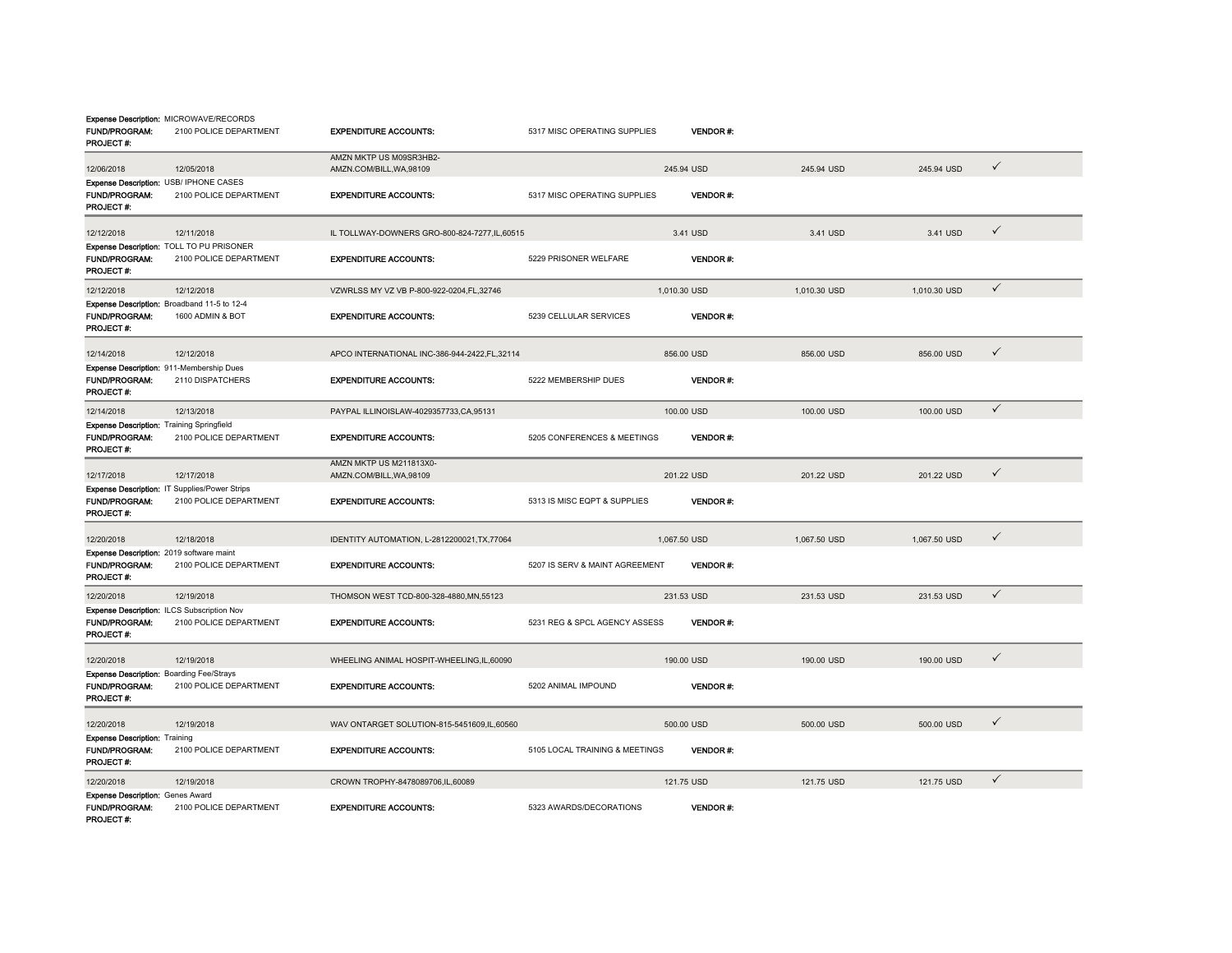| 12/20/2018                                                                             | 12/20/2018                                                               | COMCAST CHICAGO CS 1X-800-266-2278, IL, 60173 |                                | 237,85 USD      | 237.85 USD | 237.85 USD | $\checkmark$ |
|----------------------------------------------------------------------------------------|--------------------------------------------------------------------------|-----------------------------------------------|--------------------------------|-----------------|------------|------------|--------------|
| <b>Expense Description: PD INTERNET</b><br><b>FUND/PROGRAM:</b><br><b>PROJECT#:</b>    | 1750 INFORMATION SYSTEMS                                                 | <b>EXPENDITURE ACCOUNTS:</b>                  | 5207 IS SERV & MAINT AGREEMENT | <b>VENDOR#:</b> |            |            |              |
| 12/21/2018                                                                             | 12/20/2018                                                               | KONICA MINOLTA BUSINES-800-456-6422, NJ,07446 |                                | 13.85 USD       | 13.85 USD  | 13.85 USD  | $\checkmark$ |
| Expense Description: 911 Copier Maint -Nov<br><b>FUND/PROGRAM:</b><br><b>PROJECT#:</b> | 2110 DISPATCHERS                                                         | <b>EXPENDITURE ACCOUNTS:</b>                  | 5207 IS SERV & MAINT AGREEMENT | <b>VENDOR#:</b> |            |            |              |
| 12/24/2018                                                                             | 12/21/2018                                                               | TRANS UNION-866-8102636, IL, 60661            |                                | 75.00 USD       | 75,00 USD  | 75,00 USD  | $\checkmark$ |
| <b>FUND/PROGRAM:</b><br><b>PROJECT#:</b>                                               | Expense Description: Credit Report Service-Nov<br>2100 POLICE DEPARTMENT | <b>EXPENDITURE ACCOUNTS:</b>                  | 5231 REG & SPCL AGENCY ASSESS  | <b>VENDOR#:</b> |            |            |              |
| 12/26/2018                                                                             | 12/24/2018                                                               | AMZN.COM/BILL, WA, 98109                      |                                | 19.27 USD       | 19.27 USD  | 19.27 USD  | $\checkmark$ |
| <b>Expense Description: Range Supplies</b><br><b>FUND/PROGRAM:</b><br><b>PROJECT#:</b> | 2100 POLICE DEPARTMENT                                                   | <b>EXPENDITURE ACCOUNTS:</b>                  | 5316 RANGE SUPPLIES            | <b>VENDOR#:</b> |            |            |              |
| 12/28/2018                                                                             | 12/27/2018                                                               | ATT BILL PAYMENT-800-288-2020, TX, 75202      |                                | 95.67 USD       | 95.67 USD  | 95.67 USD  | $\checkmark$ |
| Expense Description: Internet 12/20-1/19<br><b>FUND/PROGRAM:</b><br><b>PROJECT#:</b>   | 2110 DISPATCHERS                                                         | <b>EXPENDITURE ACCOUNTS:</b>                  | 5207 IS SERV & MAINT AGREEMENT | <b>VENDOR#:</b> |            |            |              |
|                                                                                        | <b>Card Subtotal</b>                                                     |                                               |                                |                 |            | 5.403.33   |              |

# LANA RUDNIK

| <b>Card Transactions</b>                  |                                                    |                                            |                              |                 |            |                |              |          |
|-------------------------------------------|----------------------------------------------------|--------------------------------------------|------------------------------|-----------------|------------|----------------|--------------|----------|
| Posting                                   | Transaction                                        |                                            |                              | Receipt         | Posted     | <b>Expense</b> |              |          |
| Date                                      | Date                                               | Description                                |                              | Amount          | Amount     | Amount         | Reviewed     | Approved |
|                                           |                                                    | AMAZON.COM M04LF0211-                      |                              |                 |            |                |              |          |
| 12/07/2018                                | 12/07/2018                                         | AMZN.COM/BILL, WA, 98109                   |                              | 160.81 USD      | 160.81 USD | 113.46 USD     | $\checkmark$ |          |
| <b>Expense Description: Misc Supplies</b> |                                                    |                                            |                              |                 |            |                |              |          |
| <b>FUND/PROGRAM:</b><br>PROJECT#:         | 1400 CIP ENGINEERING                               | <b>EXPENDITURE ACCOUNTS:</b>               | 5317 MISC OPERATING SUPPLIES | <b>VENDOR#:</b> |            |                |              |          |
|                                           |                                                    | AMAZON.COM M04LF0211-                      |                              |                 |            |                |              |          |
| 12/07/2018                                | 12/07/2018                                         | AMZN.COM/BILL, WA, 98109                   |                              | 160.81 USD      | 160.81 USD | 47.35 USD      | $\checkmark$ |          |
|                                           | <b>Expense Description:</b> Misc Office Supplies   |                                            |                              |                 |            |                |              |          |
| <b>FUND/PROGRAM:</b><br>PROJECT#:         | 1400 CIP ENGINEERING                               | <b>EXPENDITURE ACCOUNTS:</b>               | 5318 OFFICE SUPPLIES         | VENDOR#:        |            |                |              |          |
|                                           |                                                    | AMAZON.COM M05129DM2-                      |                              |                 |            |                |              |          |
| 12/10/2018                                | 12/09/2018                                         | AMZN.COM/BILL, WA, 98109                   |                              | 53.99 USD       | 53.99 USD  | 53.99 USD      | $\checkmark$ |          |
| <b>Expense Description: Boot Dryer</b>    |                                                    |                                            |                              |                 |            |                |              |          |
| <b>FUND/PROGRAM:</b><br>PROJECT#:         | 1400 CIP ENGINEERING                               | <b>EXPENDITURE ACCOUNTS:</b>               | 5317 MISC OPERATING SUPPLIES | <b>VENDOR#:</b> |            |                |              |          |
|                                           |                                                    | AMZN MKTP US M00ZZ2KV2-                    |                              |                 |            |                |              |          |
| 12/12/2018                                | 12/11/2018                                         | AMZN.COM/BILL, WA, 98109                   |                              | 10.57 USD       | 10.57 USD  | 10.57 USD      | $\checkmark$ |          |
|                                           | <b>Expense Description:</b> Calendar, Highlighters |                                            |                              |                 |            |                |              |          |
| FUND/PROGRAM:<br>PROJECT#:                | 1400 CIP ENGINEERING                               | <b>EXPENDITURE ACCOUNTS:</b>               | 5318 OFFICE SUPPLIES         | <b>VENDOR#:</b> |            |                |              |          |
| 12/19/2018                                | 12/19/2018                                         | KARA CO., INC.-708-482-8888.IL.60525-3123  |                              | 491.86 USD      | 491.86 USD | 491.86 USD     | $\checkmark$ |          |
| Expense Description: Wheel, Rod           |                                                    |                                            |                              |                 |            |                |              |          |
| <b>FUND/PROGRAM:</b><br>PROJECT#:         | 1400 CIP ENGINEERING                               | <b>EXPENDITURE ACCOUNTS:</b>               | 5315 SMALL TOOLS & EQUIPMENT | <b>VENDOR#:</b> |            |                |              |          |
| 12/27/2018                                | 12/26/2018                                         | OFFICEMAX/DEPOT 6869-800-463-3768,IL,60143 |                              | 80.86 USD       | 80.86 USD  | 80.86 USD      | ✓            |          |
| Evnence December Office Supplies          |                                                    |                                            |                              |                 |            |                |              |          |

Expense Description: Office Supplies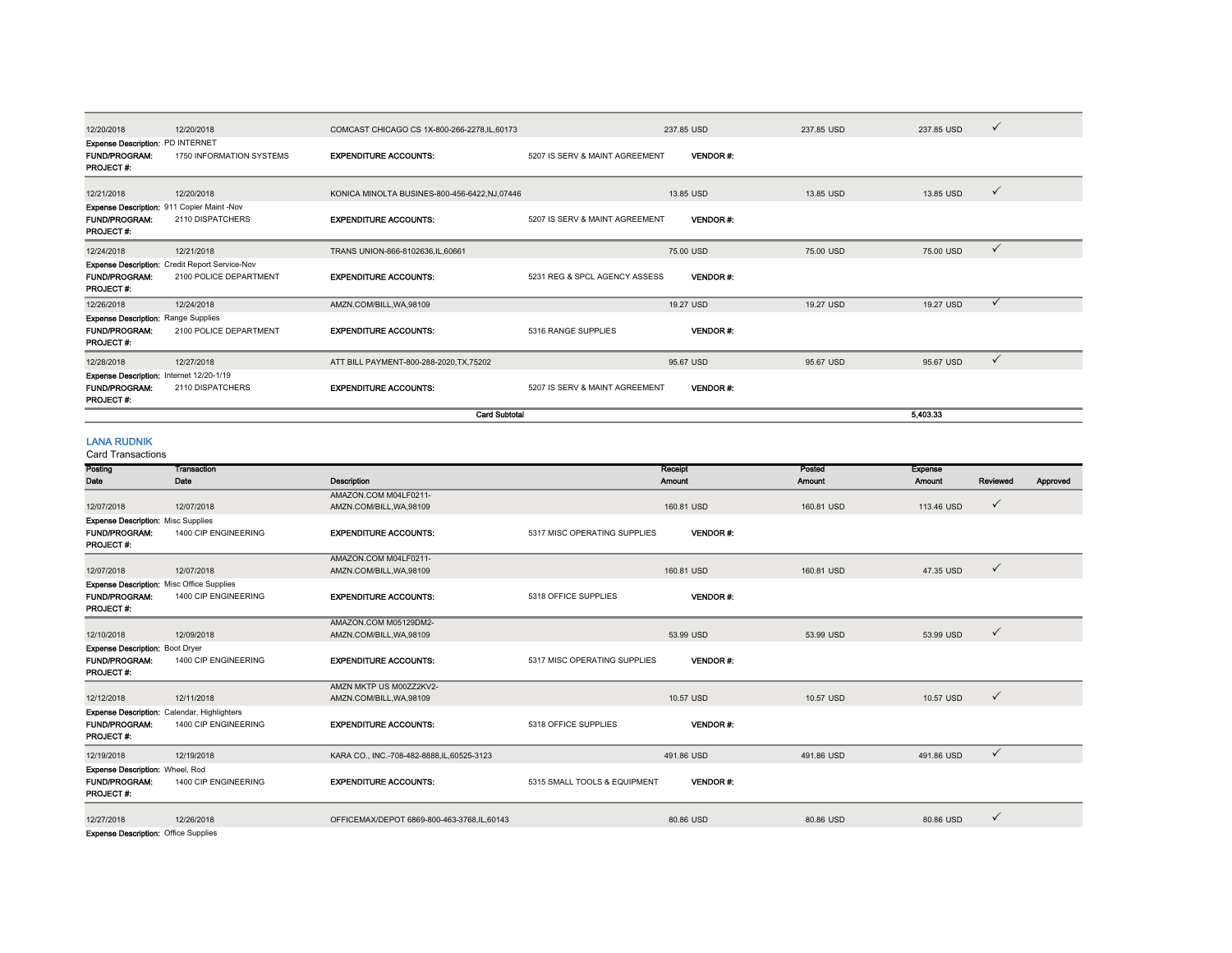| <b>FUND/PROGRAM:</b><br>PROJECT#:                                             | 1400 CIP ENGINEERING | <b>EXPENDITURE ACCOUNTS:</b>                | 5318 OFFICE SUPPLIES        | <b>VENDOR#:</b> |            |                |              |          |
|-------------------------------------------------------------------------------|----------------------|---------------------------------------------|-----------------------------|-----------------|------------|----------------|--------------|----------|
| 12/28/2018                                                                    | 12/27/2018           | WORLDOFCONCRETE REG-972-536-6323, TX, 75038 |                             | 275.00 USD      | 275,00 USD | 275.00 USD     | $\checkmark$ |          |
| <b>Expense Description: Mulf-Seminar</b>                                      |                      |                                             |                             |                 |            |                |              |          |
| <b>FUND/PROGRAM:</b><br>PROJECT#:                                             | 1400 CIP ENGINEERING | <b>EXPENDITURE ACCOUNTS:</b>                | 5205 CONFERENCES & MEETINGS | <b>VENDOR#:</b> |            |                |              |          |
| 12/31/2018                                                                    | 12/28/2018           | SMARTSIGN-7187971900,NY,11201               |                             | 227,90 USD      | 227,90 USD | 227,90 USD     | $\checkmark$ |          |
| <b>Expense Description: Printed tabs</b><br>FUND/PROGRAM:<br><b>PROJECT#:</b> | 1400 CIP ENGINEERING | <b>EXPENDITURE ACCOUNTS:</b>                | 5228 PRINTING & BINDING     | VENDOR#:        |            |                |              |          |
| 01/04/2019                                                                    | 01/03/2019           | PROMOTESOURCE-561-203-8869, FL, 33410       |                             | 8.55 USD        | 8.55 USD   | 8.55 USD       | $\checkmark$ |          |
| Expense Description: Ink pad<br><b>FUND/PROGRAM:</b><br>PROJECT#:             | 1400 CIP ENGINEERING | <b>EXPENDITURE ACCOUNTS:</b>                | 5318 OFFICE SUPPLIES        | <b>VENDOR#:</b> |            |                |              |          |
|                                                                               |                      | <b>Card Subtotal</b>                        |                             |                 |            | 1,309.54       |              |          |
| <b>LUCA URSAN</b><br><b>Card Transactions</b>                                 |                      |                                             |                             |                 |            |                |              |          |
| Posting                                                                       | Transaction          |                                             |                             | Receipt         | Posted     | <b>Expense</b> |              |          |
| Dato                                                                          | Date                 | Description                                 |                             | <b>Amount</b>   | Amount     | <b>Amount</b>  | Reviewed     | Approved |
| 12/06/2018                                                                    | 12/05/2018           | AT&T DATA-8003310500, GA, 30004             |                             | 14.99 USD       | 14.99 USD  | 14.99 USD      | $\checkmark$ |          |
| <b>Expense Description: Wireless Data Svcs</b>                                |                      |                                             |                             |                 |            |                |              |          |
| <b>FUND/PROGRAM:</b><br>PROJECT#:                                             | 1600 ADMIN & BOT     | <b>EXPENDITURE ACCOUNTS:</b>                | 5239 CELLULAR SERVICES      | <b>VENDOR#:</b> |            |                |              |          |
| 12/06/2018                                                                    | 12/05/2018           | AT&T DATA-8003310500, GA, 30004             |                             | 14.99 USD       | 14.99 USD  | 14.99 USD      | $\checkmark$ |          |
| <b>Expense Description: Wireless Data Sycs</b>                                |                      |                                             |                             |                 |            |                |              |          |

| <b>Experise Description.</b> Writeress Data OVCS<br><b>FUND/PROGRAM:</b><br>PROJECT#: | 1600 ADMIN & BOT                                                                | <b>EXPENDITURE ACCOUNTS:</b>                       | 5239 CELLULAR SERVICES         | VENDOR#:        |              |              |              |
|---------------------------------------------------------------------------------------|---------------------------------------------------------------------------------|----------------------------------------------------|--------------------------------|-----------------|--------------|--------------|--------------|
| 12/06/2018                                                                            | 12/06/2018                                                                      | COMCAST CHICAGO-800-COMCAST, IL, 60173             |                                | 254.85 USD      | 254.85 USD   | 254.85 USD   | $\checkmark$ |
| <b>FUND/PROGRAM:</b><br><b>PROJECT#:</b>                                              | <b>Expense Description: HighSpeed Internet Svcs</b><br>1750 INFORMATION SYSTEMS | <b>EXPENDITURE ACCOUNTS:</b>                       | 5207 IS SERV & MAINT AGREEMENT | <b>VENDOR#:</b> |              |              |              |
| 12/10/2018                                                                            | 12/09/2018                                                                      | AT&T DATA-8003310500.GA.30004                      |                                | 14.99 USD       | 14.99 USD    | 14.99 USD    | $\checkmark$ |
| <b>Expense Description: Wireless Data Svcs</b><br><b>FUND/PROGRAM:</b><br>PROJECT#:   | 1600 ADMIN & BOT                                                                | <b>EXPENDITURE ACCOUNTS:</b>                       | 5239 CELLULAR SERVICES         | <b>VENDOR#:</b> |              |              |              |
| 12/12/2018                                                                            | 12/11/2018                                                                      | AT&T DATA-8003310500, GA, 30004                    |                                | 14.99 USD       | 14.99 USD    | 14.99 USD    | $\checkmark$ |
| <b>Expense Description: Wireless Data Svcs</b><br><b>FUND/PROGRAM:</b><br>PROJECT#:   | 1600 ADMIN & BOT                                                                | <b>EXPENDITURE ACCOUNTS:</b>                       | 5239 CELLULAR SERVICES         | <b>VENDOR#</b>  |              |              |              |
| 12/14/2018                                                                            | 12/14/2018                                                                      | BALTIC NETWORKS INC-888-929-3610,IL,60532-<br>1972 |                                | 1.340.19 USD    | 1.340.19 USD | 1,340.19 USD | $\checkmark$ |
| <b>FUND/PROGRAM:</b><br><b>PROJECT#:</b>                                              | Expense Description: Wireless Network Equip.<br>0033 CAPITAL EQPT REPL FUND     | <b>EXPENDITURE ACCOUNTS:</b>                       | 5313 IS MISC EQPT & SUPPLIES   | <b>VENDOR#:</b> |              |              |              |
| 12/17/2018                                                                            | 12/13/2018                                                                      | AT&T DATA-8003310500, GA, 30004                    |                                | 14.99 USD       | 14.99 USD    | 14.99 USD    | $\checkmark$ |
| <b>Expense Description: Wireless Data Svcs</b><br><b>FUND/PROGRAM:</b><br>PROJECT#:   | 1600 ADMIN & BOT                                                                | <b>EXPENDITURE ACCOUNTS:</b>                       | 5239 CELLULAR SERVICES         | <b>VENDOR#:</b> |              |              |              |
| 12/17/2018                                                                            | 12/14/2018                                                                      | CBI CLEVERBRIDGE.NET-800-799-9570.IL.60654         |                                | 49.95 USD       | 49.95 USD    | 49.95 USD    | $\checkmark$ |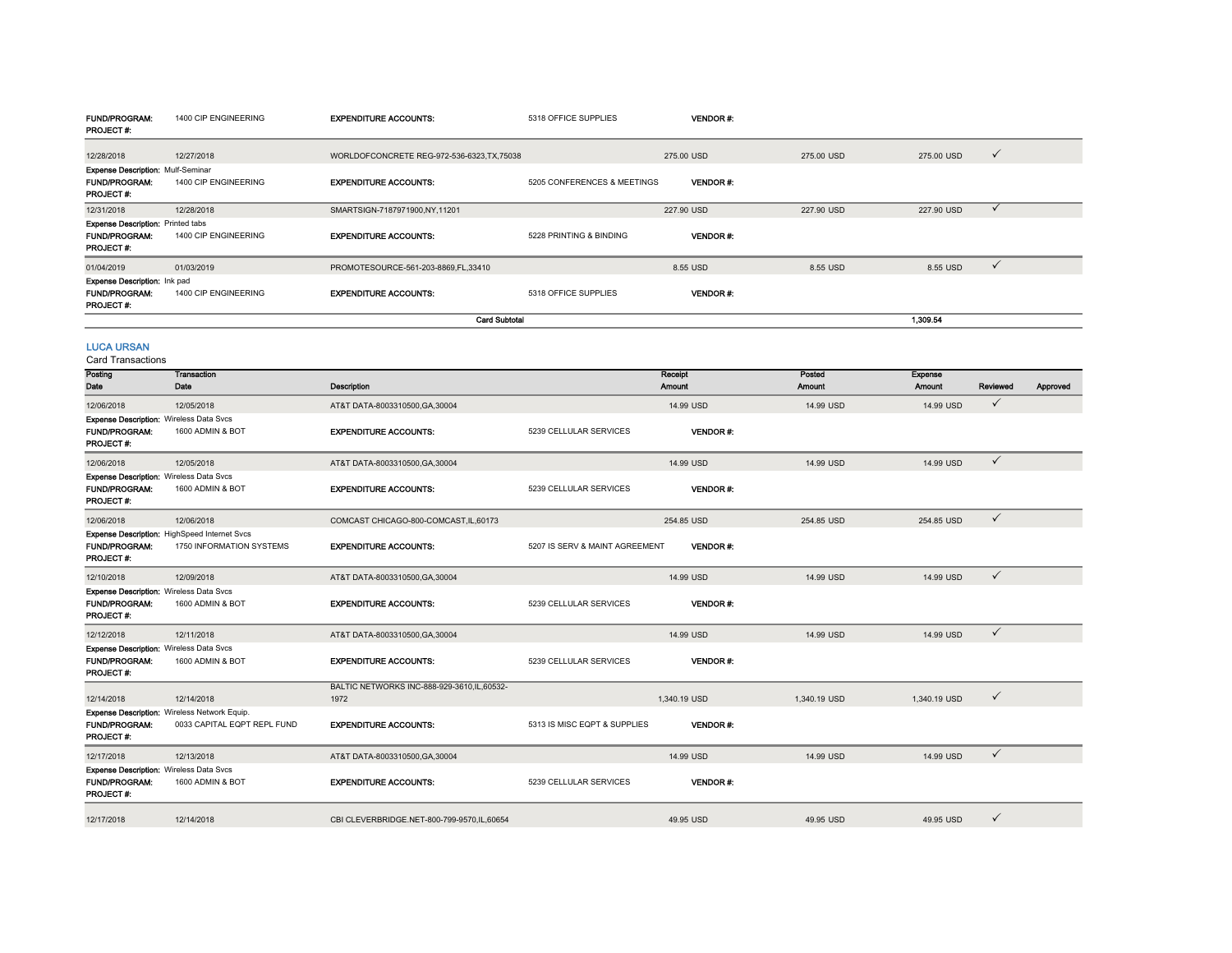|                                                                                    | <b>Card Subtotal</b>                                                                   |                                                                      |                                |                        |            | 2.443.34   |              |
|------------------------------------------------------------------------------------|----------------------------------------------------------------------------------------|----------------------------------------------------------------------|--------------------------------|------------------------|------------|------------|--------------|
| <b>FUND/PROGRAM:</b><br>PROJECT#:                                                  | <b>Expense Description: Webpayments Sys Fees</b><br>1750 INFORMATION SYSTEMS           | <b>EXPENDITURE ACCOUNTS:</b>                                         | 5207 IS SERV & MAINT AGREEMENT | <b>VENDOR#:</b>        |            |            |              |
| 01/03/2019                                                                         | 01/02/2019                                                                             | PAYFLOW/PAYPAL-8888839770.NE.68126                                   |                                | 25.75 USD              | 25.75 USD  | 25.75 USD  | $\checkmark$ |
| <b>FUND/PROGRAM:</b><br>PROJECT#:                                                  | <b>Expense Description: Webcasting System Fees</b><br>1750 INFORMATION SYSTEMS         | <b>EXPENDITURE ACCOUNTS:</b>                                         | 5207 IS SERV & MAINT AGREEMENT | <b>VENDOR#:</b>        |            |            |              |
| 01/02/2019                                                                         | 01/01/2019                                                                             | MEDIASERVE INC MEDIASE-16153456600, TN, 37031                        |                                | 60.00 USD              | 60.00 USD  | 60.00 USD  | $\checkmark$ |
| 12/28/2018<br><b>FUND/PROGRAM:</b><br>PROJECT#:                                    | 12/28/2018<br>Expense Description: HighSpeed Internet Svcs<br>1750 INFORMATION SYSTEMS | COMCAST CHICAGO-800-COMCAST.IL.60173<br><b>EXPENDITURE ACCOUNTS:</b> | 5207 IS SERV & MAINT AGREEMENT | 239.85 USD<br>VENDOR#: | 239.85 USD | 239.85 USD | $\checkmark$ |
| <b>FUND/PROGRAM:</b><br>PROJECT#:                                                  | 1750 INFORMATION SYSTEMS                                                               | <b>EXPENDITURE ACCOUNTS:</b>                                         | 5327 IS MISC SOFTWARE          | <b>VENDOR#:</b>        |            |            |              |
| <b>Expense Description: Computer Software</b>                                      |                                                                                        |                                                                      |                                |                        |            |            |              |
| 12/21/2018                                                                         | 12/20/2018                                                                             | FS ULTRAFILESEARCH-877-3278914, CA, 93101                            |                                | 24.95 USD              | 24.95 USD  | 24.95 USD  | $\checkmark$ |
| <b>FUND/PROGRAM:</b><br>PROJECT #:                                                 | Expense Description: HighSpeed Internet Svcs<br>1750 INFORMATION SYSTEMS               | <b>EXPENDITURE ACCOUNTS:</b>                                         | 5207 IS SERV & MAINT AGREEMENT | <b>VENDOR#:</b>        |            |            |              |
| 12/17/2018                                                                         | 12/17/2018                                                                             | COMCAST CHICAGO-800-COMCAST, IL, 60173                               |                                | 174.85 USD             | 174.85 USD | 174.85 USD | $\checkmark$ |
| <b>FUND/PROGRAM:</b><br><b>PROJECT#:</b>                                           | Expense Description: Web Security Certificate<br>1750 INFORMATION SYSTEMS              | <b>EXPENDITURE ACCOUNTS:</b>                                         | 5207 IS SERV & MAINT AGREEMENT | VENDOR#:               |            |            |              |
| 12/17/2018                                                                         | 12/14/2018                                                                             | DIGICERT INC-8017019684, UT, 84043                                   |                                | 198,00 USD             | 198,00 USD | 181.50 USD | $\checkmark$ |
| <b>FUND/PROGRAM:</b><br>PROJECT#:                                                  | <b>Expense Description: Web Security Certificate</b><br>1750 INFORMATION SYSTEMS       | <b>EXPENDITURE ACCOUNTS:</b>                                         | 5207 IS SERV & MAINT AGREEMENT | <b>VENDOR#:</b>        |            |            |              |
| 12/17/2018                                                                         | 12/14/2018                                                                             | DIGICERT INC-8017019684,UT,84043                                     |                                | 198,00 USD             | 198,00 USD | 16.50 USD  | $\checkmark$ |
| <b>Expense Description: Computer Software</b><br><b>FUND/PROGRAM:</b><br>PROJECT#: | 1750 INFORMATION SYSTEMS                                                               | <b>EXPENDITURE ACCOUNTS:</b>                                         | 5327 IS MISC SOFTWARE          | <b>VENDOR#</b>         |            |            |              |

#### MARIANTHI THANOPOULOS

#### Card Transactions

| Posting                                  | <b>Transaction</b>                                                      |                                             |                                | Receipt          | Posted        | Expense   |          |          |
|------------------------------------------|-------------------------------------------------------------------------|---------------------------------------------|--------------------------------|------------------|---------------|-----------|----------|----------|
| Date                                     | Date                                                                    | Description                                 |                                | Amount           | <b>Amount</b> | Amount    | Reviewed | Approved |
| 01/04/2019                               | 01/03/2019                                                              | WHEELING PROSPECT HEIG-847-5410170,IL,60090 |                                | 40.00 USD        | 40.00 USD     | 40.00 USD |          |          |
| <b>FUND/PROGRAM:</b><br><b>PROJECT#:</b> | <b>Expense Description:</b> Chamber Business Awards<br>1600 ADMIN & BOT | <b>EXPENDITURE ACCOUNTS:</b>                | 5105 LOCAL TRAINING & MEETINGS | <b>VENDOR #:</b> |               |           |          |          |
|                                          | <b>Card Subtotal</b>                                                    |                                             |                                |                  |               | 40.00     |          |          |

# MICHAEL CROTTY

| Posting                                              | Transaction      |                                          |                         | Receipt         | Posted        | Expense   |          |          |
|------------------------------------------------------|------------------|------------------------------------------|-------------------------|-----------------|---------------|-----------|----------|----------|
| Date                                                 | Date             | Description                              |                         | Amount          | <b>Amount</b> | Amount    | Reviewed | Approved |
| 12/17/2018                                           | 12/14/2018       | JIMMY JOHNS - 1629 - E-WHEELING,IL,60090 |                         | 83.97 USD       | 83.97 USD     | 83.97 USD |          |          |
| <b>Expense Description:</b> Board Holiday Party Food |                  |                                          |                         |                 |               |           |          |          |
| <b>FUND/PROGRAM:</b>                                 | 1600 ADMIN & BOT | <b>EXPENDITURE ACCOUNTS:</b>             | 5323 AWARDS/DECORATIONS | <b>VENDOR#:</b> |               |           |          |          |
| <b>PROJECT#:</b>                                     |                  |                                          |                         |                 |               |           |          |          |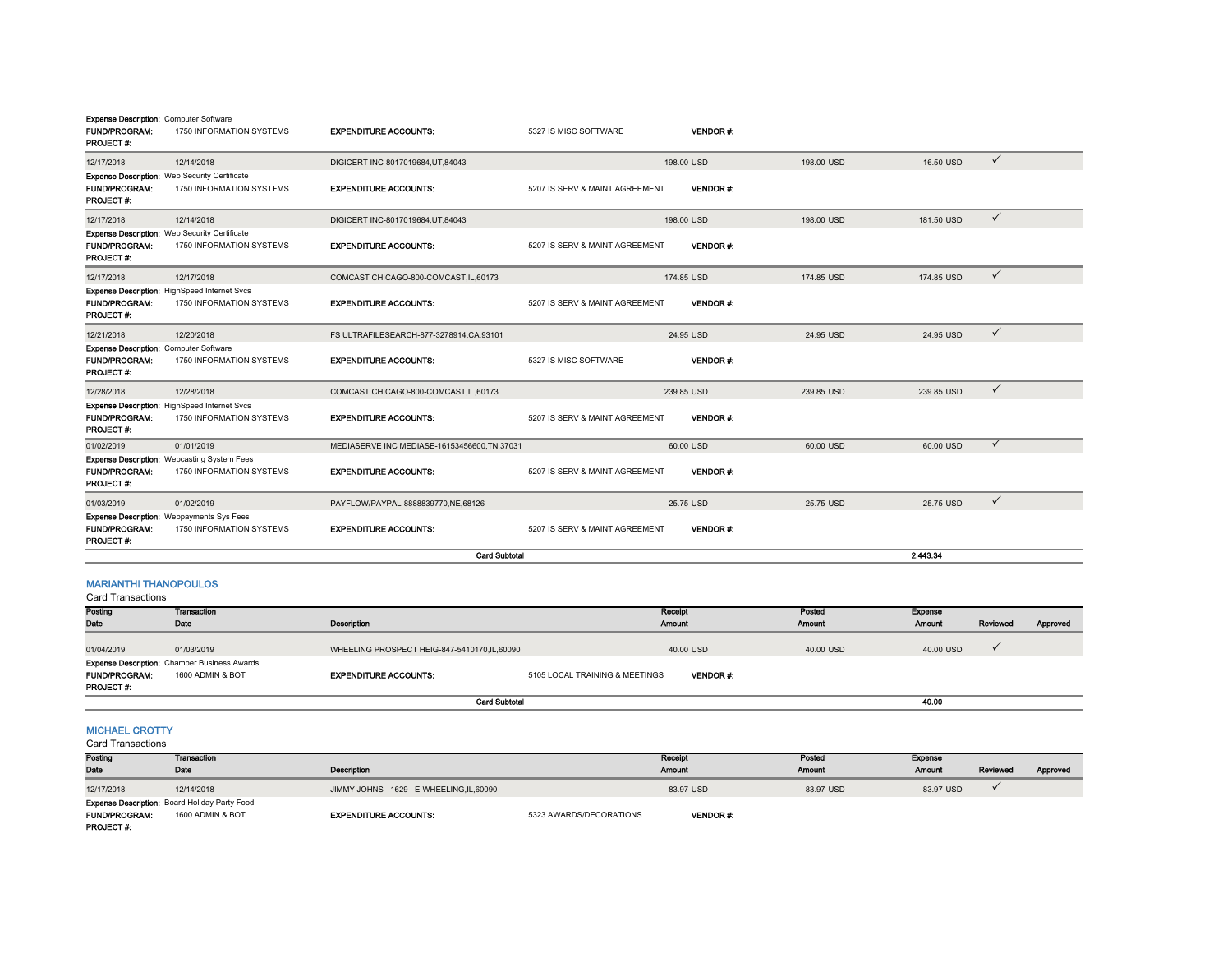|                                                                                 |                                                                      | <b>Card Subtotal</b>                       |                                |                          |                 |                  | 83.97                    |              |          |
|---------------------------------------------------------------------------------|----------------------------------------------------------------------|--------------------------------------------|--------------------------------|--------------------------|-----------------|------------------|--------------------------|--------------|----------|
| <b>MICHAEL MONDSCHAIN</b><br><b>Card Transactions</b>                           |                                                                      |                                            |                                |                          |                 |                  |                          |              |          |
| Posting<br>Date                                                                 | Transaction<br>Date                                                  | Description                                |                                | Receipt<br><b>Amount</b> |                 | Posted<br>Amount | Expense<br><b>Amount</b> | Reviewed     | Approved |
| 12/21/2018<br>Expense Description: Membership Dues                              | 12/19/2018                                                           | ILLINOIS GOVERNMENT FI-GLEN ELLYN.IL.60137 |                                |                          | 500.00 USD      | 500.00 USD       | 500.00 USD               | $\checkmark$ |          |
| Accounting Codes<br><b>FUND/PROGRAM:</b><br>PROJECT #:                          | 1700 FINANCE DEPARTMENT                                              | <b>EXPENDITURE ACCOUNTS:</b>               | 5222 MEMBERSHIP DUES           |                          | VENDOR#:        |                  |                          |              |          |
|                                                                                 |                                                                      | <b>Card Subtotal</b>                       |                                |                          |                 |                  | 500.00                   |              |          |
| <b>MICHAEL SCHROEDER</b><br><b>Card Transactions</b>                            |                                                                      |                                            |                                |                          |                 |                  |                          |              |          |
| Posting<br>Date                                                                 | Transaction<br>Date                                                  | Description                                |                                | Receipt<br>Amount        |                 | Posted<br>Amount | <b>Expense</b><br>Amount | Reviewed     | Approved |
|                                                                                 |                                                                      | EREPLACEMENTPARTS.COM-866-                 |                                |                          |                 |                  |                          |              |          |
| 12/31/2018                                                                      | 12/28/2018                                                           | 3229842, FL, 34238                         |                                |                          | 43.23 USD       | 43.23 USD        | 43.23 USD                | $\checkmark$ |          |
| Expense Description: Salt Spreader Shutoff<br>FUND/PROGRAM:<br>PROJECT #:       | 1220 BUILDING SERVICES                                               | <b>EXPENDITURE ACCOUNTS:</b>               | 5311 BLDG/GROUNDS MAINTENANCE  |                          | <b>VENDOR#:</b> |                  |                          |              |          |
|                                                                                 |                                                                      | <b>Card Subtotal</b>                       |                                |                          |                 |                  | 43.23                    |              |          |
| <b>ROSE LEMANIS</b><br><b>Card Transactions</b>                                 |                                                                      |                                            |                                |                          |                 |                  |                          |              |          |
| Posting<br>Dato                                                                 | <b>Transaction</b><br>Date                                           | Description                                |                                | Receipt<br><b>Amount</b> |                 | Posted<br>Amount | Expense<br><b>Amount</b> | Reviewed     | Approved |
| 12/05/2018                                                                      | 12/04/2018                                                           | PAYPAL SPARKS41-4029357733,CA,95131        |                                |                          | 100.00 USD      | 100.00 USD       | 100.00 USD               | $\checkmark$ |          |
| <b>Expense Description: Watt Stopper</b><br>FUND/PROGRAM:<br><b>PROJECT #:</b>  | 1220 BUILDING SERVICES                                               | <b>EXPENDITURE ACCOUNTS:</b>               | 5311 BLDG/GROUNDS MAINTENANCE  |                          | <b>VENDOR#:</b> |                  |                          |              |          |
| 12/11/2018                                                                      | 12/10/2018                                                           | STERICYCLE-8667837422,IL,60045             |                                |                          | 33.29 USD       | 33.29 USD        | 33.29 USD                | $\checkmark$ |          |
| FUND/PROGRAM:<br>PROJECT #:                                                     | Expense Description: Hazardous Wastes Pick Up<br>4200 SEWER DIVISION | <b>EXPENDITURE ACCOUNTS:</b>               | 5299 MISC CONTRACTUAL SERVICES |                          | <b>VENDOR#:</b> |                  |                          |              |          |
| 12/12/2018                                                                      | 12/11/2018                                                           | PAYPAL SPARKS41-4029357733,CA,95131        |                                |                          | $(25.00)$ USD   | $(25.00)$ USD    | $(25.00)$ USD            | $\checkmark$ |          |
| <b>Expense Description: Credit</b><br>FUND/PROGRAM:<br>PROJECT#:                | 1220 BUILDING SERVICES                                               | <b>EXPENDITURE ACCOUNTS:</b>               | 5311 BLDG/GROUNDS MAINTENANCE  |                          | <b>VENDOR#:</b> |                  |                          |              |          |
| 12/14/2018                                                                      | 12/12/2018                                                           | OFFICEMAX/DEPOT 6869-800-463-3768,IL,60143 |                                |                          | 17.99 USD       | 17.99 USD        | 17.99 USD                | $\checkmark$ |          |
| Expense Description: Misc. Office Supplies<br>FUND/PROGRAM:<br>PROJECT #:       | 1500 PUBLIC WORKS ADMINISTRATI                                       | <b>EXPENDITURE ACCOUNTS:</b>               | 5318 OFFICE SUPPLIES           |                          | <b>VENDOR#:</b> |                  |                          |              |          |
| 12/14/2018                                                                      | 12/12/2018                                                           | LECHNER AND SONS-MT PROSPECT, IL, 60056    |                                | 3,946.35 USD             |                 | 3,946.35 USD     | 314.66 USD               | $\checkmark$ |          |
| Expense Description: Uniform Items<br><b>FUND/PROGRAM:</b><br><b>PROJECT #:</b> | 1420 STREETS DIVISION                                                | <b>EXPENDITURE ACCOUNTS:</b>               | 5319 PROTECTIVE CLOTHING       |                          | VENDOR#:        |                  |                          |              |          |
| 12/14/2018                                                                      | 12/12/2018                                                           | LECHNER AND SONS-MT PROSPECT, IL, 60056    |                                | 3,946.35 USD             |                 | 3,946.35 USD     | 285,76 USD               | $\checkmark$ |          |
| Expense Description: Uniform Items<br>FUND/PROGRAM:                             | 1400 CIP ENGINEERING                                                 | <b>EXPENDITURE ACCOUNTS:</b>               | 5319 PROTECTIVE CLOTHING       |                          | <b>VENDOR#:</b> |                  |                          |              |          |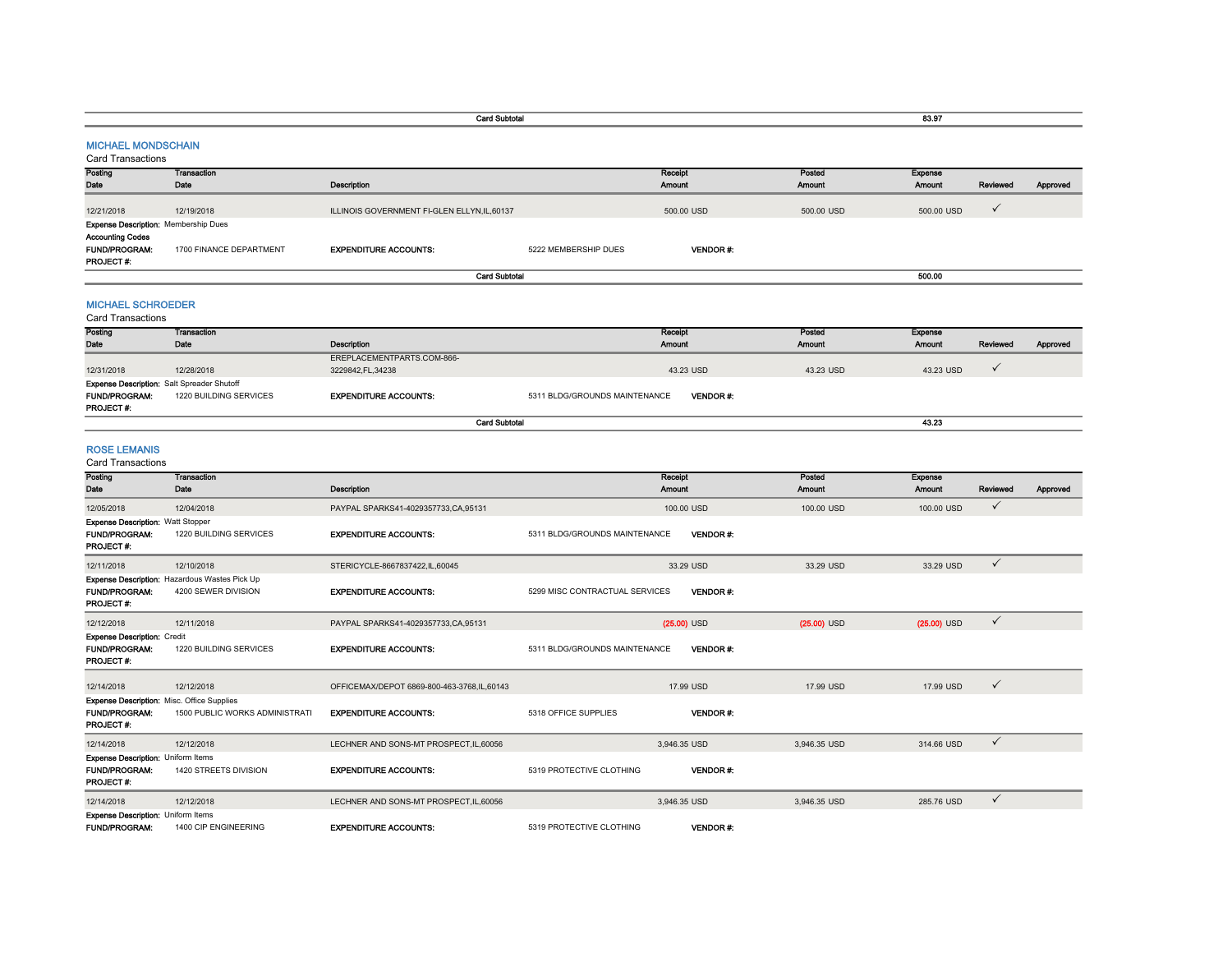#### PROJECT #:

| 12/14/2018                                                                     | 12/12/2018             | LECHNER AND SONS-MT PROSPECT.IL.60056   |                               | 3.946.35 USD    | 3.946.35 USD | $\checkmark$<br>144.58 USD   |  |
|--------------------------------------------------------------------------------|------------------------|-----------------------------------------|-------------------------------|-----------------|--------------|------------------------------|--|
| Expense Description: Uniform Items<br><b>FUND/PROGRAM:</b><br>PROJECT#:        | 4100 WATER DIVISION    | <b>EXPENDITURE ACCOUNTS:</b>            | 5319 PROTECTIVE CLOTHING      | <b>VENDOR#:</b> |              |                              |  |
| 12/14/2018                                                                     | 12/12/2018             | LECHNER AND SONS-MT PROSPECT, IL, 60056 |                               | 3.946.35 USD    | 3.946.35 USD | $\checkmark$<br>600.00 USD   |  |
| Expense Description: Uniform Items<br><b>FUND/PROGRAM:</b><br><b>PROJECT#:</b> | 1240 FLEET SERVICES    | <b>EXPENDITURE ACCOUNTS:</b>            | 5106 UNIFORM ALLOWANCE        | <b>VENDOR#:</b> |              |                              |  |
| 12/14/2018                                                                     | 12/12/2018             | LECHNER AND SONS-MT PROSPECT, IL, 60056 |                               | 3,946.35 USD    | 3,946.35 USD | $\checkmark$<br>600.00 USD   |  |
| Expense Description: Uniform Items<br><b>FUND/PROGRAM:</b><br><b>PROJECT#:</b> | 1220 BUILDING SERVICES | <b>EXPENDITURE ACCOUNTS:</b>            | 5106 UNIFORM ALLOWANCE        | VENDOR#:        |              |                              |  |
| 12/14/2018                                                                     | 12/12/2018             | LECHNER AND SONS-MT PROSPECT.IL.60056   |                               | 3.946.35 USD    | 3.946.35 USD | $\checkmark$<br>300,00 USD   |  |
| Expense Description: Uniform Items<br><b>FUND/PROGRAM:</b><br>PROJECT#:        | 1420 STREETS DIVISION  | <b>EXPENDITURE ACCOUNTS:</b>            | 5106 UNIFORM ALLOWANCE        | <b>VENDOR#:</b> |              |                              |  |
| 12/14/2018                                                                     | 12/12/2018             | LECHNER AND SONS-MT PROSPECT, IL, 60056 |                               | 3,946.35 USD    | 3,946.35 USD | $\checkmark$<br>300.00 USD   |  |
| Expense Description: Uniform Items<br><b>FUND/PROGRAM:</b><br>PROJECT#:        | 1430 FORESTRY DIVISION | <b>EXPENDITURE ACCOUNTS:</b>            | 5106 UNIFORM ALLOWANCE        | <b>VENDOR#:</b> |              |                              |  |
| 12/14/2018                                                                     | 12/12/2018             | LECHNER AND SONS-MT PROSPECT.IL.60056   |                               | 3.946.35 USD    | 3.946.35 USD | $\checkmark$<br>1.401.35 USD |  |
| Expense Description: Uniform Items<br><b>FUND/PROGRAM:</b><br>PROJECT#:        | 4100 WATER DIVISION    | <b>EXPENDITURE ACCOUNTS:</b>            | 5106 UNIFORM ALLOWANCE        | <b>VENDOR#:</b> |              |                              |  |
| 12/28/2018                                                                     | 12/27/2018             | PAYPAL CARIBBAY-4029357733.CA.95131     |                               | 50.17 USD       | 50.17 USD    | $\checkmark$<br>50.17 USD    |  |
| <b>Expense Description: Sensor Switch</b><br>FUND/PROGRAM:<br>PROJECT#:        | 1220 BUILDING SERVICES | <b>EXPENDITURE ACCOUNTS:</b>            | 5311 BLDG/GROUNDS MAINTENANCE | <b>VENDOR#:</b> |              |                              |  |
| <b>Card Subtotal</b>                                                           |                        |                                         |                               |                 |              | 4.122.80                     |  |

# SCOTT WILSON

| Posting                                     | Transaction           |                                                |                          | Receipt         | Posted        | <b>Expense</b> |              |          |
|---------------------------------------------|-----------------------|------------------------------------------------|--------------------------|-----------------|---------------|----------------|--------------|----------|
| Date                                        | Date                  | Description                                    |                          | <b>Amount</b>   | <b>Amount</b> | <b>Amount</b>  | Reviewed     | Approved |
|                                             |                       |                                                |                          |                 |               |                |              |          |
| 12/21/2018                                  | 12/19/2018            | EL COR INDUSTRIES INC-PROSPECT HEIG,IL,60070   |                          | 14.95 USD       | 14.95 USD     | 4.17 USD       | $\checkmark$ |          |
| <b>Expense Description: Barbed Fittings</b> |                       |                                                |                          |                 |               |                |              |          |
| <b>FUND/PROGRAM:</b>                        | 1420 STREETS DIVISION | <b>EXPENDITURE ACCOUNTS:</b>                   | 5310 VEHICLE MAINTENANCE | <b>VENDOR#:</b> |               |                |              |          |
| <b>PROJECT#:</b>                            |                       |                                                |                          |                 |               |                |              |          |
|                                             |                       |                                                |                          |                 |               |                |              |          |
| 12/21/2018                                  | 12/19/2018            | EL COR INDUSTRIES INC-PROSPECT HEIG, IL, 60070 |                          | 14.95 USD       | 14.95 USD     | 10.78 USD      | $\checkmark$ |          |
| <b>Expense Description: Weatherstrip</b>    |                       |                                                |                          |                 |               |                |              |          |
| <b>FUND/PROGRAM:</b>                        | 2200 FIRE DEPARTMENT  | <b>EXPENDITURE ACCOUNTS:</b>                   | 5310 VEHICLE MAINTENANCE | <b>VENDOR#:</b> |               |                |              |          |
| PROJECT#:                                   |                       |                                                |                          |                 |               |                |              |          |
| 12/21/2018                                  | 12/19/2018            | EL COR INDUSTRIES INC-PROSPECT HEIG, IL, 60070 |                          | 87.25 USD       | 87.25 USD     | 29.91 USD      | $\checkmark$ |          |
| Expense Description: LED ID Bar             |                       |                                                |                          |                 |               |                |              |          |
| <b>FUND/PROGRAM:</b>                        | 4200 SEWER DIVISION   | <b>EXPENDITURE ACCOUNTS:</b>                   | 5310 VEHICLE MAINTENANCE | <b>VENDOR#:</b> |               |                |              |          |
| <b>PROJECT#:</b>                            |                       |                                                |                          |                 |               |                |              |          |
|                                             |                       |                                                |                          |                 |               |                |              |          |
| 12/21/2018                                  | 12/19/2018            | EL COR INDUSTRIES INC-PROSPECT HEIG,IL,60070   |                          | 87.25 USD       | 87.25 USD     | 57.34 USD      | $\checkmark$ |          |
| <b>Expense Description: Swivel Jack</b>     |                       |                                                |                          |                 |               |                |              |          |
| <b>FUND/PROGRAM:</b>                        | 1420 STREETS DIVISION | <b>EXPENDITURE ACCOUNTS:</b>                   | 5310 VEHICLE MAINTENANCE | <b>VENDOR#:</b> |               |                |              |          |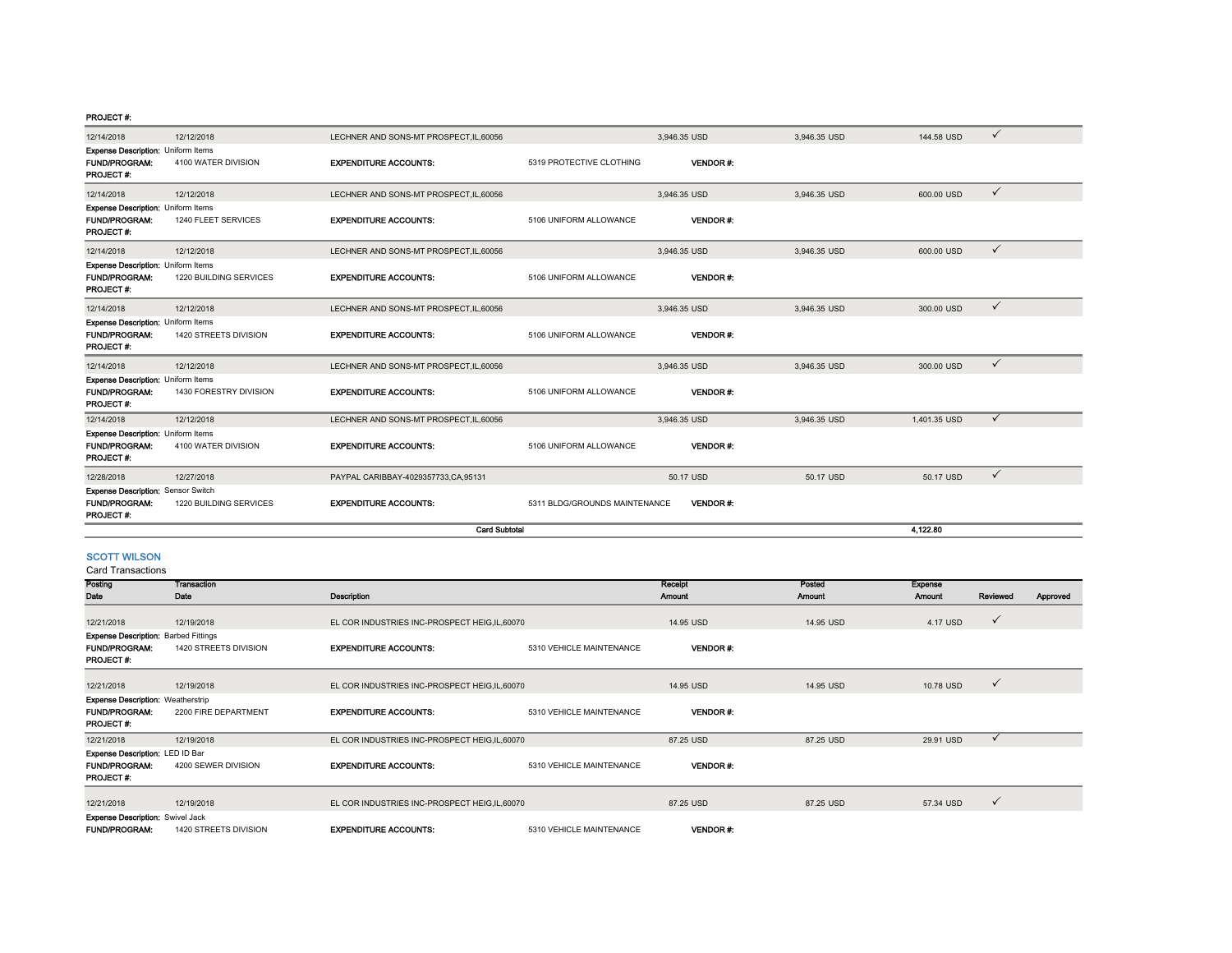#### PROJECT #:

|                                                                                             |                        | 102.20                                         |                               |                          |                 |                         |                                 |              |          |
|---------------------------------------------------------------------------------------------|------------------------|------------------------------------------------|-------------------------------|--------------------------|-----------------|-------------------------|---------------------------------|--------------|----------|
| <b>SEAN LINDSAY</b><br><b>Card Transactions</b>                                             |                        |                                                |                               |                          |                 |                         |                                 |              |          |
| Posting<br>Date                                                                             | Transaction<br>Date    | Description                                    |                               | Receipt<br><b>Amount</b> |                 | Posted<br><b>Amount</b> | <b>Expense</b><br><b>Amount</b> | Reviewed     | Approved |
| 12/06/2018                                                                                  | 12/06/2018             | AMERIGAS PRODUCT-123-4567890.PA.19406          |                               | 23.28 USD                |                 | 23.28 USD               | 23.28 USD                       | $\checkmark$ |          |
| <b>Expense Description: Propane Exchange</b><br><b>FUND/PROGRAM:</b><br><b>PROJECT#:</b>    | 1220 BUILDING SERVICES | <b>EXPENDITURE ACCOUNTS:</b>                   | 5301 AUTO PETROL PRODUCTS     |                          | <b>VENDOR#</b>  |                         |                                 |              |          |
| 12/07/2018                                                                                  | 12/06/2018             | GRAINGER-877-2022594,IL,60045-5202             |                               | 96.70 USD                |                 | 96.70 USD               | 96.70 USD                       | $\checkmark$ |          |
| Expense Description: Fuse Holders<br><b>FUND/PROGRAM:</b><br>PROJECT#:                      | 1220 BUILDING SERVICES | <b>EXPENDITURE ACCOUNTS:</b>                   | 5311 BLDG/GROUNDS MAINTENANCE |                          | <b>VENDOR#:</b> |                         |                                 |              |          |
| 12/10/2018                                                                                  | 12/07/2018             | AMERICAN DOOR AND DOCK-<br>SCHAUMBURG,IL,60173 |                               | 1,950.00 USD             |                 | 1,950.00 USD            | 1,950.00 USD                    | $\checkmark$ |          |
| <b>Expense Description: Garage Door Opener</b><br>FUND/PROGRAM:<br><b>PROJECT#:</b>         | 2100 POLICE DEPARTMENT | <b>EXPENDITURE ACCOUNTS:</b>                   | 5315 SMALL TOOLS & EQUIPMENT  |                          | <b>VENDOR#:</b> |                         |                                 |              |          |
| 12/11/2018                                                                                  | 12/10/2018             | GRAINGER-877-2022594,IL,60045-5202             |                               | 392.01 USD               |                 | 392.01 USD              | 392.01 USD                      | $\checkmark$ |          |
| <b>Expense Description: Zipwall Poles</b><br><b>FUND/PROGRAM:</b><br><b>PROJECT#:</b>       | 1220 BUILDING SERVICES | <b>EXPENDITURE ACCOUNTS:</b>                   | 5311 BLDG/GROUNDS MAINTENANCE |                          | <b>VENDOR#:</b> |                         |                                 |              |          |
| 12/12/2018                                                                                  | 12/12/2018             | AMERIGAS PRODUCT-123-4567890,PA,19406          |                               | 116.27 USD               |                 | 116,27 USD              | 116.27 USD                      | $\checkmark$ |          |
| <b>Expense Description: Propane Exchange</b><br><b>FUND/PROGRAM:</b><br><b>PROJECT#:</b>    | 1220 BUILDING SERVICES | <b>EXPENDITURE ACCOUNTS:</b>                   | 5301 AUTO PETROL PRODUCTS     |                          | <b>VENDOR#:</b> |                         |                                 |              |          |
| 12/27/2018                                                                                  | 12/26/2018             | NORTH AMERICAN CORP-8478324000.IL.60025        |                               | 2.911.71 USD             |                 | 2.911.71 USD            | 2.911.71 USD                    | $\checkmark$ |          |
| <b>Expense Description: Janitorial Supplies</b><br><b>FUND/PROGRAM:</b><br><b>PROJECT#:</b> | 1220 BUILDING SERVICES | <b>EXPENDITURE ACCOUNTS:</b>                   | 5309 JANITORIAL SUPPLIES      |                          | <b>VENDOR#:</b> |                         |                                 |              |          |
| 12/27/2018                                                                                  | 12/26/2018             | NORTH AMERICAN CORP-8478324000,IL,60025        |                               | 807.58 USD               |                 | 807.58 USD              | 807.58 USD                      | $\checkmark$ |          |
| <b>Expense Description: Janitorial Supplies</b><br>FUND/PROGRAM:<br>PROJECT#:               | 1220 BUILDING SERVICES | <b>EXPENDITURE ACCOUNTS:</b>                   | 5309 JANITORIAL SUPPLIES      |                          | <b>VENDOR#:</b> |                         |                                 |              |          |
| 12/27/2018                                                                                  | 12/26/2018             | TAYLOR PLUMBING INC-WHEELING,IL,60090          |                               | 565.00 USD               |                 | 565.00 USD              | 565.00 USD                      | $\checkmark$ |          |
| Expense Description: RPZ Repair FD #24<br><b>FUND/PROGRAM:</b><br><b>PROJECT#:</b>          | 1220 BUILDING SERVICES | <b>EXPENDITURE ACCOUNTS:</b>                   | 5220 MAINT OFF/SPEC EQUIPMENT |                          | <b>VENDOR#:</b> |                         |                                 |              |          |
|                                                                                             |                        | <b>Card Subtotal</b>                           |                               |                          |                 |                         | 6.862.55                        |              |          |
| <b>SHARI MATTHEWS HUIZAR</b>                                                                |                        |                                                |                               |                          |                 |                         |                                 |              |          |

| Posting                                          | Transaction                   |                                           |                          | Receipt         | Posted    | Expense       |          |          |
|--------------------------------------------------|-------------------------------|-------------------------------------------|--------------------------|-----------------|-----------|---------------|----------|----------|
| Date                                             | Date                          | Description                               |                          | <b>Amount</b>   | Amount    | <b>Amount</b> | Reviewed | Approved |
|                                                  |                               |                                           |                          |                 |           |               |          |          |
| 12/07/2018                                       | 12/06/2018                    | CENTRAL CONTINENTA-MT PROSPECT, IL, 60056 |                          | 72.00 USD       | 72.00 USD | 72.00 USD     |          |          |
| <b>Expense Description: Holiday SITK Program</b> |                               |                                           |                          |                 |           |               |          |          |
| <b>FUND/PROGRAM:</b>                             | 1320 SENIOR CITIZENS SERVICES | <b>EXPENDITURE ACCOUNTS:</b>              | 5297 PROGRAMS/ACTIVITIES | <b>VENDOR#:</b> |           |               |          |          |
| <b>PROJECT#:</b>                                 |                               |                                           |                          |                 |           |               |          |          |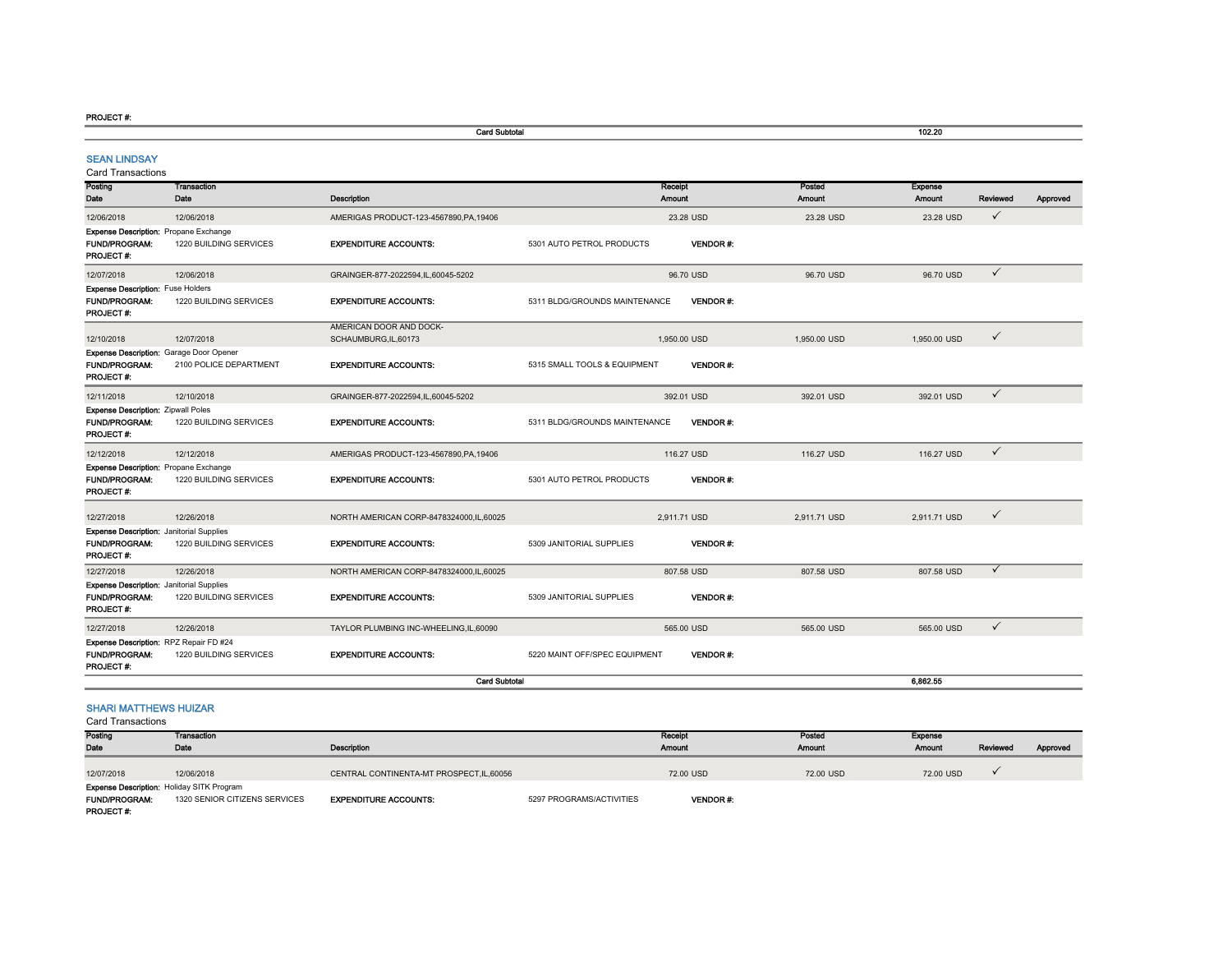|                                                                                               |                                        | AMZN MKTP US M04TO6KE1-                           |                                |                 |              |              |              |
|-----------------------------------------------------------------------------------------------|----------------------------------------|---------------------------------------------------|--------------------------------|-----------------|--------------|--------------|--------------|
| 12/10/2018                                                                                    | 12/07/2018                             | AMZN.COM/BILL.WA.98109                            |                                | 99.60 USD       | 99.60 USD    | 99.60 USD    | ✓            |
| Expense Description: LAP Supplies                                                             |                                        |                                                   |                                |                 |              |              |              |
| <b>FUND/PROGRAM:</b><br>PROJECT#:                                                             | 5500 GRANT FUNDED PROJECTS<br>2018-032 | <b>EXPENDITURE ACCOUNTS:</b>                      | 5317 MISC OPERATING SUPPLIES   | <b>VENDOR#:</b> |              |              |              |
|                                                                                               |                                        | AMZN MKTP US M015Z1YV0-                           |                                |                 |              |              |              |
| 12/13/2018                                                                                    | 12/12/2018                             | AMZN.COM/BILL, WA, 98109                          |                                | 40.08 USD       | 40.08 USD    | 40.08 USD    | $\checkmark$ |
| <b>Expense Description: Seasonings LAP</b>                                                    |                                        |                                                   |                                |                 |              |              |              |
| FUND/PROGRAM:<br>PROJECT#:                                                                    | 5500 GRANT FUNDED PROJECTS<br>2018-032 | <b>EXPENDITURE ACCOUNTS:</b>                      | 5317 MISC OPERATING SUPPLIES   | <b>VENDOR#:</b> |              |              |              |
|                                                                                               |                                        | AMZN MKTP US M04R90WA0-                           |                                |                 |              |              |              |
| 12/13/2018                                                                                    | 12/12/2018                             | AMZN.COM/BILL, WA, 98109                          |                                | 572.86 USD      | 572.86 USD   | 572.86 USD   | $\checkmark$ |
| Expense Description: LAP Supplies                                                             |                                        |                                                   |                                |                 |              |              |              |
| FUND/PROGRAM:<br>PROJECT#:                                                                    | 5500 GRANT FUNDED PROJECTS<br>2018-032 | <b>EXPENDITURE ACCOUNTS:</b>                      | 5317 MISC OPERATING SUPPLIES   | <b>VENDOR#:</b> |              |              |              |
| 12/14/2018                                                                                    | 12/13/2018                             | MARKET SQUARE REST-WHEELING, IL, 60090            |                                | 500.00 USD      | 500.00 USD   | 166.67 USD   | $\checkmark$ |
| Expense Description: Split - HS<br><b>FUND/PROGRAM:</b>                                       | 1315 SOCIAL SERVICES                   | <b>EXPENDITURE ACCOUNTS:</b>                      | 5317 MISC OPERATING SUPPLIES   | <b>VENDOR#:</b> |              |              |              |
| PROJECT#:                                                                                     |                                        |                                                   |                                |                 |              |              |              |
| 12/14/2018                                                                                    | 12/13/2018                             | MARKET SQUARE REST-WHEELING, IL, 60090            |                                | 500.00 USD      | 500.00 USD   | 166.67 USD   | $\checkmark$ |
| Expense Description: Split - PD-2100-5317                                                     |                                        |                                                   |                                |                 |              |              |              |
| <b>FUND/PROGRAM:</b><br>PROJECT#:                                                             | 2100 POLICE DEPARTMENT                 | <b>EXPENDITURE ACCOUNTS:</b>                      | 5317 MISC OPERATING SUPPLIES   | <b>VENDOR#:</b> |              |              |              |
| 12/14/2018                                                                                    | 12/13/2018                             | MARKET SQUARE REST-WHEELING,IL,60090              |                                | 500.00 USD      | 500.00 USD   | 166.66 USD   | $\checkmark$ |
| Expense Description: Split - FD-2200-5105<br>FUND/PROGRAM:<br>PROJECT#:                       | 2200 FIRE DEPARTMENT                   | <b>EXPENDITURE ACCOUNTS:</b>                      | 5105 LOCAL TRAINING & MEETINGS | <b>VENDOR#:</b> |              |              |              |
| 12/17/2018                                                                                    | 12/14/2018                             | INT IN THE SAFEDINING-630-4340588,IL,60516        |                                | 129.00 USD      | 129.00 USD   | 129.00 USD   | $\checkmark$ |
| <b>Expense Description:</b> Food Service Training<br><b>FUND/PROGRAM:</b><br><b>PROJECT#:</b> | 1315 SOCIAL SERVICES                   | <b>EXPENDITURE ACCOUNTS:</b>                      | 5105 LOCAL TRAINING & MEETINGS | <b>VENDOR#:</b> |              |              |              |
| 12/19/2018                                                                                    | 12/18/2018                             | THE WEBSTAURANT STORE-717-392-<br>7472, PA, 17602 |                                | 3,338.25 USD    | 3,338.25 USD | 3,338.25 USD | $\checkmark$ |
| Expense Description: LAP Supplies                                                             |                                        |                                                   |                                |                 |              |              |              |
| <b>FUND/PROGRAM:</b><br>PROJECT#:                                                             | 5500 GRANT FUNDED PROJECTS<br>2018-032 | <b>EXPENDITURE ACCOUNTS:</b>                      | 5317 MISC OPERATING SUPPLIES   | <b>VENDOR#:</b> |              |              |              |
| 12/20/2018                                                                                    | 12/19/2018                             | AMZN.COM/BILL, WA, 98109                          |                                | 44.76 USD       | 44.76 USD    | 44.76 USD    | $\checkmark$ |
| <b>Expense Description: LAP Supplies</b>                                                      |                                        |                                                   |                                |                 |              |              |              |
| FUND/PROGRAM:<br>PROJECT#:                                                                    | 5500 GRANT FUNDED PROJECTS<br>2018-032 | <b>EXPENDITURE ACCOUNTS:</b>                      | 5317 MISC OPERATING SUPPLIES   | <b>VENDOR#:</b> |              |              |              |
| 12/21/2018                                                                                    | 12/20/2018                             | WAL-MART #1735-WHEELING,IL,60090                  |                                | 99.45 USD       | 99.45 USD    | 99.45 USD    | $\checkmark$ |
| <b>Expense Description:</b> LAP holiday supplies<br><b>FUND/PROGRAM:</b><br><b>PROJECT#:</b>  | 1320 SENIOR CITIZENS SERVICES          | <b>EXPENDITURE ACCOUNTS:</b>                      | 5297 PROGRAMS/ACTIVITIES       | <b>VENDOR#:</b> |              |              |              |
|                                                                                               |                                        | <b>Card Subtotal</b>                              |                                |                 |              | 4,896.00     |              |
| <b>TAMRA WARKUSZ</b>                                                                          |                                        |                                                   |                                |                 |              |              |              |

| Posting                                   | Transaction                |                                                 |                      | Receipt         | Posted     | Expense       |          |          |
|-------------------------------------------|----------------------------|-------------------------------------------------|----------------------|-----------------|------------|---------------|----------|----------|
| Date                                      | Date                       | <b>Description</b>                              |                      | <b>Amount</b>   | Amount     | <b>Amount</b> | Reviewed | Approved |
|                                           |                            | ILLINOIS ENVIRONMENTAL-309-669-9222, IL, 61107- |                      |                 |            |               |          |          |
| 12/11/2018                                | 12/11/2018                 | 2632                                            |                      | 110,00 USD      | 110,00 USD | 110,00 USD    |          |          |
| Expense Description: 2019 Memb Dues SI/AH |                            |                                                 |                      |                 |            |               |          |          |
| <b>FUND/PROGRAM:</b>                      | 1300 COMMUNITY DEVELOPMENT | <b>EXPENDITURE ACCOUNTS:</b>                    | 5222 MEMBERSHIP DUES | <b>VENDOR#:</b> |            |               |          |          |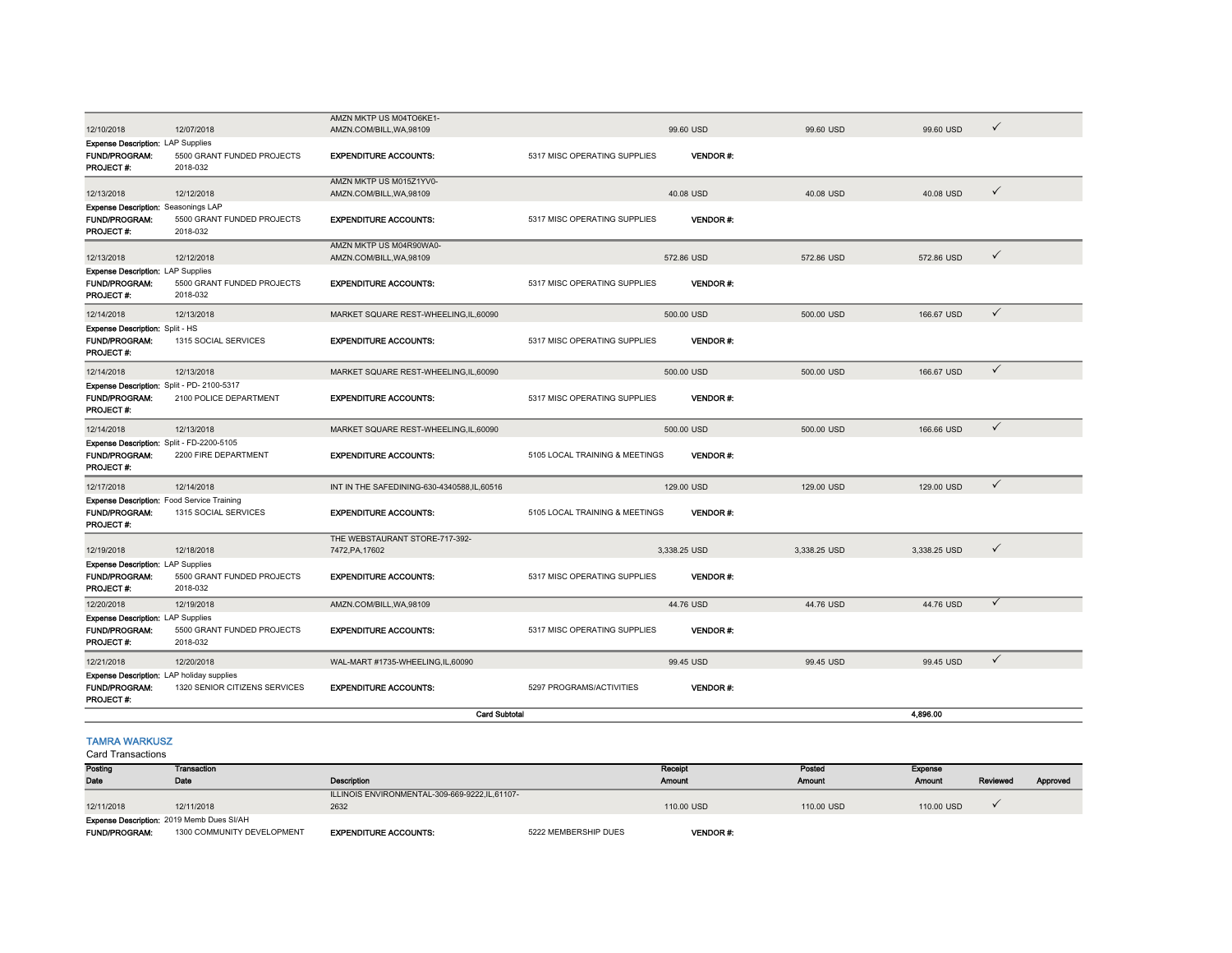#### PROJECT #:

| 12/19/2018                                | 12/18/2018                                                                          | APA-MEMBERSHIP ONLINE-312-431-9100.IL.90630 |                              | 17.00 USD       | 17,00 USD  | 17.00 USD  |  |
|-------------------------------------------|-------------------------------------------------------------------------------------|---------------------------------------------|------------------------------|-----------------|------------|------------|--|
|                                           | Expense Description: 2019 Membership dues AJ                                        |                                             |                              |                 |            |            |  |
| <b>FUND/PROGRAM:</b><br><b>PROJECT #:</b> | 1300 COMMUNITY DEVELOPMENT                                                          | <b>EXPENDITURE ACCOUNTS:</b>                | 5222 MEMBERSHIP DUES         | <b>VENDOR</b> # |            |            |  |
|                                           |                                                                                     | AMZN MKTP US M26BY87I1-                     |                              |                 |            |            |  |
| 12/28/2018                                | 12/27/2018                                                                          | AMZN.COM/BILL, WA, 98109                    |                              | 342.98 USD      | 342.98 USD | 342.98 USD |  |
| <b>FUND/PROGRAM:</b><br><b>PROJECT#:</b>  | <b>Expense Description:</b> Plans hangar - 2018 expen<br>1300 COMMUNITY DEVELOPMENT | <b>EXPENDITURE ACCOUNTS:</b>                | 5315 SMALL TOOLS & EQUIPMENT | <b>VENDOR#:</b> |            |            |  |
|                                           |                                                                                     | <b>Card Subtotal</b>                        |                              |                 |            | 469.98     |  |

## TY JOHNSON

Card Transactions

| Posting                                       | <b>Transaction</b>     |                                          |                               | Receipt          | Posted        | Expense       |              |          |
|-----------------------------------------------|------------------------|------------------------------------------|-------------------------------|------------------|---------------|---------------|--------------|----------|
| Date                                          | Date                   | Description                              |                               | <b>Amount</b>    | <b>Amount</b> | <b>Amount</b> | Reviewed     | Approved |
| 12/28/2018                                    | 12/28/2018             | ADI-CH-847-472-2943,IL,60007             |                               | 27.89 USD        | 27.89 USD     | 27.89 USD     | $\checkmark$ |          |
| <b>Expense Description: Emergency Battery</b> |                        |                                          |                               |                  |               |               |              |          |
| <b>FUND/PROGRAM:</b>                          | 1220 BUILDING SERVICES | <b>EXPENDITURE ACCOUNTS:</b>             | 5311 BLDG/GROUNDS MAINTENANCE | <b>VENDOR #:</b> |               |               |              |          |
| <b>PROJECT#:</b>                              |                        |                                          |                               |                  |               |               |              |          |
|                                               |                        |                                          |                               |                  |               |               |              |          |
| 01/04/2019                                    | 01/03/2019             | SHERWIN WILLIAMS 70371-WHEELING.IL.60090 |                               | 27.49 USD        | 27.49 USD     | 27.49 USD     | $\checkmark$ |          |
| <b>Expense Description: Paint</b>             |                        |                                          |                               |                  |               |               |              |          |
| <b>FUND/PROGRAM:</b>                          | 1220 BUILDING SERVICES | <b>EXPENDITURE ACCOUNTS:</b>             | 5303 CHEMICALS                | <b>VENDOR#:</b>  |               |               |              |          |
| <b>PROJECT#:</b>                              |                        |                                          |                               |                  |               |               |              |          |
|                                               |                        | <b>Card Subtotal</b>                     |                               |                  |               | 55.38         |              |          |

# VINCENT HOFFMAN

| Posting                                      | Transaction                                      |                                          |                                | Receipt         | Posted     | <b>Expense</b> |              |          |
|----------------------------------------------|--------------------------------------------------|------------------------------------------|--------------------------------|-----------------|------------|----------------|--------------|----------|
|                                              |                                                  |                                          |                                |                 |            |                |              |          |
| Date                                         | Date                                             | Description                              |                                | <b>Amount</b>   | Amount     | <b>Amount</b>  | Reviewed     | Approved |
|                                              |                                                  |                                          |                                |                 |            |                |              |          |
| 12/19/2018                                   | 12/18/2018                                       | ARBOR DAY FOUNDATION-LINCOLN, NE, 68508  |                                | 15.00 USD       | 15.00 USD  | 1.25 USD       | $\checkmark$ |          |
| <b>Expense Description: TreeCityUSA 2018</b> |                                                  |                                          |                                |                 |            |                |              |          |
| <b>FUND/PROGRAM:</b>                         | 1430 FORESTRY DIVISION                           | <b>EXPENDITURE ACCOUNTS:</b>             | 5222 MEMBERSHIP DUES           | <b>VENDOR#:</b> |            |                |              |          |
| <b>PROJECT#:</b>                             |                                                  |                                          |                                |                 |            |                |              |          |
|                                              |                                                  |                                          |                                |                 |            |                |              |          |
| 12/19/2018                                   | 12/18/2018                                       | ARBOR DAY FOUNDATION-LINCOLN, NE, 68508  |                                | 15.00 USD       | 15.00 USD  | 13.75 USD      | $\checkmark$ |          |
| Expense Description: TreeCityUSA 2019        |                                                  |                                          |                                |                 |            |                |              |          |
| <b>FUND/PROGRAM:</b>                         | 1430 FORESTRY DIVISION                           | <b>EXPENDITURE ACCOUNTS:</b>             | 5222 MEMBERSHIP DUES           | <b>VENDOR#:</b> |            |                |              |          |
| <b>PROJECT#:</b>                             |                                                  |                                          |                                |                 |            |                |              |          |
| 12/19/2018                                   | 12/18/2018                                       | SAINT FRANCIS GROUP-WOOD DALE, IL, 60191 |                                | 180.00 USD      | 180,00 USD | 180.00 USD     | $\checkmark$ |          |
|                                              | <b>Expense Description:</b> Animal Disposal 2018 |                                          |                                |                 |            |                |              |          |
| <b>FUND/PROGRAM:</b>                         | 1420 STREETS DIVISION                            | <b>EXPENDITURE ACCOUNTS:</b>             | 5299 MISC CONTRACTUAL SERVICES | <b>VENDOR#:</b> |            |                |              |          |
| <b>PROJECT#:</b>                             |                                                  |                                          |                                |                 |            |                |              |          |
|                                              |                                                  |                                          |                                |                 |            |                |              |          |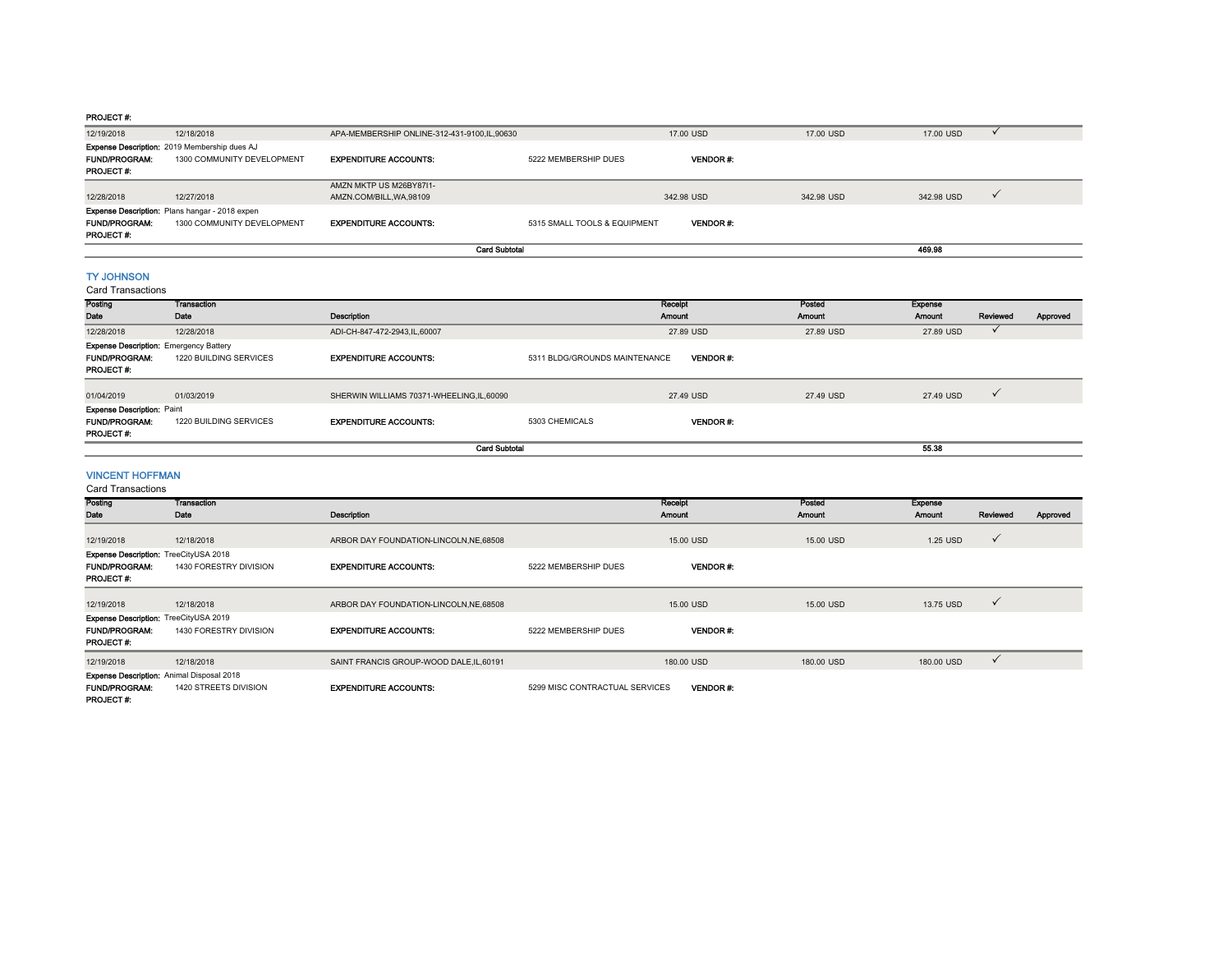# **Village of Wheeling Payroll Summary Pay Period Ended 1/25/2019**

| <b>Fund Number</b> | Fund                            | <b>Salaries</b> | <b>Benefits</b> | <b>Total Payroll</b> |
|--------------------|---------------------------------|-----------------|-----------------|----------------------|
|                    |                                 |                 |                 |                      |
| 01                 | <b>General Fund</b>             | 762,315.84      | 321,512.18      | 1,083,828.02         |
| 15                 | <b>Emer Telephone System</b>    | 0.00            | 0.00            | 0.00                 |
| 31                 | <b>Crossroads TIF</b>           | 621.35          | 481.30          | 1,102.65             |
| 32                 | So Milwaukee TIF                | 621.35          | 481.30          | 1,102.65             |
| 34                 | <b>Capital Projects</b>         | 6,259.34        | 3,763.91        | 10,023.25            |
| 35                 | <b>Town Center II TIF</b>       | 621.35          | 481.30          | 1,102.65             |
| 36                 | <b>Southeast II TIF</b>         | 621.35          | 481.30          | 1,102.65             |
| 39                 | Lake Cook/Milwaukee TIF         | 621.37          | 481.35          | 1,102.72             |
| 40                 | Water & Sewer Fund              | 55,567.20       | 34,779.49       | 90,346.69            |
| 55                 | <b>Grant Fund</b>               | 8,000.18        | 3,542.39        | 11,542.57            |
|                    |                                 |                 |                 |                      |
|                    | <b>Total Gross Payroll</b>      | 835,249.33      | 366,004.52      | 1,201,253.85         |
|                    |                                 |                 |                 |                      |
|                    | <b>Total Payroll Deductions</b> | 323,320.22      | 366,004.52      | 689,324.74           |
|                    |                                 |                 |                 |                      |
|                    | <b>Total Net Payroll</b>        | 511,929.11      | 0.00            | 511,929.11           |
|                    |                                 |                 |                 |                      |
|                    |                                 |                 |                 |                      |
|                    | <b>Payroll Checks</b>           | 0.00            |                 |                      |
|                    |                                 |                 |                 |                      |
|                    | <b>Direct Deposits</b>          | 511,929.11      |                 |                      |
|                    |                                 |                 |                 |                      |
|                    | <b>Total Net Payroll</b>        | 511,929.11      |                 |                      |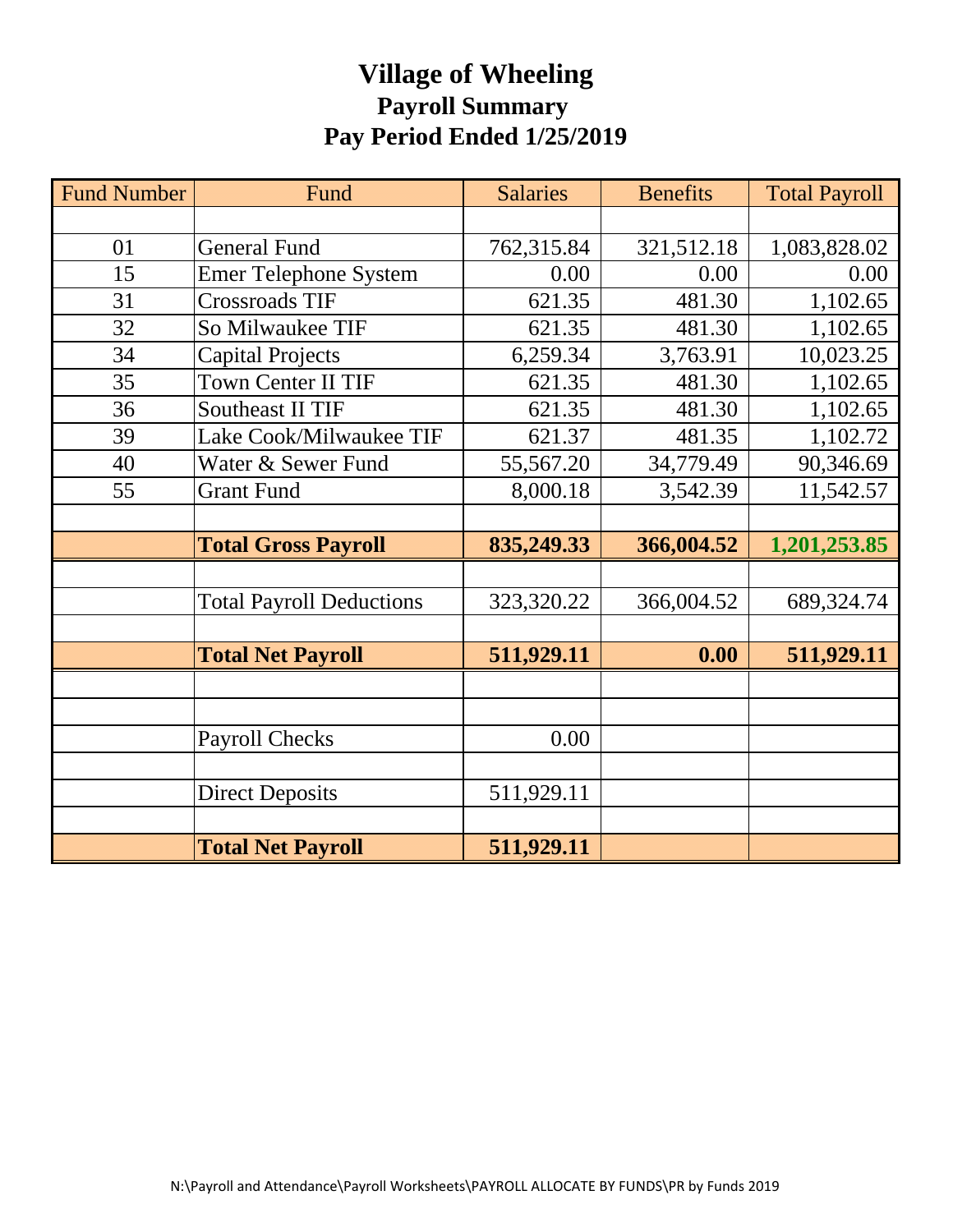| SUNGARD PENTAMATION                          |                                                           |                     | PAGE NUMBER:            |  |
|----------------------------------------------|-----------------------------------------------------------|---------------------|-------------------------|--|
| DATE: 01/31/2019                             |                                                           | VILLAGE OF WHEELING | ACCTPA51                |  |
| TIME: 07:48:51                               | CASH REOUIREMENTS - CHECK FORMAT - DUE DATE: $02/05/2019$ |                     | ACCOUNTING PERIOD: 1/19 |  |
| SELECTION CRITERIA: payable.batch='AMM02/05' |                                                           |                     |                         |  |

| VENDOR                                              | ORGANIZATION                                                                                                                                         | <b>ACCOUNT</b>                                                                                                                                               | PURCHASE OR INVOICE                                                                                                                                                                                                                          |                                                                                                                                                                                  | AMOUNT                                                                                                                                                                                            | DESCRIPTION                                                                                                                                                                                                                                                                                                                                                                                                         |
|-----------------------------------------------------|------------------------------------------------------------------------------------------------------------------------------------------------------|--------------------------------------------------------------------------------------------------------------------------------------------------------------|----------------------------------------------------------------------------------------------------------------------------------------------------------------------------------------------------------------------------------------------|----------------------------------------------------------------------------------------------------------------------------------------------------------------------------------|---------------------------------------------------------------------------------------------------------------------------------------------------------------------------------------------------|---------------------------------------------------------------------------------------------------------------------------------------------------------------------------------------------------------------------------------------------------------------------------------------------------------------------------------------------------------------------------------------------------------------------|
| 10261<br>ACCURATE DOCUMENT DESTRUCTIO               | 1600                                                                                                                                                 | 5299                                                                                                                                                         | 19000211                                                                                                                                                                                                                                     | 15644489                                                                                                                                                                         | 1,667.50                                                                                                                                                                                          | DOCUMENT DESTRUCTION                                                                                                                                                                                                                                                                                                                                                                                                |
| TOTAL CHECK                                         |                                                                                                                                                      |                                                                                                                                                              |                                                                                                                                                                                                                                              |                                                                                                                                                                                  | 1,667.50                                                                                                                                                                                          |                                                                                                                                                                                                                                                                                                                                                                                                                     |
| 69<br>ADVANCE ENGINE REBUILDERS IN 1430             | 1420<br>2200<br>4100<br>4200<br>1420                                                                                                                 | 5310<br>5310<br>5310<br>5310<br>5310<br>5310                                                                                                                 | 19000173<br>19000173<br>19000173<br>19000173<br>19000173<br>19000179                                                                                                                                                                         | S 20372<br>S 20372<br>S 20372<br>S 20372<br>S 20372<br>S 20423                                                                                                                   | 189.72<br>276.00<br>189.72<br>379.44<br>189.72<br>343.82                                                                                                                                          | SOLENOID CONTROL<br>SOLENOID CONTROL<br>SOLENOID CONTROL<br>SOLENOID CONTROL<br>SOLENOID CONTROL<br>MOTOR                                                                                                                                                                                                                                                                                                           |
| TOTAL CHECK                                         |                                                                                                                                                      |                                                                                                                                                              |                                                                                                                                                                                                                                              |                                                                                                                                                                                  | 1,568.42                                                                                                                                                                                          |                                                                                                                                                                                                                                                                                                                                                                                                                     |
| 8547<br>ADVANCED TREECARE                           | 1430                                                                                                                                                 | 5234                                                                                                                                                         | 19000208                                                                                                                                                                                                                                     | 2835                                                                                                                                                                             | 1,485.00                                                                                                                                                                                          | EMERGENCY TREE REMOVAL                                                                                                                                                                                                                                                                                                                                                                                              |
| TOTAL VOUCHER                                       |                                                                                                                                                      |                                                                                                                                                              |                                                                                                                                                                                                                                              |                                                                                                                                                                                  | 1,485.00                                                                                                                                                                                          |                                                                                                                                                                                                                                                                                                                                                                                                                     |
| 8727<br>AEREX PEST CONTROL                          | 1300                                                                                                                                                 | 5210                                                                                                                                                         | 18002448                                                                                                                                                                                                                                     | 1097516                                                                                                                                                                          | 420.00                                                                                                                                                                                            | PEST CONTROL-DEC                                                                                                                                                                                                                                                                                                                                                                                                    |
| TOTAL VOUCHER                                       |                                                                                                                                                      |                                                                                                                                                              |                                                                                                                                                                                                                                              |                                                                                                                                                                                  | 420.00                                                                                                                                                                                            |                                                                                                                                                                                                                                                                                                                                                                                                                     |
| 8035<br>AMERICAN WELDING & GAS INC<br>TOTAL CHECK   | 1240<br>2200                                                                                                                                         | 5303<br>5220                                                                                                                                                 | 19000181<br>19000104                                                                                                                                                                                                                         | 06020230<br>06041237                                                                                                                                                             | 114.55<br>387.86<br>502.41                                                                                                                                                                        | OXYGEN<br>MONTHLY CYLINDER RENTAL                                                                                                                                                                                                                                                                                                                                                                                   |
| 10131<br>ANDY FRAIN SERVICES INC<br>TOTAL VOUCHER   | 2100                                                                                                                                                 | 5299                                                                                                                                                         | 19000244                                                                                                                                                                                                                                     | 267973                                                                                                                                                                           | 5,796.90<br>5,796.90                                                                                                                                                                              | CROSSING GUARDS-DEC                                                                                                                                                                                                                                                                                                                                                                                                 |
|                                                     |                                                                                                                                                      |                                                                                                                                                              |                                                                                                                                                                                                                                              |                                                                                                                                                                                  |                                                                                                                                                                                                   |                                                                                                                                                                                                                                                                                                                                                                                                                     |
| 7467<br>ARC DOCUMENT SOLUTIONS LLC<br>TOTAL VOUCHER | 1400                                                                                                                                                 | 5207                                                                                                                                                         | 19000168                                                                                                                                                                                                                                     | 56ILI9027185                                                                                                                                                                     | 652.12<br>652.12                                                                                                                                                                                  | PLOTTER READINGS                                                                                                                                                                                                                                                                                                                                                                                                    |
|                                                     |                                                                                                                                                      |                                                                                                                                                              |                                                                                                                                                                                                                                              |                                                                                                                                                                                  |                                                                                                                                                                                                   |                                                                                                                                                                                                                                                                                                                                                                                                                     |
| 274<br>B&F CONSTRUCTION CODE SERVIC 4100            | 1300<br>4200<br>1300<br>4100<br>4200<br>1300<br>4100<br>4200<br>1300<br>4100<br>4200<br>1300<br>4100<br>4200<br>1300<br>4100<br>4200<br>1300<br>4100 | 5299<br>5299<br>5299<br>5299<br>5299<br>5299<br>5299<br>5299<br>5299<br>5299<br>5299<br>5299<br>5299<br>5299<br>5299<br>5299<br>5299<br>5299<br>5299<br>5299 | 18002252<br>18002252<br>18002252<br>18002252<br>18002252<br>18002252<br>18002252<br>18002252<br>18002252<br>18002252<br>18002252<br>18002252<br>18002252<br>18002252<br>18002252<br>18002252<br>18002252<br>18002252<br>18002252<br>18002252 | 10943<br>10943<br>10943<br>50599<br>50599<br>50599<br>50615<br>50615<br>50615<br>50650<br>50665<br>50665<br>50667<br>50668<br>50668<br>50675<br>50675<br>50675<br>50676<br>50676 | 2,200.00<br>568.75<br>568.75<br>260.61<br>43.47<br>43.47<br>521.62<br>43.47<br>43.47<br>450.00<br>112.50<br>112.50<br>150.00<br>112.50<br>112.50<br>1,232.33<br>68.46<br>68.47<br>355.77<br>88.95 | INSPECTIONS-DEC<br>PLUMBING REVIEW<br>PLUMBING REVIEW<br>ELECTRIC PLAN REVIEW<br>PLUMBING REVIEW<br>PLUMBING REVIEW<br>ELEC/BUILDING REVIEW<br>PLUMBING REVIEW<br>PLUMBING REVIEW<br>ELEC/BUILDING REVIEW<br>PLUMBING REVIEW<br>PLUMBING REVIEW<br>ELECTRIC PLAN REVIEW<br>PLUMBING REVIEW<br>PLUMBING REVIEW<br>ELEC/BUILDING REVIEW<br>PLUMBING REVIEW<br>PLUMBING REVIEW<br>ELECTRICAL REVIEW<br>PLUMBING REVIEW |
| TOTAL CHECK                                         | 4200                                                                                                                                                 | 5299                                                                                                                                                         | 18002252                                                                                                                                                                                                                                     | 50676                                                                                                                                                                            | 88.94<br>7,246.53                                                                                                                                                                                 | PLUMBING REVIEW                                                                                                                                                                                                                                                                                                                                                                                                     |
|                                                     |                                                                                                                                                      |                                                                                                                                                              |                                                                                                                                                                                                                                              |                                                                                                                                                                                  |                                                                                                                                                                                                   |                                                                                                                                                                                                                                                                                                                                                                                                                     |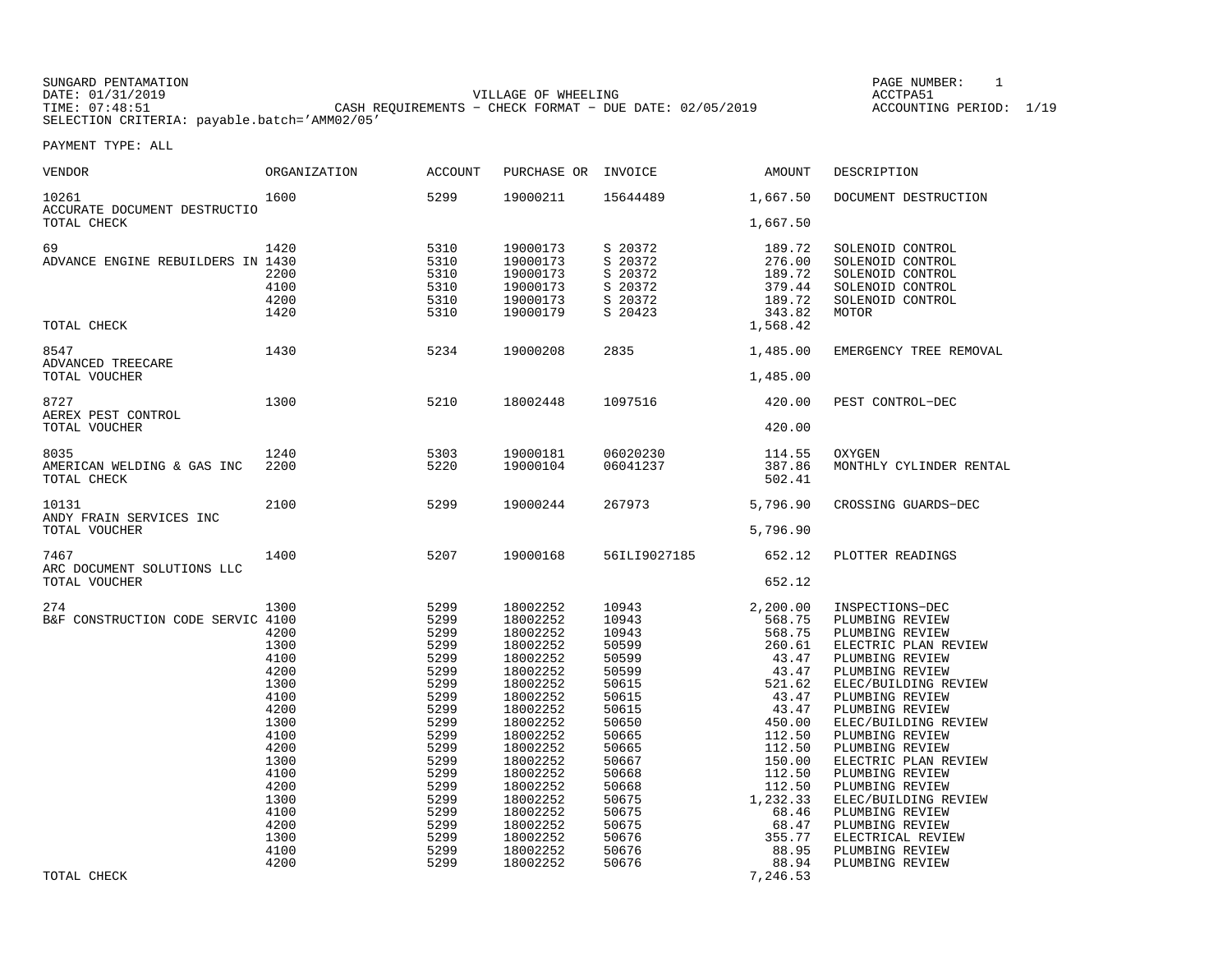SUNGARD PENTAMATION SUNGARD PENTAMATION SUNG PAGE NUMBER: 2 DATE: 01/31/2019 VILLAGE OF WHEELING ACCTPA51TIMES OF MILLETIME CASH REQUIREMENTS - CHECK FORMAT - DUE DATE: 02/05/2019 SELECTION CRITERIA: payable.batch='AMM02/05'

ACCOUNTING PERIOD: 1/19

| VENDOR                                   | <b>ORGANIZATION</b> | <b>ACCOUNT</b> | PURCHASE OR INVOICE  |                        | AMOUNT                | DESCRIPTION                                |
|------------------------------------------|---------------------|----------------|----------------------|------------------------|-----------------------|--------------------------------------------|
| 397<br>CALL ONE                          | 1600                | 5238           | 19000228             |                        | 15,264.41             | PHONE SERVICE-JAN.                         |
| TOTAL CHECK                              |                     |                |                      |                        | 15,264.41             |                                            |
| 6074                                     | 1750                | 5310           | 19000180             | 1-0046566              | 117.56                | <b>BATTERY</b>                             |
| CHICAGO PARTS & SOUND LLC                | 2100<br>2200        | 5310<br>5310   | 19000180<br>19000180 | 1-0046566<br>1-0046566 | 117.56<br>304.36      | <b>BATTERY</b><br><b>BATTERY</b>           |
| TOTAL CHECK                              |                     |                |                      |                        | 539.48                |                                            |
| 5814<br>COBAN                            | 2100                | 5207           | 19000232             | 19936                  | 9,512.26              | SOUAD VIDEO MAINT.                         |
| TOTAL VOUCHER                            |                     |                |                      |                        | 9,512.26              |                                            |
| 10563                                    | 1400                | 5317           | 19000145             | K007550                | 273.60                | MARKING PAINT                              |
| CORE & MAIN LP<br>TOTAL CHECK            | 1400                | 5317           | 19000145             | K007598                | 273.60<br>547.20      | MARKING PAINT                              |
| 3145                                     | 1240                | 5302           | 19000159             | $F2 - 63943$           | 129.50                | LATCH                                      |
| CUMMINS NPOWER LLC<br>TOTAL CHECK        | 4100                | 5310           | 19000159             | $F2 - 63943$           | 180.82<br>310.32      | LATCH                                      |
|                                          |                     |                |                      |                        |                       |                                            |
| 5958<br>CUTLER WORKWEAR                  | 1420<br>1430        | 5319<br>5319   | 19000137<br>19000137 | 118976<br>118976       | 40.50<br>40.49        | PROTECTIVE CLOTHING<br>PROTECTIVE CLOTHING |
| TOTAL CHECK                              |                     |                |                      |                        | 80.99                 |                                            |
| 735<br>DOUGLAS TRUCK PARTS               | 4100                | 5310           | 19000152             | 51422                  | 70.77                 | <b>BRAKE</b>                               |
| TOTAL CHECK                              |                     |                |                      |                        | 70.77                 |                                            |
| 807<br>ENCAP INC                         | 4200                | 5217           | 19000056             | 4935                   | 500.00                | BUFFALO CREEK MAINT.                       |
| TOTAL VOUCHER                            |                     |                |                      |                        | 500.00                |                                            |
| 11117                                    | 01                  | 2255           | 19000178             | 18070110               | 1,000.00              | <b>BOND REFUND</b>                         |
| FOREVER GREEN LANDSCAPING<br>TOTAL CHECK |                     |                |                      |                        | 1,000.00              |                                            |
| 4984                                     | 2200                | 5310           | 19000174             | 16034                  | 386.35                | REPLACE PANEL                              |
| FOSTER COACH SALES INC<br>TOTAL VOUCHER  |                     |                |                      |                        | 386.35                |                                            |
| 10008                                    | 01                  | 1551           | 19000172             | 65382-1                | 8,157.39              | FUEL FOR FLEET                             |
| GAS DEPOT INC<br>TOTAL VOUCHER           | 01                  | 1551           | 19000172             | 65383-1                | 3,910.66<br>12,068.05 | FUEL FOR FLEET                             |
| 944                                      | 2200                | 5310           | 19000141             | T 09837                | 250.00                | TOW AMBULANCE 23                           |
| GENE'S VILLAGE TOWING<br>TOTAL CHECK     |                     |                |                      |                        | 250.00                |                                            |
| 3717                                     | 2100                | 5222           | 19000115             |                        | 150.00                | MEMBERSHIP DUES                            |
| GREATER COOK COUNTY POLICE C             |                     |                |                      |                        |                       |                                            |
| TOTAL CHECK                              |                     |                |                      |                        | 150.00                |                                            |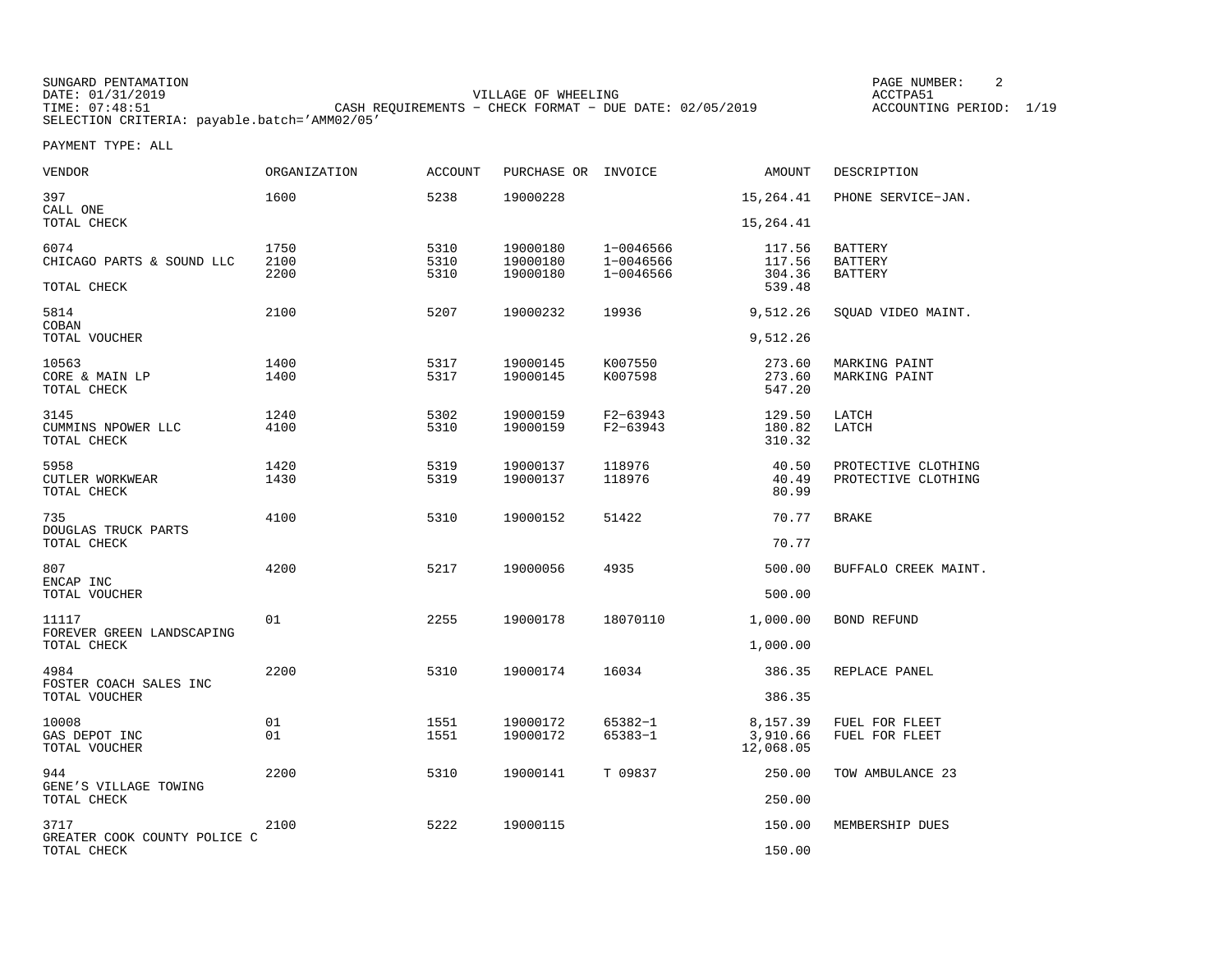| SUNGARD PENTAMATION                          |                                                         | PAGE NUMBER:            |  |
|----------------------------------------------|---------------------------------------------------------|-------------------------|--|
| DATE: 01/31/2019                             | VILLAGE OF WHEELING                                     | ACCTPA51                |  |
| TIME: 07:48:51                               | CASH REOUIREMENTS - CHECK FORMAT - DUE DATE: 02/05/2019 | ACCOUNTING PERIOD: 1/19 |  |
| SELECTION CRITERIA: payable.batch='AMM02/05' |                                                         |                         |  |

| VENDOR                                              | <b>ORGANIZATION</b> | <b>ACCOUNT</b> | PURCHASE OR INVOICE  |                        | <b>AMOUNT</b>                    | DESCRIPTION                            |
|-----------------------------------------------------|---------------------|----------------|----------------------|------------------------|----------------------------------|----------------------------------------|
| 1131<br>ICSC                                        | 1600                | 5222           | 19000177             | 1711551                | 50.00                            | ICSC MEMBERSHIP                        |
| TOTAL CHECK                                         |                     |                |                      |                        | 50.00                            |                                        |
| 1236<br>INTERSTATE POWER SYSTEMS INC                | 2200                | 5310           | 19000132             | 042031495:01           | 55.69                            | <b>SENSOR</b>                          |
| TOTAL VOUCHER                                       |                     |                |                      |                        | 55.69                            |                                        |
| 4285<br>J.G. UNIFORMS INC<br>TOTAL CHECK            | 2100<br>2110        | 5106<br>5106   | 19000129<br>19000129 |                        | 7,387.70<br>1,307.95<br>8,695.65 | UNIFORMS<br>UNIFORMS                   |
| 10598<br>JOHN WAGNER                                | 1315                | 5228           | 19000233             | 61789                  | 465.00                           | ENVELOPES/LETTERHEAD                   |
| TOTAL CHECK                                         |                     |                |                      |                        | 465.00                           |                                        |
| 1411<br>JULIE, INC<br>TOTAL CHECK                   | 4100<br>4200        | 5222<br>5222   | 19000135<br>19000135 | 2019-1850<br>2019-1850 | 2,403.54<br>2,403.54<br>4,807.08 | ANNUAL ASSESSMENT<br>ANNUAL ASSESSMENT |
| 1478                                                | 2200                | 5317           | 19000231             | $2019 - 01 - 22$       | 2,037.97                         | REPLACE RECLINERS                      |
| LA-Z-BOY GALLERIES<br>TOTAL CHECK                   |                     |                |                      |                        | 2,037.97                         |                                        |
| 3956<br>LEROY'S WELDING & FABRICATIN<br>TOTAL CHECK | 1240                | 5317           | 19000151             | 4134                   | 75.00<br>75.00                   | WELDING                                |
| 1743                                                | 1300                | 5244           | 19000165             | I000080034             | 2,166.84                         | DOCUMENT SCANNING                      |
| MICROSYSTEMS INC<br>TOTAL CHECK                     |                     |                |                      |                        | 2,166.84                         |                                        |
| 7051                                                | 4100                | 5214           | 19000157             | 205907W                | 2,820.00                         | TC REPAIR KITS                         |
| MID AMERICAN WATER OF WAUCON<br>TOTAL CHECK         |                     |                |                      |                        | 2,820.00                         |                                        |
| 4766                                                | 2200                | 5310           | 18002282             | 13352                  | 548.00                           | TRANSMITTER                            |
| MIDWEST AIR PRO INC<br>TOTAL CHECK                  |                     |                |                      |                        | 548.00                           |                                        |
| 1923                                                | 2100                | 5222           | 19000081             |                        | 600.00                           | MEMBERSHIP DUES                        |
| NORTH SUB ASSOC OF CHIEFS OF<br>TOTAL CHECK         |                     |                |                      |                        | 600.00                           |                                        |
| 1934                                                | 2100                | 5299           | 19000245             | 12617                  | 479.60                           | LANGUAGE LINE -NOV                     |
| NORTHERN ILLINOIS POLICE ALA<br>TOTAL CHECK         |                     |                |                      |                        | 479.60                           |                                        |
| 6361<br>NORTHSHORE UNIVERSITY<br>TOTAL CHECK        | 1500<br>1800        | 5246<br>5246   | 19000138<br>19000163 |                        | 74.00<br>269.00<br>343.00        | HEP B 1ST DOSE<br>POST ACCIDENT EXAM   |
| 3092<br>OFFICE DEPOT                                | 1600                | 5318           | 19000143             | 253454761001           | 51.51                            | OFFICE SUPPLIES                        |
| TOTAL CHECK                                         |                     |                |                      |                        | 51.51                            |                                        |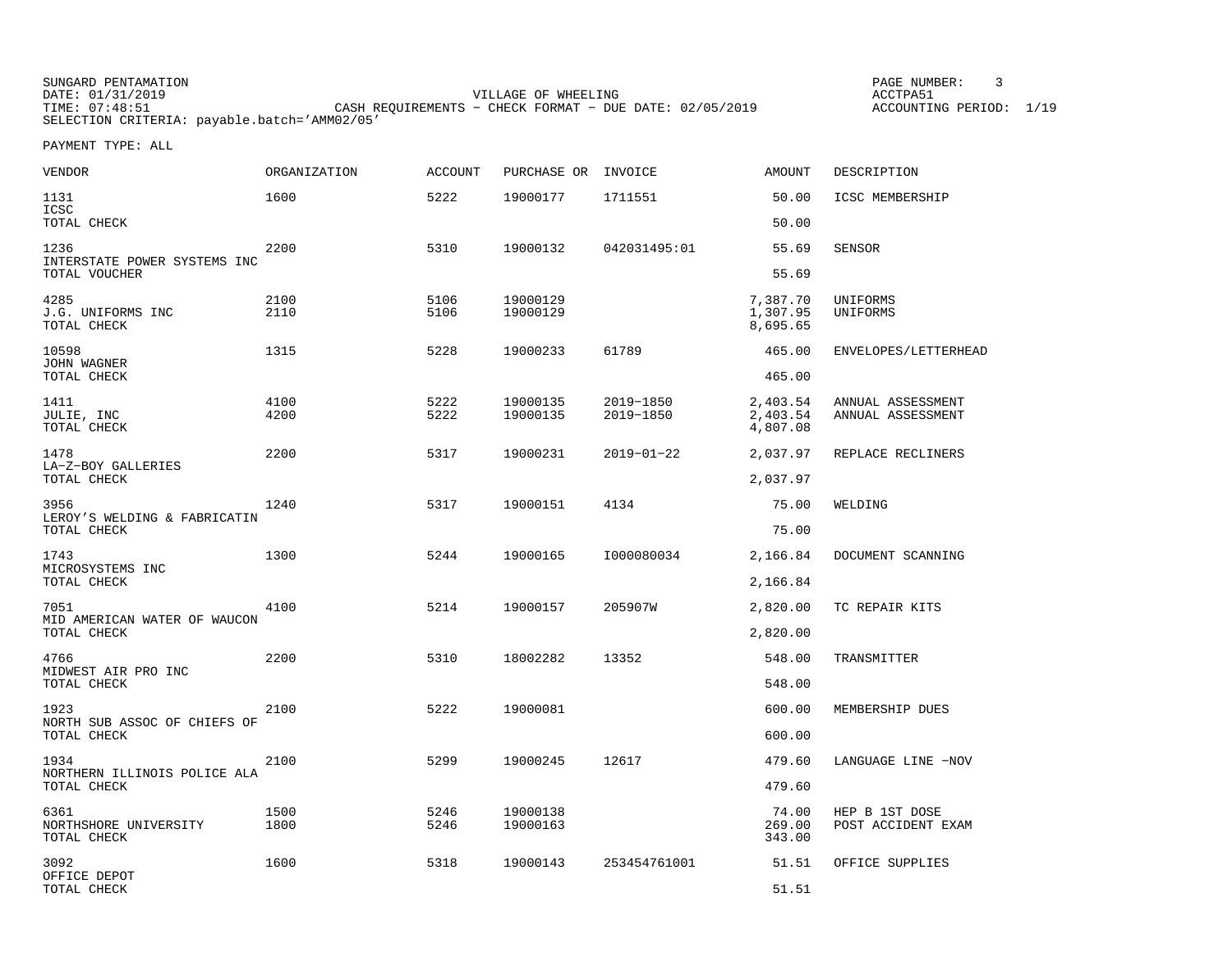SUNGARD PENTAMATION PAGE NUMBER: 4DATE: 01/31/2019 VILLAGE OF WHEELING ACCTPA51

CASH REQUIREMENTS - CHECK FORMAT - DUE DATE: 02/05/2019 SELECTION CRITERIA: payable.batch='AMM02/05'

ACCOUNTING PERIOD: 1/19

| VENDOR                                                | ORGANIZATION                                                                               | <b>ACCOUNT</b>                                                                               | PURCHASE OR INVOICE                                                                                                                          |                                                      | AMOUNT                                                                                                           | DESCRIPTION                                                                                                                                                                                                                      |
|-------------------------------------------------------|--------------------------------------------------------------------------------------------|----------------------------------------------------------------------------------------------|----------------------------------------------------------------------------------------------------------------------------------------------|------------------------------------------------------|------------------------------------------------------------------------------------------------------------------|----------------------------------------------------------------------------------------------------------------------------------------------------------------------------------------------------------------------------------|
| 2176<br>RAY O'HERRON CO., INC<br>TOTAL CHECK          | 2100                                                                                       | 5106                                                                                         | 19000130                                                                                                                                     |                                                      | 1,248.20<br>1,248.20                                                                                             | UNIFORMS                                                                                                                                                                                                                         |
|                                                       |                                                                                            |                                                                                              |                                                                                                                                              |                                                      |                                                                                                                  |                                                                                                                                                                                                                                  |
| 9895<br>PERSONNEL STRATEGIES LLC<br>TOTAL CHECK       | 1800                                                                                       | 5226                                                                                         | 19000142                                                                                                                                     | $01 - 07 - 19$                                       | 500.00<br>500.00                                                                                                 | PSYCHOLOGICAL EXAM                                                                                                                                                                                                               |
| 183<br>ANGELA PETERS<br>TOTAL CHECK                   | 01<br>1320<br>1600<br>1600<br>1700<br>2100<br>1300<br>1320<br>1600<br>1600<br>1700<br>2100 | 4493<br>5297<br>5105<br>5227<br>5105<br>5105<br>5105<br>5297<br>5227<br>5317<br>5105<br>5105 | 19000242<br>19000242<br>19000242<br>19000242<br>19000242<br>19000242<br>19000243<br>19000243<br>19000243<br>19000243<br>19000243<br>19000243 |                                                      | 2.75<br>32.88<br>71.09<br>18.88<br>37.23<br>45.00<br>49.64<br>43.96<br>4.72<br>32.02<br>28.40<br>60.00<br>426.57 | PETTY CASH FUND<br>PETTY CASH FUND<br>PETTY CASH FUND<br>PETTY CASH FUND<br>PETTY CASH FUND<br>PETTY CASH FUND<br>PETTY CASH FUND<br>PETTY CASH FUND<br>PETTY CASH FUND<br>PETTY CASH FUND<br>PETTY CASH FUND<br>PETTY CASH FUND |
| 9092<br>POSTNET IL 140                                | 1600                                                                                       | 5227                                                                                         | 19000230                                                                                                                                     |                                                      | 406.10                                                                                                           | MAIL WEEK 1/14-1/18                                                                                                                                                                                                              |
| TOTAL VOUCHER                                         |                                                                                            |                                                                                              |                                                                                                                                              |                                                      | 406.10                                                                                                           |                                                                                                                                                                                                                                  |
| 2185<br>RED CENTER<br>TOTAL CHECK                     | 15                                                                                         | 5231                                                                                         | 18001550                                                                                                                                     | $301 - 19 - 02$                                      | 29,701.00<br>29,701.00                                                                                           | DISPATCH SERVICE-FEB                                                                                                                                                                                                             |
|                                                       |                                                                                            |                                                                                              |                                                                                                                                              |                                                      |                                                                                                                  |                                                                                                                                                                                                                                  |
| 10971<br>RED WING BUSINESS ADVANTAGE<br>TOTAL VOUCHER | 4100<br>4200<br>4100<br>4200                                                               | 5106<br>5106<br>5106<br>5106                                                                 | 19000154<br>19000154<br>19000155<br>19000155                                                                                                 | 0110034818<br>0110034818<br>0110034818<br>0110034818 | 90.00<br>89.99<br>99.87<br>99.87<br>379.73                                                                       | STEEL TOE BOOTS<br>STEEL TOE BOOTS<br>STEEL TOE BOOTS<br>STEEL TOE BOOTS                                                                                                                                                         |
| 6456<br>ROGANS SHOES INC<br>TOTAL VOUCHER             | 1220<br>1420<br>1430                                                                       | 5106<br>5106<br>5106                                                                         | 19000210<br>19000210<br>19000210                                                                                                             | 246036<br>246036<br>246036                           | 125.80<br>102.00<br>102.00<br>329.80                                                                             | UNIFORM ITEMS<br>UNIFORM ITEMS<br>UNIFORM ITEMS                                                                                                                                                                                  |
| 2291<br>SAM'S CLUB DIRECT<br>TOTAL CHECK              | 2100<br>2100<br>2100                                                                       | 5229<br>5317<br>5317                                                                         | 19000199<br>19000199<br>19000200                                                                                                             |                                                      | 34.90<br>210.87<br>147.87<br>393.64                                                                              | PRISONER SUPPLIES<br>WATER/BATTERY/COFFEE<br>COFFEE                                                                                                                                                                              |
| 4350<br>SHERWIN INDUSTRIES INC                        | 1420                                                                                       | 5310                                                                                         | 19000158                                                                                                                                     | SS078034                                             | 746.43                                                                                                           | LED LIGHTS                                                                                                                                                                                                                       |
| TOTAL CHECK                                           |                                                                                            |                                                                                              |                                                                                                                                              |                                                      | 746.43                                                                                                           |                                                                                                                                                                                                                                  |
| 10441<br>SKIN LLC<br>TOTAL VOUCHER                    | 1600                                                                                       | 5333                                                                                         | 19000240                                                                                                                                     | 1138                                                 | 1,350.00<br>1,350.00                                                                                             | RESTAURANT GUIDE DESIGN                                                                                                                                                                                                          |